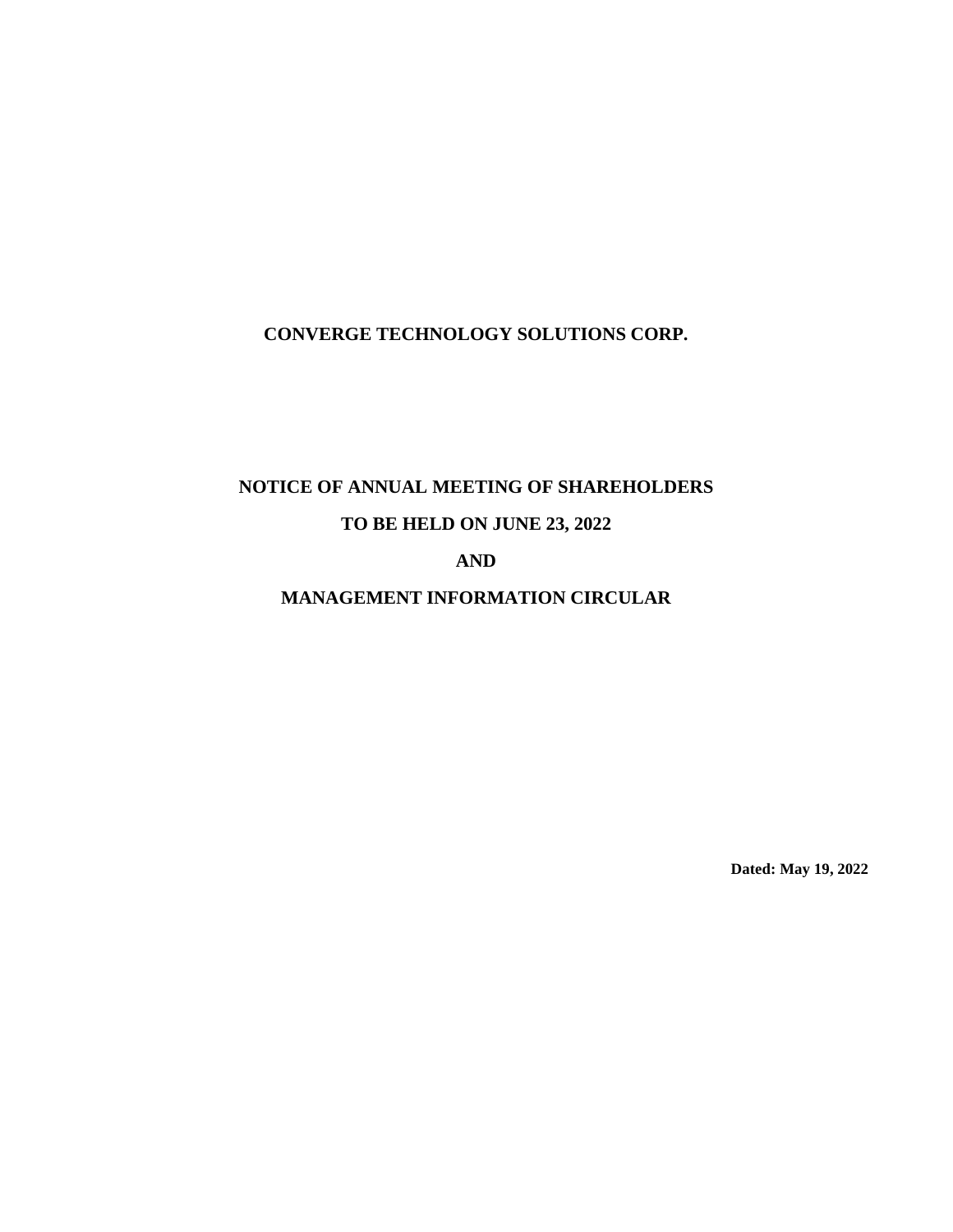# **CONTENTS**

| ANNEX A        |        |
|----------------|--------|
|                |        |
| <b>ANNEX R</b> |        |
|                | $-B-1$ |
|                |        |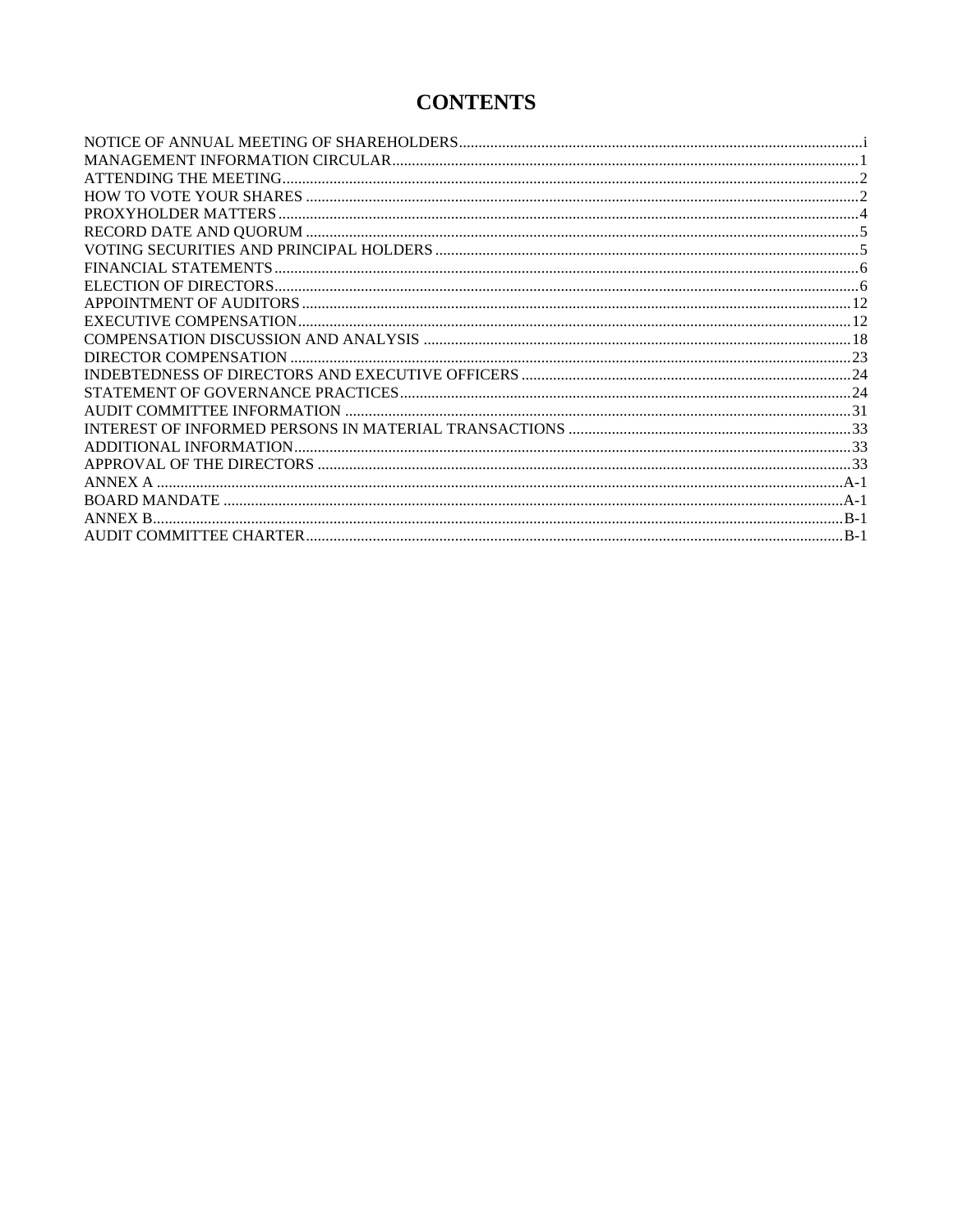#### **NOTICE OF ANNUAL MEETING OF SHAREHOLDERS**

<span id="page-2-0"></span>**NOTICE IS HEREBY GIVEN** that the annual general meeting (the "**Meeting**") of the holders ("**Shareholders**") of common shares ("**Common Shares**") of Converge Technology Solutions Corp. (the "**Company**") will be held via teleconference by calling the following Toll Free number: 1-888-886-7786 and entering the following Conference ID number: 51896541, on June 23, 2022 at 11:00 a.m. (Toronto time) for the following purposes:

- (a) to receive the audited consolidated financial statements of the Company as at and for the year ended December 31, 2021, together with the auditors' reports thereon;
- (b) to elect directors of the Company for the ensuing year;
- (c) to re-appoint the auditor of the Company for the ensuing year and authorize the directors of the Company to fix the auditor's remuneration; and
- (e) to transact such other business as may properly be brought before the Meeting or any adjournment(s) thereof.

The accompanying Circular provides additional information relating to the matters to be dealt with at the Meeting. The directors of the Company have fixed May 16, 2022 as the record date for determining those Shareholders entitled to receive notice of and vote at the Meeting.

**This year, the Company has once again decided to hold the Meeting virtually due to the continuing impact of the coronavirus ("COVID-19") pandemic. Given changing public health guidelines and restrictions respecting large group gatherings, it is unclear whether it will be safe for the meeting to be held in person this year. As a prudent step to ensure the health and safety of Shareholders, employees, directors and other stakeholders, the Company will once again be holding the Meeting via teleconference. Shareholders will be able to participate in the Meeting and vote their Common Shares while the Meeting is being held. The Company hopes that hosting the Meeting via teleconference helps enable greater participation by Shareholders by allowing shareholders that might not otherwise be able to travel to a physical meeting to attend via teleconference, while minimizing the health risk that may be associated with large gatherings.**

**Registered shareholders and duly appointed proxyholders will be able to attend and vote at the Meeting via teleconference or any adjournment or postponement thereof, or they may appoint another person (who need not be a shareholder) as their proxy to attend and vote in their place. If you appoint a non-management proxyholder, please ensure that they attend the Meeting for your vote to count.**

If you are a registered Shareholder (i.e., you hold a physical certificate representing your Common Shares in your name) the Company encourages you to exercise your right to vote by dating, signing and returning the accompanying form of proxy to Computershare Investor Services Inc., the Company's transfer agent. **You may also vote your Common Shares by proxy by appointing another person to attend the Meeting via teleconference and vote your Common Shares for you**. To be valid, completed proxy forms must be dated, completed, signed and deposited with Computershare Investor Services Inc., (i) by mail using the enclosed return envelope or one addressed to Computershare Investor Services Inc., 100 University Avenue, 8th Floor, Toronto, Ontario, M5J 2Y1 Attn: Proxy Department, (ii) by facsimile to 1-866-249-7775, (iii) on the internet at [www.investorvote.com,](http://www.investorvote.com/) or (iv) instructions must be received by phone at 1-866-732-8683, in each case no later than 11:00 a.m. (Toronto time) on June 21, 2022 or, if the Meeting is adjourned or postponed, not less than 48 hours (excluding Saturdays, Sundays and statutory holidays in Toronto, Ontario) before any adjournment or postponement of the Meeting.

If you are a non-registered Shareholder and have received these materials from your broker or another intermediary, please complete and return the voting instruction form or other authorization form provided to you by your broker or intermediary in accordance with the instructions provided in order to vote or attend the Meeting via teleconference. Failure to do so may result in your Common Shares not being eligible to be voted at the Meeting.

Dated at Toronto, Ontario, this 19<sup>th</sup> day of May, 2022.

BY ORDER OF THE BOARD OF DIRECTORS OF CONVERGE TECHNOLOGY SOLUTIONS CORP.

Shown PS Main

SHAUN MAINE Chief Executive Officer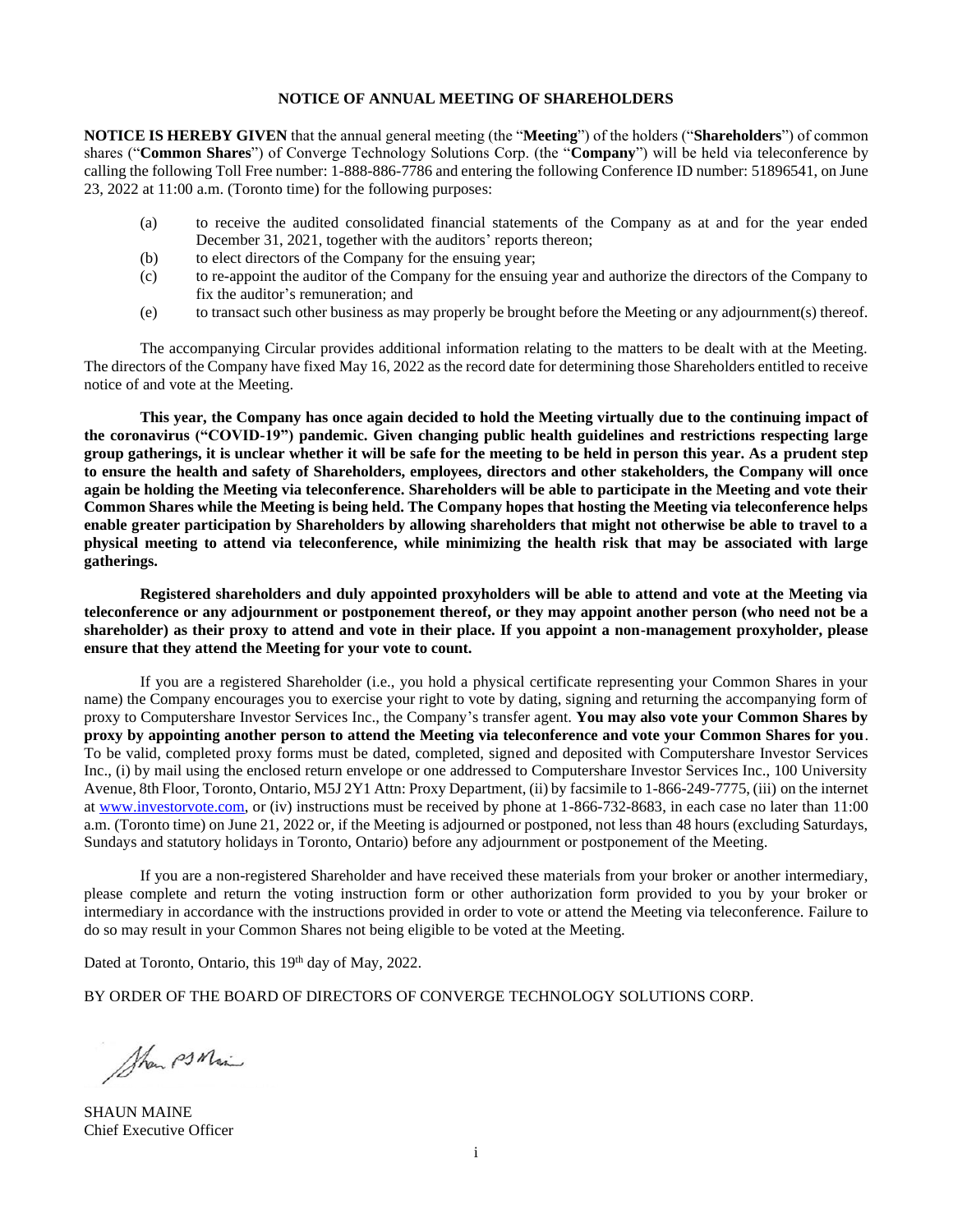#### **MANAGEMENT INFORMATION CIRCULAR**

<span id="page-3-0"></span>**This management information circular (the "Circular") is furnished in connection with the solicitation of proxies for use at the annual meeting (the "Meeting") of the holders (the "Shareholders") of common shares ("Common Shares") of Converge Technology Solutions Corp. ("Converge" or the "Company") to be held on June 23, 2022 and any adjournment(s) thereof at the time and place and for the purposes set forth in the Notice of Meeting.** 

The management of Converge is soliciting the proxy of Shareholders for use at the Meeting. It is expected that the solicitation will be primarily by mail, but proxies may also be solicited by telephone, or other personal contact, by regular employees of the Company, without special compensation. The Company may also engage a third party to provide proxy solicitation services on behalf of management in connection with the solicitation of proxies for the Meeting. The costs of solicitation will be borne by the Company.

The Company presents its consolidated financial statements in Canadian dollars. In this Circular, all references to "**C\$**" and "**\$**" are to Canadian dollars and all references to "**US\$**" are to United States dollars.

The Company was incorporated pursuant to the provisions of the *Business Corporations Act* (British Columbia) on January 4, 2018, under the name "Norwick Capital Corp." ("**Norwick**"). The Company completed its initial public offering on April 30, 2018 and was listed on the TSX Venture Exchange ("**TSXV**") as a capital pool company until it completed its qualifying transaction on November 7, 2018 (the "**Transaction**"). On November 6, 2018, and prior to the completion of the Transaction, the Company changed its name to "Converge Technology Solutions Corp." and completed a consolidation of its share capital on a basis of one post-consolidation Common Share for every 3.2 common shares existing immediately before the consolidation. The Company continued under the *Canada Business Corporations Act* on December 15, 2020 and its Common Shares are listed for trading on the Toronto Stock Exchange (the "**TSX**") under the symbol "CTS".

In this Circular, *you* and *your* refer to the Shareholders of Converge. *We*, *us*, *our*, the Company and Converge each refer to Converge Technology Solutions Corp. and/or to Converge Technology Partners Inc. ("**Converge Partners**"), as the context requires.

The information contained in this Circular is provided as at May 19, 2022, except where otherwise indicated.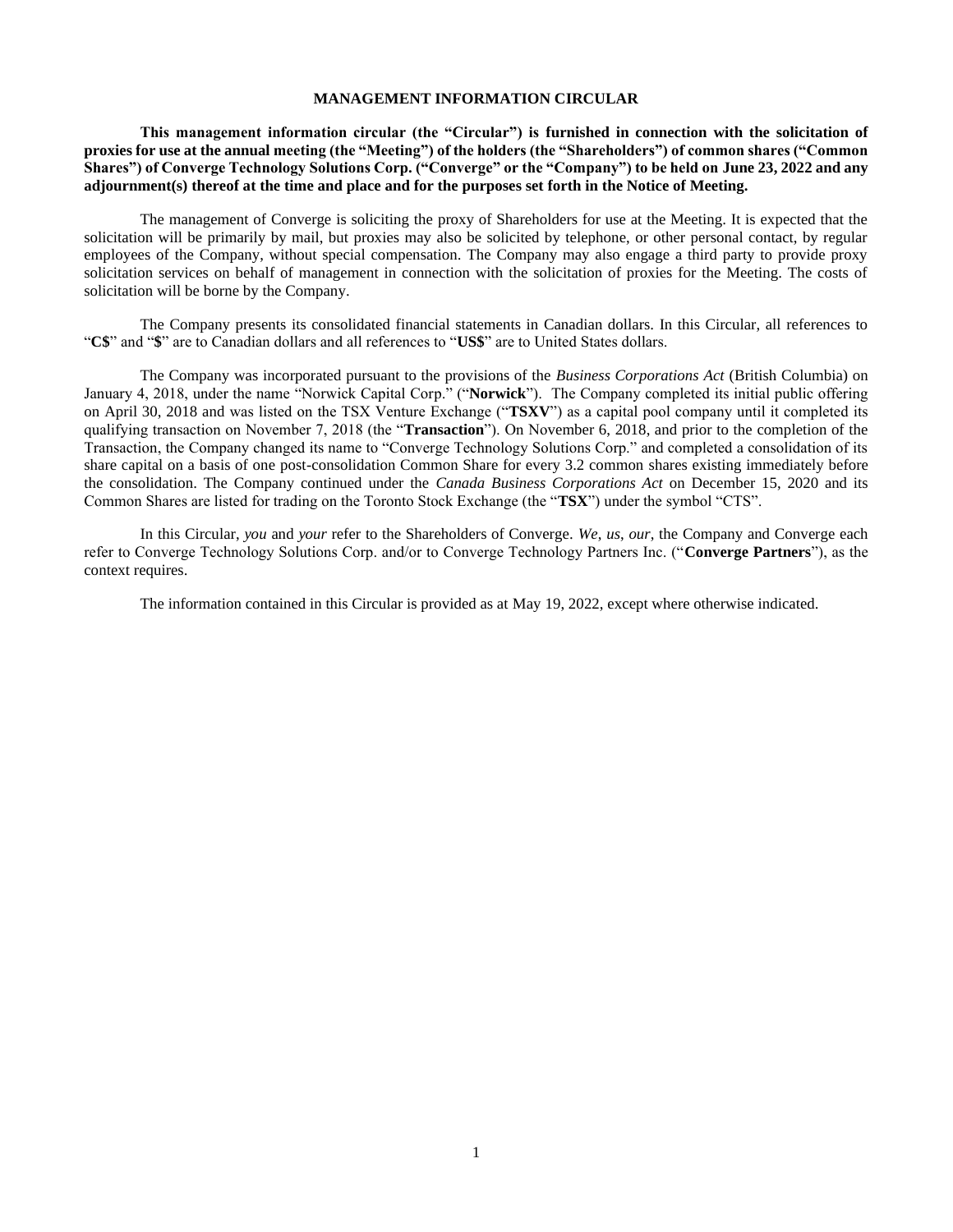#### **ATTENDING THE MEETING**

#### <span id="page-4-0"></span>**Virtual Only Meeting**

This year, due to the continuing impact of the COVID-19 pandemic and in order to limit and mitigate risks to the health and safety of Shareholders, employees, directors and other stakeholders, the Company will once again be holding the Meeting virtually, via teleconference. Shareholders will be able to participate in the Meeting and vote their Common Shares while the Meeting is being held. Shareholders will have an equal opportunity to participate at the Meeting regardless of their geographic location. Shareholders will not be able to physically attend the Meeting.

The Meeting will be hosted only via teleconference. A summary of the information shareholders will need to attend the Meeting via teleconference is provided below. The Meeting will begin at 11:00 a.m. (Toronto time) on June 23, 2022 and can be accessed via teleconference by calling the following Toll-Free number: 1-888-886-7786 and entering the following Conference ID number: 51896541. Accompanying material can be viewed at **<http://momentum.adobeconnect.com/converge/>**. Registered shareholders and duly appointed proxyholders will be able to attend and vote at the Meeting. Non-registered shareholders who have not duly appointed themselves as proxyholder will be able to attend the Meeting as guests but will not be able to vote at the Meeting.

Registered shareholders and duly appointed proxyholders will be able to participate in the Meeting and vote their Common Shares while the Meeting is being held. The Company hopes that hosting a meeting via teleconference helps enable greater participation by Shareholders by allowing shareholders that might not otherwise be able to travel to a physical meeting to attend via teleconference, while minimizing the health risk that may be associated with large gatherings.

Registered shareholders and duly appointed proxyholders will be able to attend and vote at the Meeting via teleconference by calling the following Toll-Free number: 1-888-886-7786 and entering the following Conference ID number: 51896541 or any adjournment or postponement thereof, or they may appoint another person (who need not be a shareholder) as their proxy to attend and vote in their place. If you appoint a non-management proxyholder, please ensure that they attend the Meeting for your vote to count.

Only registered Shareholders and duly appointed proxyholders will have the opportunity to ask questions at the Meeting. The Company will set aside time at the Meeting to address such Shareholder questions. The Chair of the Meeting or members of management present at the Meeting will respond to relevant questions following the end of the Meeting during the question period. The Company will endeavour to answer all relevant questions in the time allotted for the Meeting. So that as many questions as possible are addressed, Shareholders and duly appointed proxyholders are asked to be brief and concise and to cover only one topic per question. All Shareholder questions are welcome however, the Company does not intend to address questions that are: (i) irrelevant to the Company or its subsidiaries or to the business of the Meeting, (ii) are related to nonpublic information, (iii) are derogatory or otherwise offensive, (iv) are in furtherance of a Shareholder's personal or business interests; (v) are repetitive or have already been asked by other Shareholders or (vi) are out of order or not otherwise appropriate as determined by the Chair of the Meeting. In order to ask a question, please follow the instructions that will be given during the Meeting. For any questions not addressed at the Meeting or for any questions that arise after the Meeting, Shareholders may e-mail such question to the Company at [investors@convergetp.com.](mailto:investors@convergetp.com) Depending on the number of questions submitted during the Meeting, the Company may post such questions and responses on the investor page of the Company's website at [https://convergetp.com/investor-relations/.](https://convergetp.com/investor-relations/) In the event of a technical malfunction during the Meeting, please contact our virtual meeting service provider at 1-877-299-7070 or pressing \*0 on the audio call.

#### **HOW TO VOTE YOUR SHARES**

#### <span id="page-4-1"></span>**How to Vote if you are a Registered Shareholder**

You are a registered Shareholder if your name appears on a share certificate representing your Common Shares or if you are registered as the holder of your Common Shares in book-entry form. In either case, your name will be shown on the list of Shareholders kept by Computershare Investor Services Inc. ("**Computershare**"), the registrar and transfer agent of the Company.

Voting by proxy is the easiest way to vote. Voting by proxy means that you are giving the person or people named on your proxy form (the "**Proxyholder**") the authority to vote your Common Shares for you at the Meeting or any adjournment. If you are a registered Shareholder, you will receive a form of proxy from Computershare with this Circular.

If you are a registered Shareholder you can attend the Meeting to vote, if you are not able to attend, you may vote by submitting your proxy before 11:00 a.m. (Toronto time) on June 21, 2022 or, if the Meeting is adjourned or postponed, not less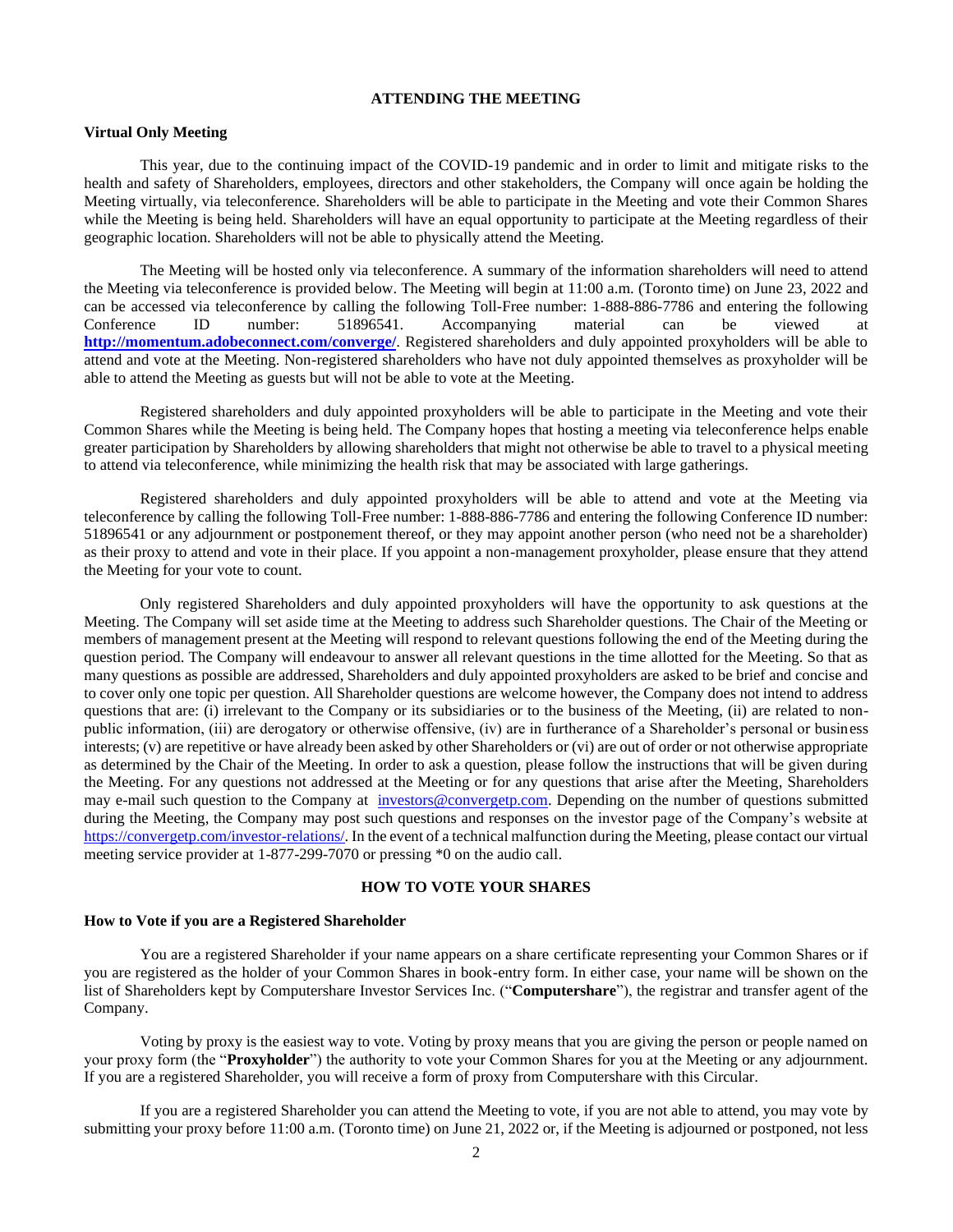than 48 hours (excluding Saturdays, Sundays and statutory holidays in Toronto, Ontario) before any adjournment or postponement of the Meeting, in any of the following ways:

| <b>By Telephone</b>                                                  | <b>By Internet</b>            | <b>By Mail</b>                                                                                                                                                                                                                                             | By Fax                                                                                                                                                                                | <b>By Appointing</b><br><b>Another Person as</b><br>Representative                                                                                                                                                                                                                                                                                                                                                                                                                           |
|----------------------------------------------------------------------|-------------------------------|------------------------------------------------------------------------------------------------------------------------------------------------------------------------------------------------------------------------------------------------------------|---------------------------------------------------------------------------------------------------------------------------------------------------------------------------------------|----------------------------------------------------------------------------------------------------------------------------------------------------------------------------------------------------------------------------------------------------------------------------------------------------------------------------------------------------------------------------------------------------------------------------------------------------------------------------------------------|
| Call 1-866-732-8683<br>(toll free in Canada or<br>the United States) | Go to<br>www.investoryote.com | Complete, sign and<br>date the proxy and<br>return it in the<br>envelope provided or<br>otherwise to:<br>Computershare<br><b>Investor Services</b><br>Inc., Attn: Proxy<br>Department, 100<br>University Avenue,<br>8th Floor, Toronto<br>Ontario, M5J 2Y1 | Complete, sign and<br>date the proxy and fax<br>it to 1-866-249-7775<br>(toll free in Canada or<br>the United States) or<br>416-263-9524<br>(outside Canada and<br>the United States) | Insert the name of the<br>person or company<br>you are appointing in<br>the blank space<br>provided in the<br>enclosed form of<br>proxy. Complete your<br>voting instructions,<br>date and sign the<br>proxy and return it to<br>Computershare using<br>one of the methods<br>outlined here. The<br>person does not have<br>to be a Shareholder<br>but please ensure that<br>he or she knows that<br>you have appointed<br>them, and they are<br>available to act as<br>your representative. |

**If you are not sure whether you are a registered Shareholder, please contact Computershare using the contact information set forth on the back cover of the Circular.**

# **How to Change your Vote/Revoke your Proxy if you are a Registered Shareholder**

You can revoke a vote you made by proxy by:

- Voting again by telephone or on the Internet before 11:00 a.m. (Toronto time) on June 21, 2022;
- Completing a proxy form that is dated later than the proxy form you are changing, and sending it to Computershare so that it is received before 11:00 a.m. (Toronto time) on June 21, 2022;
- Sending a notice in writing from you or your authorized attorney (or, if the Shareholder is a corporation, by a duly authorized officer) revoking your proxy to Matthew Smith, Interim Chief Financial Officer of Converge, at the head office of the Company, located at 161 Bay Street, Suite 2325, Toronto, Ontario, so that it is received before 11:00 a.m. (Toronto time) on June 21, 2022;
- Giving a notice in writing from you or your authorized attorney (or, if the Shareholder is a corporation, by a duly authorized officer) revoking your proxy to the chair of the Meeting, at the Meeting or any adjournment; or
- Attending the Meeting via teleconference and voting the Common Shares.

## **How to Vote if you are a Non-Registered Shareholder**

You are a non-registered (or beneficial) Shareholder if your broker or another intermediary (your "**Nominee**") holds your Common Shares for you. If you are a non-registered Shareholder, we will not have any record of your ownership and so the only way that you can vote your Common Shares is by instructing your Nominee. Your Nominee is required to ask for your voting instructions before the Meeting.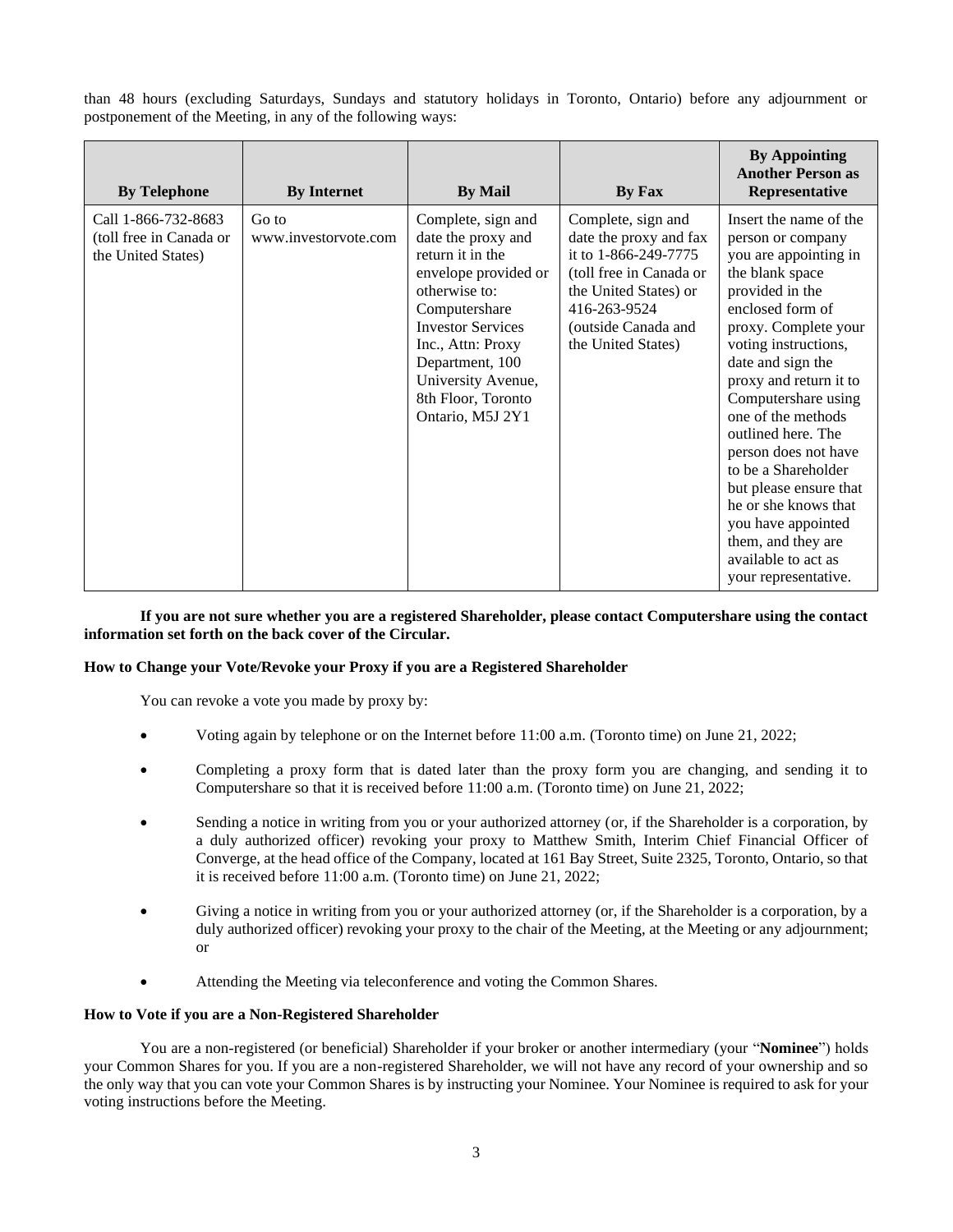In most cases, you will receive a voting instruction form from your Nominee that allows you to provide your voting instructions by telephone, on the Internet or by mail. You should complete the voting instruction form and sign and return it in accordance with the directions on that form. Please contact your Nominee if you did not receive a voting instruction form or a proxy form. Less frequently, you may receive from your Nominee a proxy form that has already been signed by the Nominee, which is restricted to the number of Common Shares beneficially owned by you but is otherwise not completed. If you have received this proxy form, you should complete it and return it to Computershare before 11:00 a.m. (Toronto time) on June 21, 2022, using one of the methods set out above.

In accordance with the Canadian Securities Administrators' National Instrument 54-101 — *Communication with Beneficial Owners of Securities of a Reporting Issuer* ("**NI 54-101**"), the Company is distributing copies of materials related to the Meeting to Nominees for distribution to non-registered Shareholders and such Nominees are to forward the materials related to the Meeting to each non-registered Shareholder (unless the non-registered Shareholder has declined to receive such materials). Such Nominees often use a service company (such as Broadridge Investor Communication Solutions in Canada ("**Broadridge**")), to permit the non-registered Shareholder to direct the voting of the Common Shares held by the Nominee, on behalf of the non-registered Shareholder. The Company is paying Broadridge to deliver on behalf of the Nominees, a copy of the materials related to the Meeting to each "objecting beneficial owner" and each "non-objecting beneficial owner" (as such terms are defined in NI 54-101).

If you would like to attend the Meeting via teleconference and vote, it will be necessary for you to appoint yourself as proxyholder of your Common Shares. You can do this by printing your name in the space provided on the voting instruction form and submitting it as directed. Non-registered shareholders who have not appointed themselves as proxyholder to vote at the Meeting but who wish to attend the Meeting will only be able to attend as a guest by calling the following Toll-Free number: 1-888-886-7786 and entering the following conference ID number: 51896541 and will be able to listen to the Meeting but will not be able to vote.

## **How to Change your Vote if you are a Non-Registered Holder**

A non-registered Shareholder may revoke previously given voting instructions by contacting his or her Nominee and complying with any applicable requirements imposed by such Nominee. A Nominee may not be able to revoke voting instructions if it receives insufficient notice of revocation.

## **PROXYHOLDER MATTERS**

## <span id="page-6-0"></span>**Completing the Form of Proxy**

You can choose to vote "**FOR**" or "**WITHHOLD**" your vote in respect of the following resolutions:

- the election of each person nominated as a director of the Company (each, a "**Director**"); and
- the re-appointment of the auditor for the ensuing year and the authorization of the Directors to fix the auditor's remuneration.

The Common Shares represented by proxy will be voted for or against or withheld from voting, as applicable, in accordance with your instructions on any ballot that may be called and if you specify a choice with respect to any matter to be acted upon, the Common Shares will be voted accordingly.

If you are an individual, you or your authorized attorney must sign the proxy form. If you are a corporation or other legal entity, an authorized officer or attorney must sign the proxy form. A proxy form signed by a person acting as attorney or in some other representative capacity (including a representative of a corporate Shareholder) should indicate that person's capacity (following their signature) and should be accompanied by the appropriate instrument evidencing qualification and authority to act (unless such instrument has previously been filed with Converge).

**If you need help completing your proxy form, please contact Computershare at 514-982-7555 or at 1-800-564- 6253 (toll free in Canada and the United States) or by e-mail at [service@computershare.com.](mailto:service@computershare.com)**

#### **How Proxyholders Will Vote**

When you sign the proxy form, you authorize Shaun Maine, Chief Executive Officer, or Matthew Smith, Interim Chief Financial Officer of the Company to vote your Common Shares for you at the Meeting according to your instructions. **If you**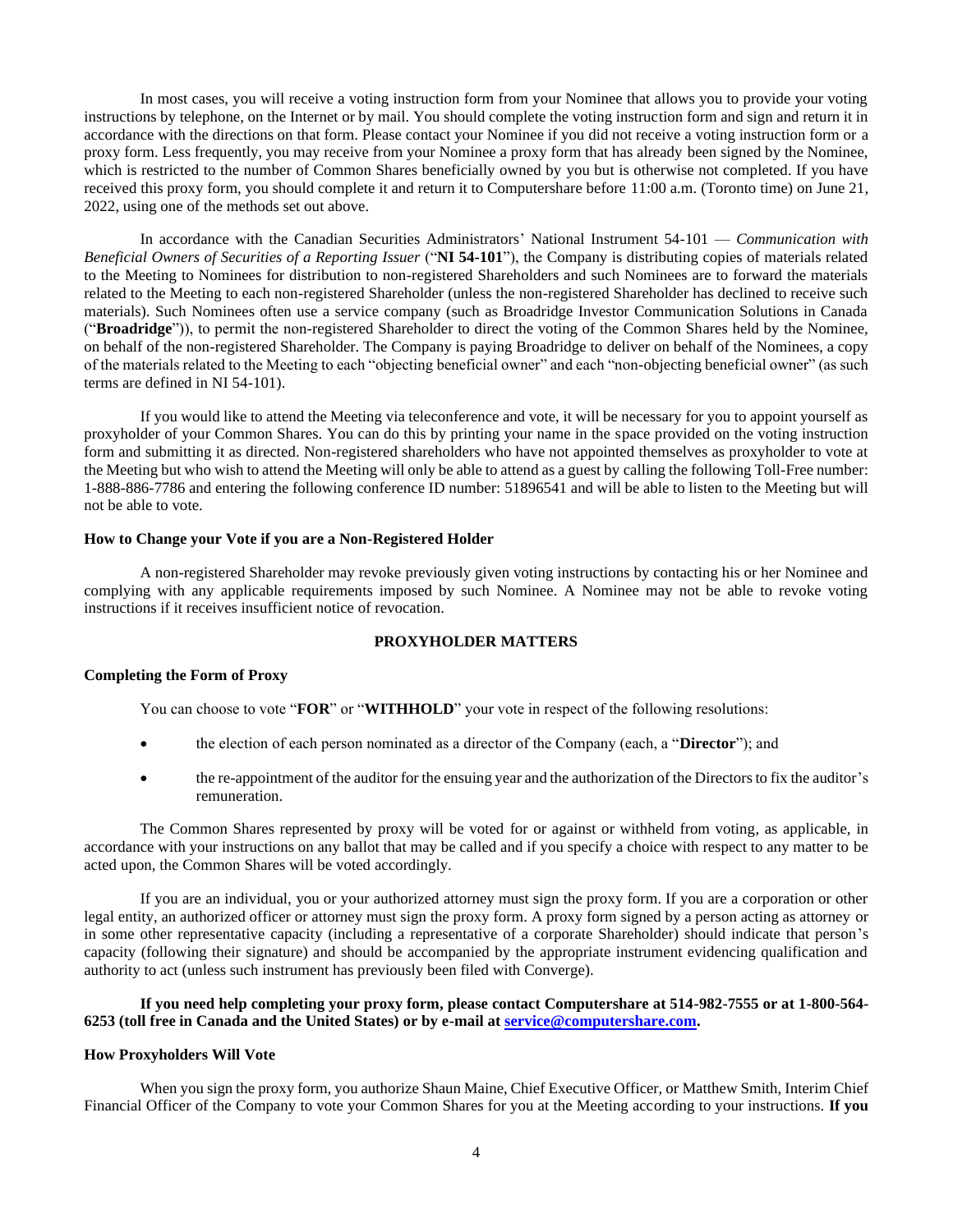**return your proxy form and do not tell us how you want to vote your Common Shares, your Common Shares will be voted**:

- **FOR electing each of the individuals nominated as a Director who are listed in this Circular; and**
- **FOR re-appointing Ernst & Young LLP as auditor and authorizing the Directors to fix the auditor's remuneration.**

Your Proxyholder will also be entitled to vote your Common Shares as he or she sees fit in respect of amendments to matters identified in the Notice of Meeting and on any other item of business that may properly come before the Meeting or any adjournment(s) thereof. At the date of this Circular, the Directors and management of the Company are not aware that any such amendments or other matters are to be submitted to the Meeting.

## **Shareholders Can Choose any Person or Company as their Proxyholder**

**You have the right to appoint a person other than the persons designated in the proxy form to represent you at the Meeting.** Such right may be exercised by inserting the name of the person or company in the blank space provided in the enclosed form of proxy or by completing another form of proxy. **If you do not specify how you want your Common Shares voted, your Proxyholder will vote your Common Shares as he or she sees fit on any matter that may properly come before the Meeting.**

# **RECORD DATE AND QUORUM**

<span id="page-7-0"></span>The board of directors of the Company (the "**Board**" or the "**Board of Directors**") has fixed May 16, 2022 as the record date (the "**Record Date**") for the purpose of determining which Shareholders are entitled to receive the Notice of Meeting and vote at the Meeting or any adjournment(s) thereof, either via teleconference or by proxy. Any Shareholder of record at the close of business on the Record Date will be entitled to vote the Common Shares registered in such Shareholder's name at that date on each matter to be acted upon at the Meeting or any adjournment(s) thereof. No person acquiring Common Shares after that date shall, in respect of such Common Shares, be entitled to receive the Notice of Meeting and vote at the Meeting or any adjournment(s) thereof.

A quorum for the transaction of business at the Meeting or any adjournment(s) thereof (other than an adjournment for lack of quorum) shall be two persons present and each entitled to vote at the Meeting who, together, hold or represent by proxy not less than 20% of the votes attaching to the outstanding Common Shares entitled to vote at the Meeting.

# **VOTING SECURITIES AND PRINCIPAL HOLDERS**

<span id="page-7-1"></span>Converge is authorized to issue an unlimited number of Common Shares. As of May 19, 2022, the Company had 214,896,369 outstanding Common Shares, each carrying the right to one vote at the Meeting.

As of May 19, 2022, the only persons, corporations or other legal entities who, to the knowledge of the Company, its Directors or executive officers, beneficially own, or control or direct, directly or indirectly, voting securities carrying 10% or more of the voting rights attached to any class of the voting securities of the Corporation are as follows:

| <b>Name</b>                              | <b>Number of Shares</b> | <b>Percentage of Class</b> | <b>Percentage of Voting</b><br>Power |
|------------------------------------------|-------------------------|----------------------------|--------------------------------------|
| Mawer Investment<br>Mangement Ltd. $(1)$ | 29,238,337              | 13.6%                      | 13.6%                                |

**Notes:**

The number of Common Shares reported as held by Mawer Investment Management Ltd. is based on the alternative monthly report it filed on October 7, 2021 on SEDAR reporting ownership as of September 30, 2021.

As of May 19, 2022, to the knowledge of the Company, its Directors or executive officers, except as disclosed immediately above, no person or company beneficially owns, or controls or directs, directly or indirectly, voting securities carrying 10% or more of the outstanding Common Shares., based on publicly available information.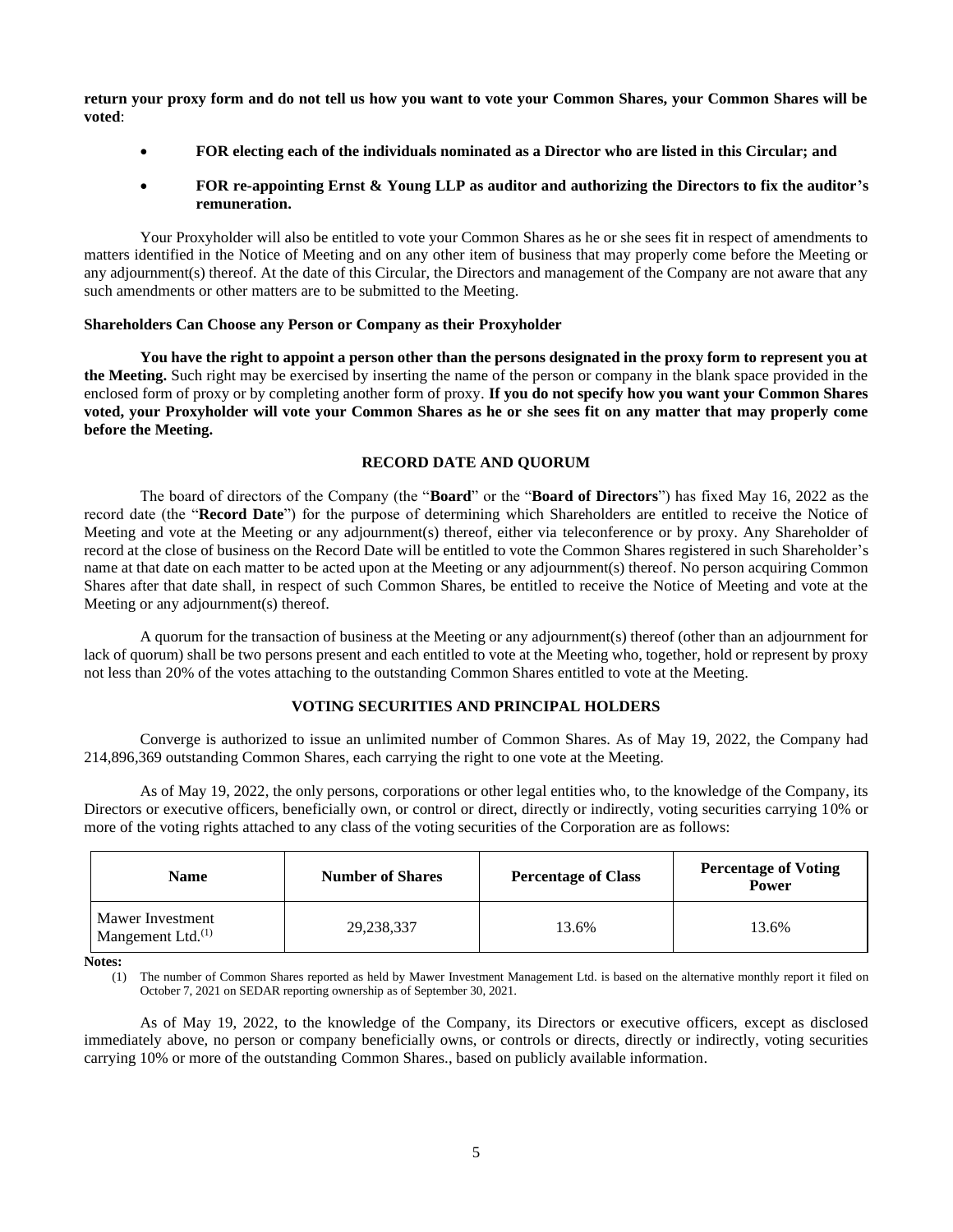#### **FINANCIAL STATEMENTS**

<span id="page-8-0"></span>The audited consolidated financial statements of Converge as at and for the year ended December 31, 2021, together with the auditor's reports thereon, have been sent to Shareholders who have requested that they receive a copy. These financial statements are also available on the Company's profile on the SEDAR website at [www.sedar.com.](http://www.sedar.com/)

#### **ELECTION OF DIRECTORS**

<span id="page-8-1"></span>The Board currently consists of six directors and, if all the directors proposed to be nominated for election are elected, will consist of seven directors following the Meeting. Each of the seven individuals named below are being recommended for election as Directors. If elected, they will hold office until the close of the next annual meeting of Shareholders or until their successors are elected or appointed, unless such office is earlier vacated in accordance with the Company's by-laws.

**It is the intention of the individuals named in the enclosed form of proxy to vote FOR the election of each of the individuals listed below under the heading "Nominees for Election to the Board" as Directors, to hold office until the close of the next annual meeting of Shareholders or until their successors are duly elected or appointed, unless specifically instructed in the proxy to withhold such vote.** Management of the Company does not contemplate that any of the nominees will be unable or unwilling to serve as a Director; however, if such event should occur prior to the Meeting, the persons named in the enclosed form of proxy reserve the right to vote in their discretion for other nominees.

#### **Advance Notice Provisions**

The Company's articles provide for advance notice of nominations of Directors ("**Advance Notice Provisions**") in circumstances where nominations of persons for election to the Board are made at any annual meeting of Shareholders, or at any special meeting of Shareholders if one of the purposes for which the special meeting was called was the election of Directors: (a) by or at the discretion of the Board, including pursuant to a notice of meeting; (b) by or at the direction or request of one or more Shareholders pursuant to a "proposal" made in accordance with section 137 of the *Canada Business Corporations Act*, or a requisition of the Shareholders made in accordance with section 143 of the *Canada Business Corporations Act*; or (c) by any Nominating Shareholder.

To be a "**Nominating Shareholder**" eligible for making nominations under the Advance Notice Provisions, the Nominating Shareholder must (a) comply with the notice procedures set forth in the Advance Notice Provisions, as described below, and (b) at the close of business on the date of the giving of the applicable notice and on the record date for notice of the applicable Shareholder meeting, be entered in the Company's register as a holder of one or more Common Shares carrying the right to vote at such meeting.

The Advance Notice Provisions fix deadlines by which a Nominating Shareholder must notify the Company of nominations of individuals for election to the Board as follows: such notice must be provided to the Corporate Secretary of the Company (a) in the case of an annual meeting, not less than 30 days prior to the date of the annual meeting; provided, however, that in the event that the annual meeting is to be held on a date that is less than 50 days after the Notice Date (as defined below), notice may be given not later than the close of business on the tenth day following the Notice Date; and (b) in the case of a special meeting (which is not also an annual general meeting) of Shareholders called for the purpose of electing Directors (whether or not called for other purposes), not later than the close of business on the fifteenth day following the Notice Date. For the purposes hereof, "**Notice Date**" means, with respect to an annual meeting or a special meeting (which is not also an annual general meeting), the date that is the earlier of the date that notice of meeting is filed for such meeting under the Company's profile on SEDAR and the date on which the first public announcement of the date of such meeting was made in a press release reported by a national news service in Canada. The Advance Notice Provisions also stipulate that certain information about any proposed nominee and the nominating Shareholder be included in such a notice in order for it to be valid.

#### **Majority Voting Policy**

In accordance with the requirements of the TSX, the Board has adopted a "Majority Voting Policy" to the effect that, in an uncontested election of directors at an applicable meeting of Shareholders, a nominee for election as a director who does not receive a greater number of votes "for" than votes "withheld" with respect to the election of directors by Shareholders will be expected to offer to tender his or her resignation to the Chair of the Board promptly following the meeting of Shareholders at which the Director was elected. The Nomination and Governance Committee will consider such offer and make a recommendation to the Board whether or not to accept such resignation. The Board will promptly accept the resignation unless it determines, in consultation with the Nomination and Governance Committee, that there are exceptional circumstances that should delay the acceptance of the resignation or justify rejecting the resignation. The Board will make its decision and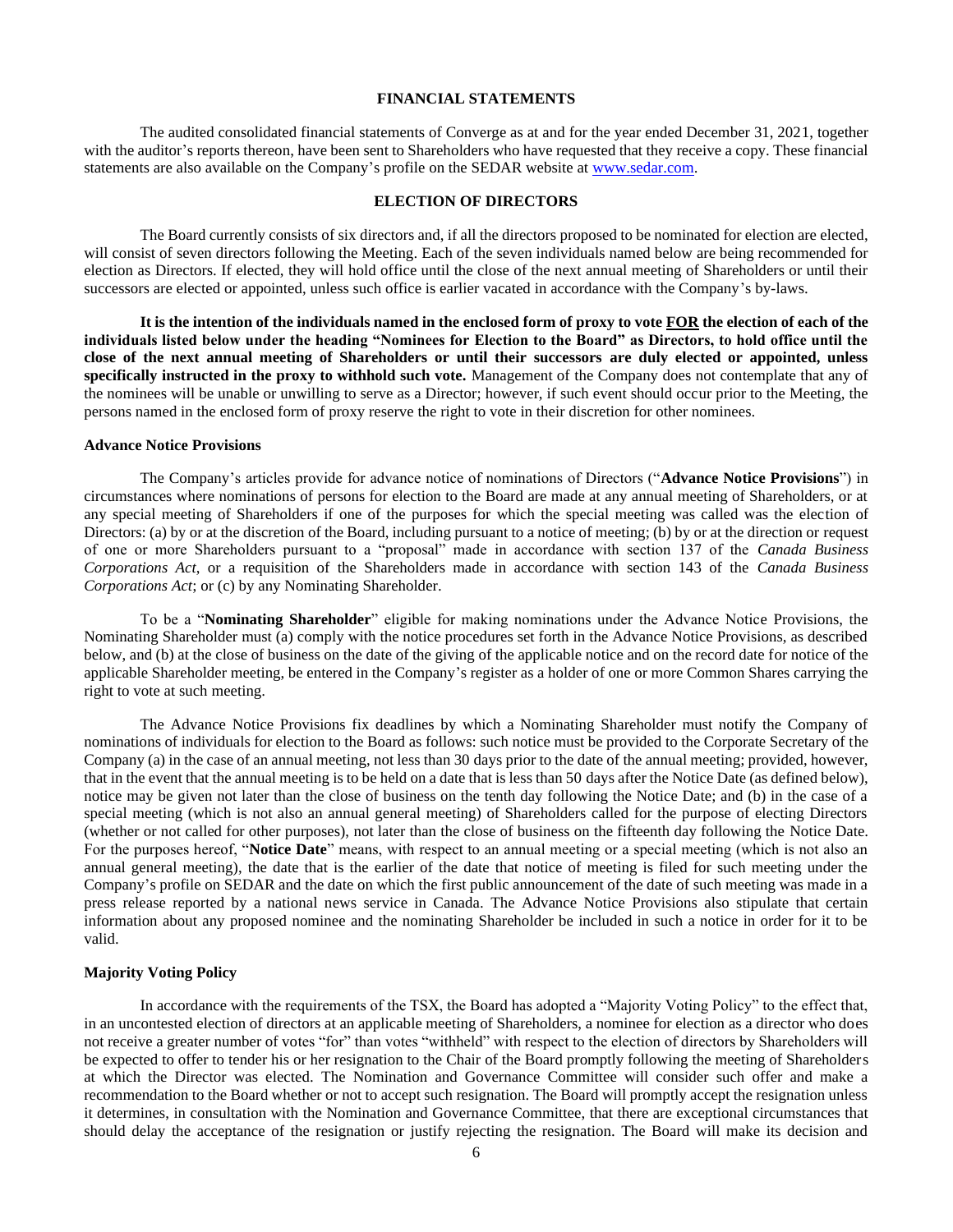announce it in a press release within 90 days following the meeting of Shareholders. A Director who tenders a resignation pursuant to the Majority Voting Policy will not participate in any meeting of the Board or the Nomination and Governance Committee at which the resignation is considered.

## **Nominees for Election to the Board**

The following tables set forth profiles of the seven individuals who are nominated for election as Directors, including the positions and offices with the Company now held by each nominee, if applicable, the present principal occupation or employment of each nominee, the business experience over the last five years of each nominee, the period during which each nominee has served as a Director, if applicable, and the number of securities of the Company (including Common Shares and securities exercisable or convertible to purchase or receive Common Shares, if applicable) beneficially owned, or controlled or directed, directly or indirectly, by each nominee as at the date of this Circular. The information as to securities beneficially owned, or controlled or directed, directly or indirectly, by each nominee has been furnished by the respective proposed nominees individually.

The information set forth below in respect of the period during which Mr. Maine has served as a Director includes the period Mr. Maine served as director of Converge Partners.

The Board has determined that five of the seven individuals nominated for election as a Director at the Meeting are independent. The Directors who are not independent are Thomas Volk due to the consulting arrangement he has with Converge and Shaun Maine due to the executive position which he holds at Converge. All of the members of the Audit Committee are independent Directors. All of the members of the Compensation Committee, except Thomas Volk, are independent Directors. Although Thomas Volk is not considered to be independent, given the smaller size of the Company's Board and the division of responsibilities for committee participation amongst the Directors and Mr. Volk's wealth of experience in the industry, Mr. Volk agreed to participate as a member of the Compensation Committee for a limited time. Following the Meeting, all of the members of the Compensation Committee will be comprised entirely of independent Directors. All of the members of the Nomination and Governance Committee are independent Directors. For more information about the Company's independence standards and assessment, see the section of this Circular entitled "*Statement of Governance Practices – Director Independence*". For information on the compensation paid to non-management Directors, see the section of this Circular entitled "*Statement of Executive Compensation – Director and Named Executive Officer Compensation*". In addition, a description of the role of the Board is included in the section of this Circular entitled "*Statement of Governance Practices – Board Mandate*" and a copy of the Mandate of the Board of Directors (the "**Board Mandate**") is attached as [ANNEX A](#page-36-0) to this Circular.

| <b>SHAUN MAINE</b><br>St George's, Bermuda<br>Director since: $2016^{(1)}$<br>Age: 54 | Shaun Maine is the Chief Executive Officer of Converge Technology Solutions. As CEO of<br>Converge, Mr. Maine is responsible for leading overall vision, strategy, and mergers & acquisitions.<br>Prior to his role as CEO, Mr. Maine was the Chief Operating Officer of Pivot Technology Solutions<br>("Pivot"), a US\$1.5 billion revenue value-added reseller listed on the Toronto Stock Exchange before<br>it was purchased by Computacenter (CCC.L). Mr. Maine is a graduate of Queen's University and has<br>been named one of Channel Daily News' Top 5 Newsmakers of 2019. |                                                                                  |
|---------------------------------------------------------------------------------------|-------------------------------------------------------------------------------------------------------------------------------------------------------------------------------------------------------------------------------------------------------------------------------------------------------------------------------------------------------------------------------------------------------------------------------------------------------------------------------------------------------------------------------------------------------------------------------------|----------------------------------------------------------------------------------|
|                                                                                       | <b>Board/Committee Membership</b> <sup>(2)</sup>                                                                                                                                                                                                                                                                                                                                                                                                                                                                                                                                    | Principal Occupation(s) (for the past 5 years)                                   |
|                                                                                       | Director                                                                                                                                                                                                                                                                                                                                                                                                                                                                                                                                                                            | Chief Executive Officer of Converge (2017-<br>present)                           |
|                                                                                       | Securities of the Company beneficially owned, or controlled or directed, directly or indirectly                                                                                                                                                                                                                                                                                                                                                                                                                                                                                     |                                                                                  |
|                                                                                       | <b>Common Shares</b><br>(# )                                                                                                                                                                                                                                                                                                                                                                                                                                                                                                                                                        | <b>Other Securities Convertible or Exercisable</b><br>into Common Shares<br>(# ) |
|                                                                                       | 8,185,789                                                                                                                                                                                                                                                                                                                                                                                                                                                                                                                                                                           | Nil                                                                              |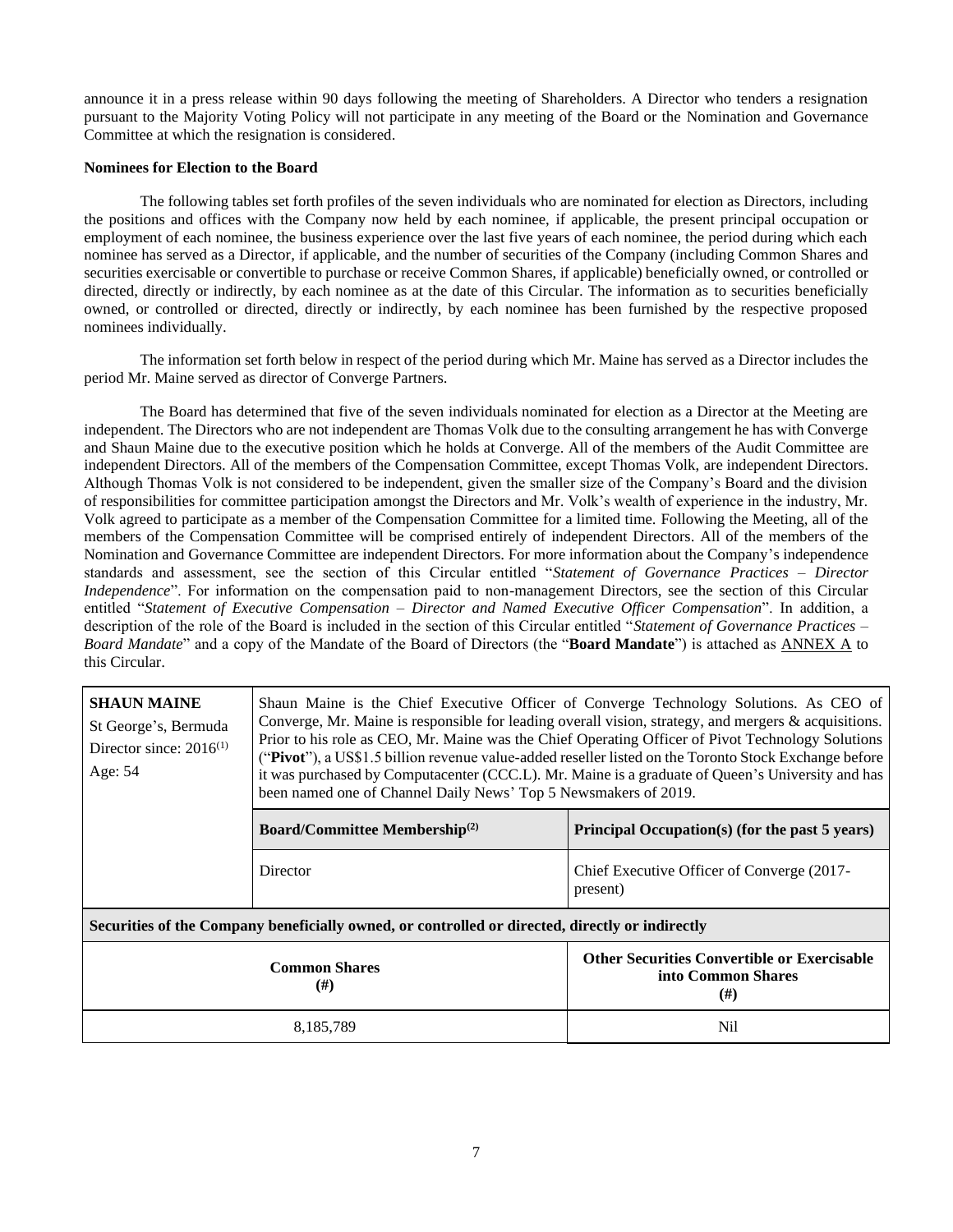| <b>THOMAS VOLK</b><br>Munich, Germany<br>Director since: May 20,<br>2021<br>Age: 64 | Thomas Volk is a non-independent Director and Chair of the Board. Mr. Volk is a senior executive<br>with extensive experience leading global SaaS enterprises and mid-market companies and managing<br>software and consulting companies worldwide. He was previously the President and CEO of<br>CANCOM SE, Germany after his role as CEO of Lumesse Ltd. in the UK. Mr. Volk has served as<br>executive officer and on the boards of numerous companies across Europe and the United States.<br>Currently, Mr. Volk serves as a director of CCS Connect (Netherlands) and Polecat Group (Ireland).<br>Mr. Volk holds a Masters degree in computer science from the University of Karlsruhe in Germany<br>and graduated from the Young Manager's Programme at INSEAD in France. |                                                                 |
|-------------------------------------------------------------------------------------|----------------------------------------------------------------------------------------------------------------------------------------------------------------------------------------------------------------------------------------------------------------------------------------------------------------------------------------------------------------------------------------------------------------------------------------------------------------------------------------------------------------------------------------------------------------------------------------------------------------------------------------------------------------------------------------------------------------------------------------------------------------------------------|-----------------------------------------------------------------|
|                                                                                     | <b>Board/Committee Membership</b> <sup>(2)</sup>                                                                                                                                                                                                                                                                                                                                                                                                                                                                                                                                                                                                                                                                                                                                 | Principal Occupation(s) (for the past 5 years)                  |
|                                                                                     | Director (Chairman of the Board)<br><b>Compensation Committee</b>                                                                                                                                                                                                                                                                                                                                                                                                                                                                                                                                                                                                                                                                                                                | Chief Executive Officer and President, Cancom<br>SE (2017-2020) |
| וגיורי וגיור גיור ווויג וווייש וברות המונחים ומ                                     |                                                                                                                                                                                                                                                                                                                                                                                                                                                                                                                                                                                                                                                                                                                                                                                  |                                                                 |

# **Securities of the Company beneficially owned, or controlled or directed, directly or indirectly**

| <b>Common Shares</b><br>$(\#)$ | <b>Other Securities Convertible or Exercisable</b><br>into Common Shares<br>$^{(#)}$ |
|--------------------------------|--------------------------------------------------------------------------------------|
| 1,178,500                      | Nil                                                                                  |

| <b>BRIAN PHILLIPS</b><br>British Columbia,<br>Canada<br>Director since:<br>November 7, 2018 | Brian Phillips is an independent Director. Mr. Phillips has been in the financial services industry for<br>thirty years, the last 15 as a partner at Phillips, Hager & North Investment Management ("PHN") and<br>continued after its acquisition by the Royal Bank of Canada in 2008. Prior to PHN he was a Vice<br>President with various security dealers, including Pemberton Securities, until acquired by RBC<br>Dominion Securities in 1989. Mr. Phillips holds an MBA from the Ivey School of Business. |                                                |
|---------------------------------------------------------------------------------------------|-----------------------------------------------------------------------------------------------------------------------------------------------------------------------------------------------------------------------------------------------------------------------------------------------------------------------------------------------------------------------------------------------------------------------------------------------------------------------------------------------------------------|------------------------------------------------|
| Age: 72                                                                                     | <b>Board/Committee Membership</b> <sup>(2)</sup>                                                                                                                                                                                                                                                                                                                                                                                                                                                                | Principal Occupation(s) (for the past 5 years) |
|                                                                                             | Director (Lead Independent Director)<br>Audit Committee (Chair)<br>Nomination and Governance Committee                                                                                                                                                                                                                                                                                                                                                                                                          | Retired                                        |
|                                                                                             | Securities of the Company beneficially owned, or controlled or directed, directly or indirectly                                                                                                                                                                                                                                                                                                                                                                                                                 |                                                |
|                                                                                             | <b>Other Securities Convertible or Exercisable</b><br><b>Common Shares</b>                                                                                                                                                                                                                                                                                                                                                                                                                                      |                                                |

| <b>Common Shares</b><br>$(\#)$ | <b>Other Securities Convertible or Exercisable</b><br>into Common Shares<br>$^{(#)}$ |
|--------------------------------|--------------------------------------------------------------------------------------|
| 231,100                        | Nil                                                                                  |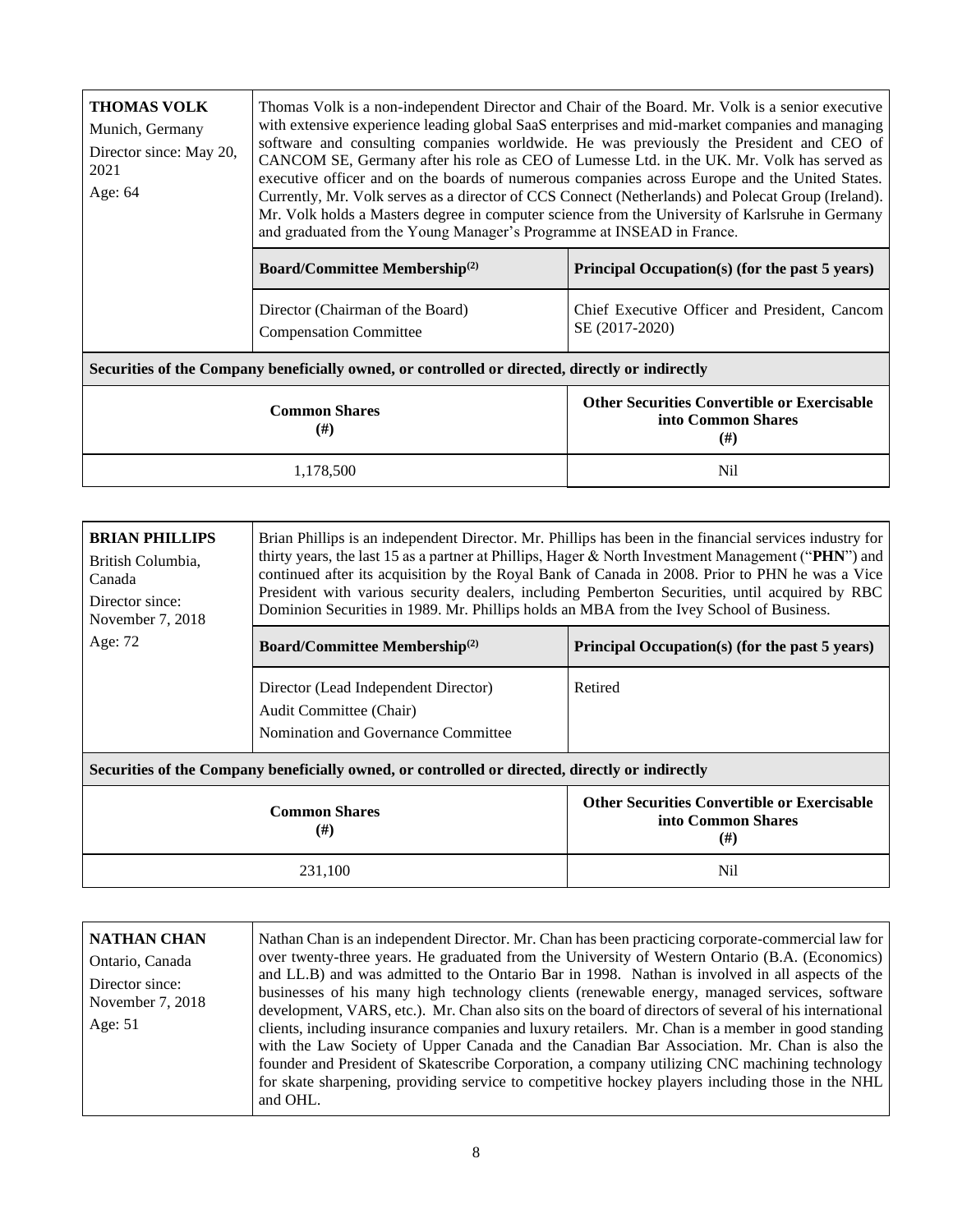| <b>Board/Committee Membership</b> <sup>(2)</sup>                                                | Principal Occupation(s) (for the past 5 years)                                  |
|-------------------------------------------------------------------------------------------------|---------------------------------------------------------------------------------|
| Director<br><b>Compensation Committee</b><br>Nomination and Governance Committee (Chair)        | Lawyer, Impart Law Professional Corporation                                     |
| Securities of the Company beneficially owned, or controlled or directed, directly or indirectly |                                                                                 |
| <b>Common Shares</b><br>$^{(#)}$                                                                | <b>Other Securities Convertible or Exercisable</b><br>into Common Shares<br>(#) |
| 90.833                                                                                          | Nil                                                                             |

| <b>RALPH GARCEA</b><br>Ontario, Canada<br>Director since:<br>June 13, 2019<br>Age: 55           | Ralph Garcea is an independent Director. Mr. Garcea has been a top-ranked research analyst, well<br>regarded for his knowledge of Canadian technology, gaming and industrial companies, having<br>received top three rankings in the past from Brendan Woods, Greenwich, Starmine, and Thomson<br>Reuters surveys. Mr. Garcea has more than 23 years of experience in senior positions at both major<br>and boutique investment dealers in Canada. He is the current managing partner and co-founder of<br>Focus Merchant Company, a boutique advisory firm offering a full range of financial advisory<br>services including strategy, mergers and acquisitions, private placements, RTO/IPO advice,<br>valuations, fairness opinions and board of director selections. Mr. Garcea holds a Bachelors Degree<br>(Honours) in Engineering Science (Aerospace) from the University of Toronto, and an M.B.A.<br>(Honours) from the Schulich School of Business at York University. |                                                                                                                                                        |
|-------------------------------------------------------------------------------------------------|----------------------------------------------------------------------------------------------------------------------------------------------------------------------------------------------------------------------------------------------------------------------------------------------------------------------------------------------------------------------------------------------------------------------------------------------------------------------------------------------------------------------------------------------------------------------------------------------------------------------------------------------------------------------------------------------------------------------------------------------------------------------------------------------------------------------------------------------------------------------------------------------------------------------------------------------------------------------------------|--------------------------------------------------------------------------------------------------------------------------------------------------------|
|                                                                                                 | <b>Board/Committee Membership</b> <sup>(2)</sup>                                                                                                                                                                                                                                                                                                                                                                                                                                                                                                                                                                                                                                                                                                                                                                                                                                                                                                                                 | Principal Occupation(s) (for the past 5 years)                                                                                                         |
|                                                                                                 | Director<br>Compensation Committee (Chair)<br><b>Audit Committee</b>                                                                                                                                                                                                                                                                                                                                                                                                                                                                                                                                                                                                                                                                                                                                                                                                                                                                                                             | Managing Partner and Co-Founder, Focus<br>Merchant Group (Sept 2018 – Present)<br>Managing Director, Echelon Wealth Partners<br>(Jan 2017 - Sept 2018) |
| Securities of the Company beneficially owned, or controlled or directed, directly or indirectly |                                                                                                                                                                                                                                                                                                                                                                                                                                                                                                                                                                                                                                                                                                                                                                                                                                                                                                                                                                                  |                                                                                                                                                        |
|                                                                                                 | <b>Other Securities Convertible or Exercisable</b><br><b>Common Shares</b><br>into Common Shares<br>$^{(#)}$<br>$^{(#)}$                                                                                                                                                                                                                                                                                                                                                                                                                                                                                                                                                                                                                                                                                                                                                                                                                                                         |                                                                                                                                                        |

| <b>DARLENE KELLY</b><br>Ontario, Canada<br>Director since:<br>June 23, 2021<br>Age: 63 | in Commerce from the University of Ottawa.       | Darlene Kelly is an independent director. Ms. Kelly has extensive experience in the IT industry. For<br>20 years, Ms. Kelly was Chief Operating Officer at TeraMach Technologies from its early years,<br>through growth and geographical expansion, to its sale to Pivot Technology Solutions in 2016, and<br>subsequent integration. In 2019, Ms. Kelly launched a coaching and advisory practice supporting<br>corporate leaders and entrepreneurs. Ms. Kelly is a Chartered Professional Accountant and a Fellow<br>of the Chartered Accountants of Ontario. Ms. Kelly is an internationally certified leadership coach<br>and a member of the Institute of Corporate Directors. Ms. Kelly holds a Bachelor's Degree (Honours) |
|----------------------------------------------------------------------------------------|--------------------------------------------------|------------------------------------------------------------------------------------------------------------------------------------------------------------------------------------------------------------------------------------------------------------------------------------------------------------------------------------------------------------------------------------------------------------------------------------------------------------------------------------------------------------------------------------------------------------------------------------------------------------------------------------------------------------------------------------------------------------------------------------|
|                                                                                        | <b>Board/Committee Membership</b> <sup>(2)</sup> | Principal Occupation(s) (for the past 5 years)                                                                                                                                                                                                                                                                                                                                                                                                                                                                                                                                                                                                                                                                                     |

58,000 Nil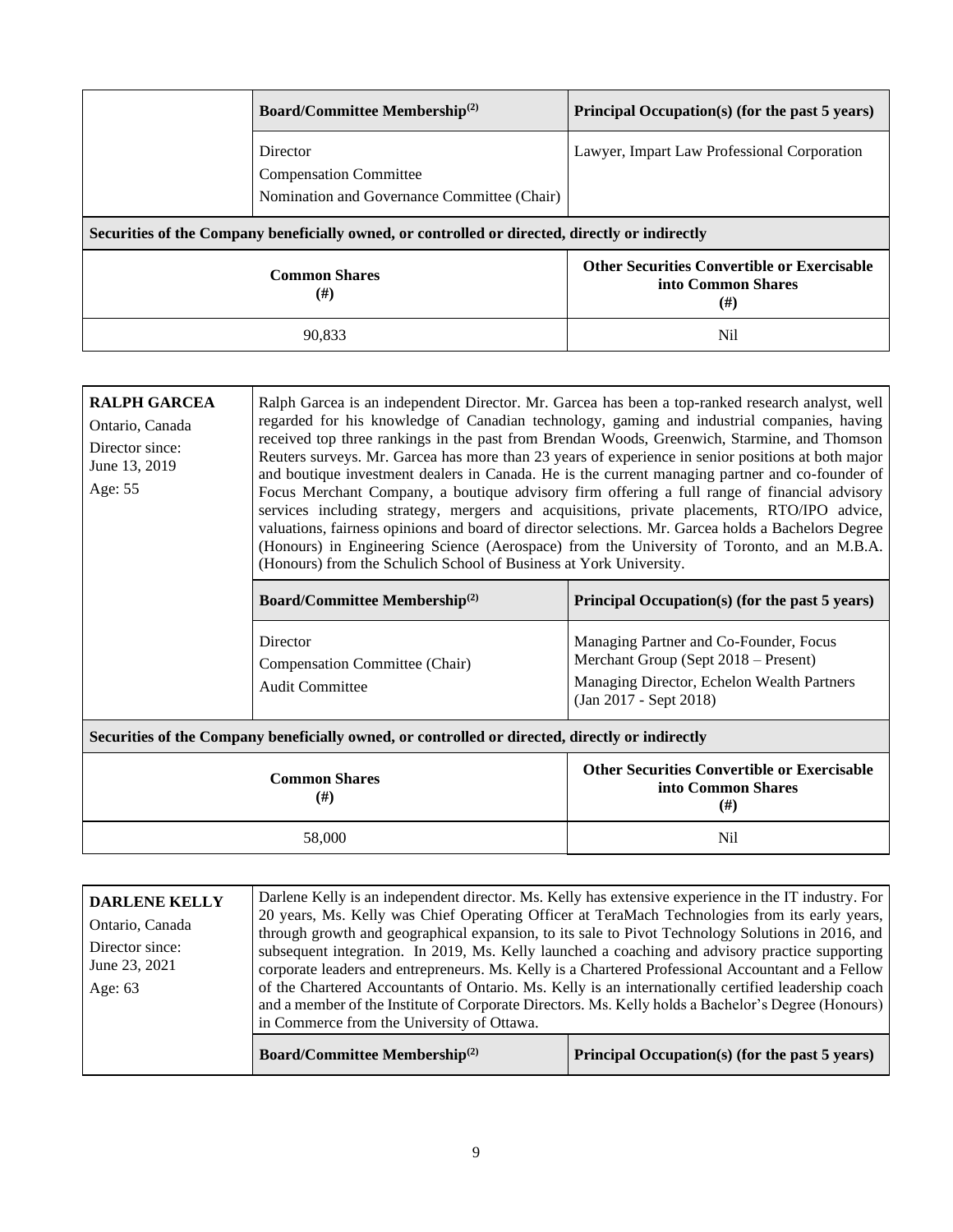|                                                                                                 | Director<br>Audit Committee<br>Nomination and Governance Committee | Leadership Coach and Advisor, Merrin<br>Consulting Corp. $(2019 -$ Present)<br>Chief Operating Officer, TeraMach Technologies<br>$(1998 - 2018)$ |  |  |  |
|-------------------------------------------------------------------------------------------------|--------------------------------------------------------------------|--------------------------------------------------------------------------------------------------------------------------------------------------|--|--|--|
| Securities of the Company beneficially owned, or controlled or directed, directly or indirectly |                                                                    |                                                                                                                                                  |  |  |  |
| <b>Common Shares</b><br>$(\#)$                                                                  |                                                                    | <b>Other Securities Convertible or Exercisable</b><br>into Common Shares<br>(#)                                                                  |  |  |  |
|                                                                                                 | 7.245                                                              | Nil                                                                                                                                              |  |  |  |

| <b>TONI RINOW</b><br>Laval, Québec<br>Age: 57 | Dr. Toni Rinow is a transformational finance and business leader with over 20 years of experience<br>and a proven track record in international corporate development. Dr. Rinow specializes in guiding<br>companies through inflection points of growth, innovation, technology convergence and business<br>integration. She is a catalyst for growth and expansion and is well known for accelerating revenue<br>streams through acquisitions, corporate development, sales and marketing, and financings. Dr. Rinow<br>transforms data into actionable strategies and most recently served in a NASDAQ traded company<br>raising over \$160 million in capital expansion financing and executed on acquisitions securing a<br>Morgan Stanley capital-backed portfolio.                                                                                                                                                                                                                                                                                                                                                       |                                                                                                                                                                               |  |  |  |  |  |
|-----------------------------------------------|---------------------------------------------------------------------------------------------------------------------------------------------------------------------------------------------------------------------------------------------------------------------------------------------------------------------------------------------------------------------------------------------------------------------------------------------------------------------------------------------------------------------------------------------------------------------------------------------------------------------------------------------------------------------------------------------------------------------------------------------------------------------------------------------------------------------------------------------------------------------------------------------------------------------------------------------------------------------------------------------------------------------------------------------------------------------------------------------------------------------------------|-------------------------------------------------------------------------------------------------------------------------------------------------------------------------------|--|--|--|--|--|
|                                               | Dr. Rinow led healthcare organizations as General Manager at global nuclear medicine leader Jubilant<br>Draximage Inc and as Chief Operating Officer at Isologic Innovative Radiopharmaceuticals. Her<br>professional career includes leadership roles in both public and private pharmaceutical and healthcare<br>organizations, where she spearheaded acquisitions across Canada, Latin America, Europe, India and<br>USA. Dr. Rinow has successfully facilitated the negotiation of international corporate alliances<br>valued over \$100M and overseen an investment portfolio with \$400M under management.<br>Dr. Rinow holds a MBA and a Masters in Accounting from McGill University, as well as a chemical<br>engineering degree from ERASMUS European Higher Institute of Chemistry in Strasbourg, France<br>and a PhD in Biophysics and Chemistry from the University of Montreal. She is also trained in<br>artificial intelligence at MIT Massachusetts Institute of Technology. Dr. Rinow believes in giving<br>back to the community and sat on the Board of Directors in several non-for profit organizations. |                                                                                                                                                                               |  |  |  |  |  |
|                                               | Board/Committee Membership <sup>(2)</sup><br>Principal Occupation(s) (for the past 5 years)                                                                                                                                                                                                                                                                                                                                                                                                                                                                                                                                                                                                                                                                                                                                                                                                                                                                                                                                                                                                                                     |                                                                                                                                                                               |  |  |  |  |  |
|                                               | N/A                                                                                                                                                                                                                                                                                                                                                                                                                                                                                                                                                                                                                                                                                                                                                                                                                                                                                                                                                                                                                                                                                                                             | Chief Financial Officer and Chief Operating<br>$\bullet$<br>Officer, Neptune Wellness (2020-2021)<br>Interim CEO, BetterLife Pharma (2019-<br>2020)                           |  |  |  |  |  |
|                                               |                                                                                                                                                                                                                                                                                                                                                                                                                                                                                                                                                                                                                                                                                                                                                                                                                                                                                                                                                                                                                                                                                                                                 | Global<br>General<br>Jubilant<br>Manager,<br>Radiopharma (2018-2019)<br>Chief Financial Officer and Chief Operating<br>$\bullet$<br>Officer, Isologic Radiopharma (2016-2018) |  |  |  |  |  |
|                                               | Securities of the Company beneficially owned, or controlled or directed, directly or indirectly                                                                                                                                                                                                                                                                                                                                                                                                                                                                                                                                                                                                                                                                                                                                                                                                                                                                                                                                                                                                                                 |                                                                                                                                                                               |  |  |  |  |  |
|                                               | <b>Common Shares</b><br>$(\#)$                                                                                                                                                                                                                                                                                                                                                                                                                                                                                                                                                                                                                                                                                                                                                                                                                                                                                                                                                                                                                                                                                                  | <b>Other Securities Convertible or Exercisable</b><br>into Common Shares<br>$(\#)$                                                                                            |  |  |  |  |  |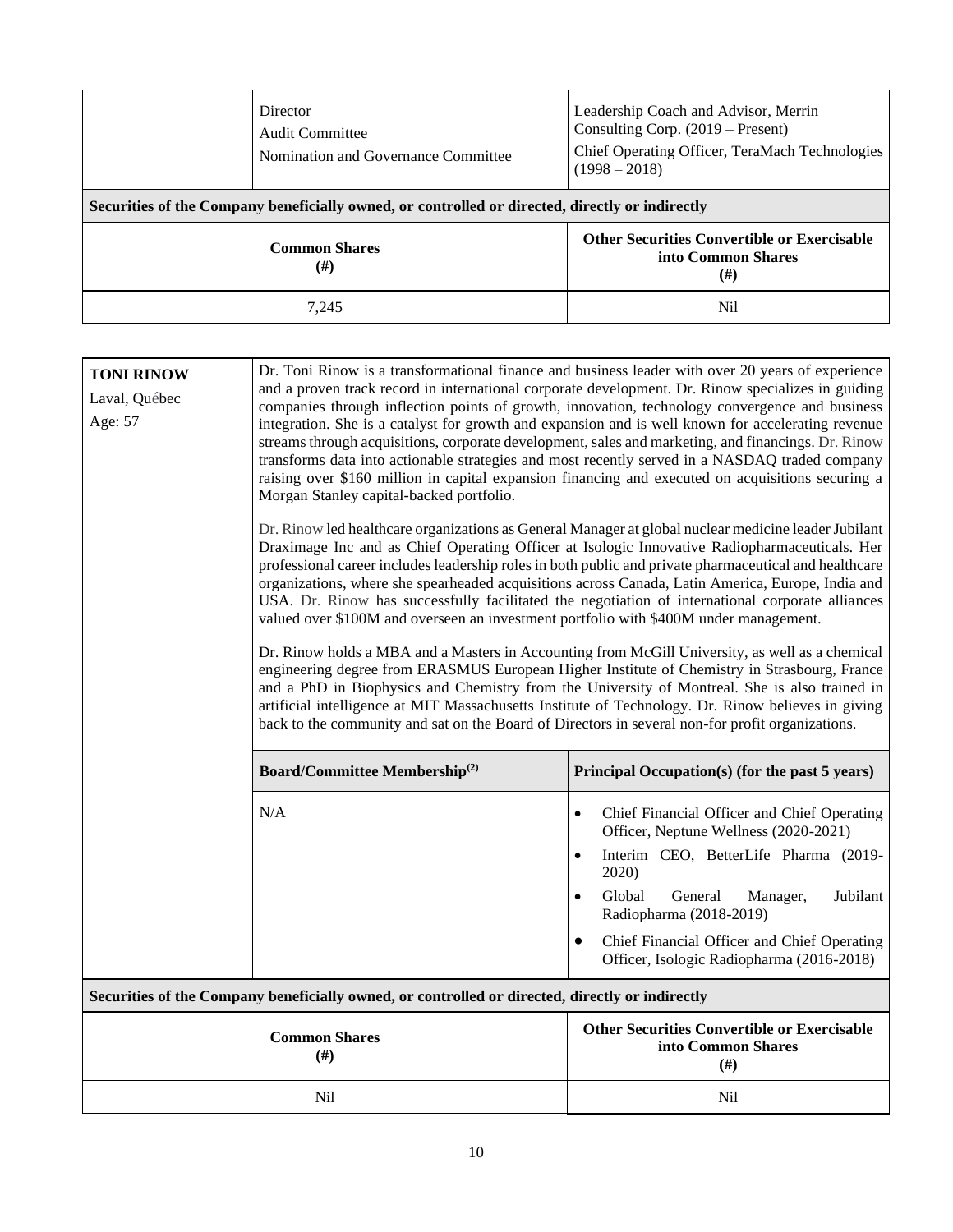#### **Notes:**

- (1) Mr. Maine formerly served as director of Converge Partners.
- (2) Committee membership is as of the date of this Circular. Following the Meeting, the Audit Committee will be comprised of Darlene Kelly (Chair), Toni Rinow and Brian Phillips, the Compensation Committee will be comprised of Ralph Garcea (Chair), Nathan Chan and Darlene Kelly and the Nomination and Governance Committee will be comprised of Brian Phillips (Chair), Nathan Chan, Ralph Garcea and Toni Rinow.

#### **Board and Committee Meetings Held and Attendance of Directors**

Each Director is expected to attend all meetings of the Board and any committee of which he or she is a member. The chart below illustrates the number of Board meetings in 2021 and the meeting attendance for each director of Converge.

| <b>Directors</b>               | <b>Board of</b><br><b>Directors</b><br><b>Meetings</b> | Audit<br><b>Committee</b><br><b>Meetings</b> | Compensation<br><b>Committee</b><br>Meetings <sup>(1)</sup> | <b>Nomination and</b><br>Governance<br><b>Committee</b><br>Meetings <sup>(1)</sup> |
|--------------------------------|--------------------------------------------------------|----------------------------------------------|-------------------------------------------------------------|------------------------------------------------------------------------------------|
| Shaun Maine                    | 14/14                                                  |                                              | ۰                                                           |                                                                                    |
| Thomas $Volk^{(2)}$            | 8/8                                                    |                                              | 4/4                                                         |                                                                                    |
| <b>Brian Phillips</b>          | 14/14                                                  | 4/4                                          | ٠                                                           | 2/2                                                                                |
| Nathan Chan                    | 14/14                                                  |                                              | 4/4                                                         | 2/2                                                                                |
| Ralph Garcea                   | 14/14                                                  | 4/4                                          | 4/4                                                         |                                                                                    |
| Gordon McMillan <sup>(3)</sup> | 7/7                                                    |                                              | ۰                                                           |                                                                                    |
| Darlene Kelly <sup>(4)</sup>   | 7/7                                                    | 2/2                                          |                                                             | 2/2                                                                                |

**Notes**:

(1) On June 25, 2021, the Compensation, Corporate Governance and Nominating Committee was split into the Compensation Committee and the Nomination and Governance Committee.

(2) Thomas Volk was appointed to the board effective May 20, 2021. The table above reflects Thomas Volk's attendance subsequent to his appointed as a director.

(3) Gordon McMillan ceased to be a director as of June 23, 2021.

(4) Darlene Kelly was elected to the board effective June 23, 2021. The table above reflects Darlene Kelly's attendance subsequent to her election as a director.

#### **Cease Trade Orders**

To the knowledge of the Company, no proposed Director (nor any personal holding company of any such individual) is, as of the date of this Circular, or was within ten years before the date of this Circular, a director, chief executive officer or chief financial officer of any company (including the Company), that: (i) was subject to a cease trade order (including a management cease trade order), an order similar to a cease trade order or an order that denied the relevant company access to any exemption under securities legislation, in each case that was in effect for a period of more than 30 consecutive days (collectively, an "**Order**"), that was issued while the individual was acting in the capacity as a director, chief executive officer or chief financial officer; or (ii) was subject to an Order that was issued after the individual ceased to be a director, chief executive officer or chief financial officer and which resulted from an event that occurred while that individual was acting in the capacity as director, chief executive officer or chief financial officer.

#### **Bankruptcies**

To the knowledge of the Company, no proposed Director (nor any personal holding company of any such individual): (i) is, as of the date of this Circular, or has been within the ten years before the date of this Circular, a director or executive officer of any company (including the Company) that, while that individual was acting in that capacity, or within a year of that individual ceasing to act in that capacity, became bankrupt, made a proposal under any legislation relating to bankruptcy or insolvency or was subject to or instituted any proceedings, arrangement or compromise with creditors or had a receiver, receiver manager or trustee appointed to hold its assets; or (ii) has, within the ten years before the date of this Circular, become bankrupt, made a proposal under any legislation relating to bankruptcy or insolvency, or become subject to or instituted any proceedings, arrangement or compromise with creditors, or had a receiver, receiver manager or trustee appointed to hold its assets.

#### **Penalties or Sanctions**

To the knowledge of the Company, no proposed Director (nor any personal holding company of any such individual) has been subject to: (i) any penalties or sanctions imposed by a court relating to securities legislation or by a securities regulatory authority or has entered into a settlement agreement with a securities regulatory authority; or (ii) any other penalties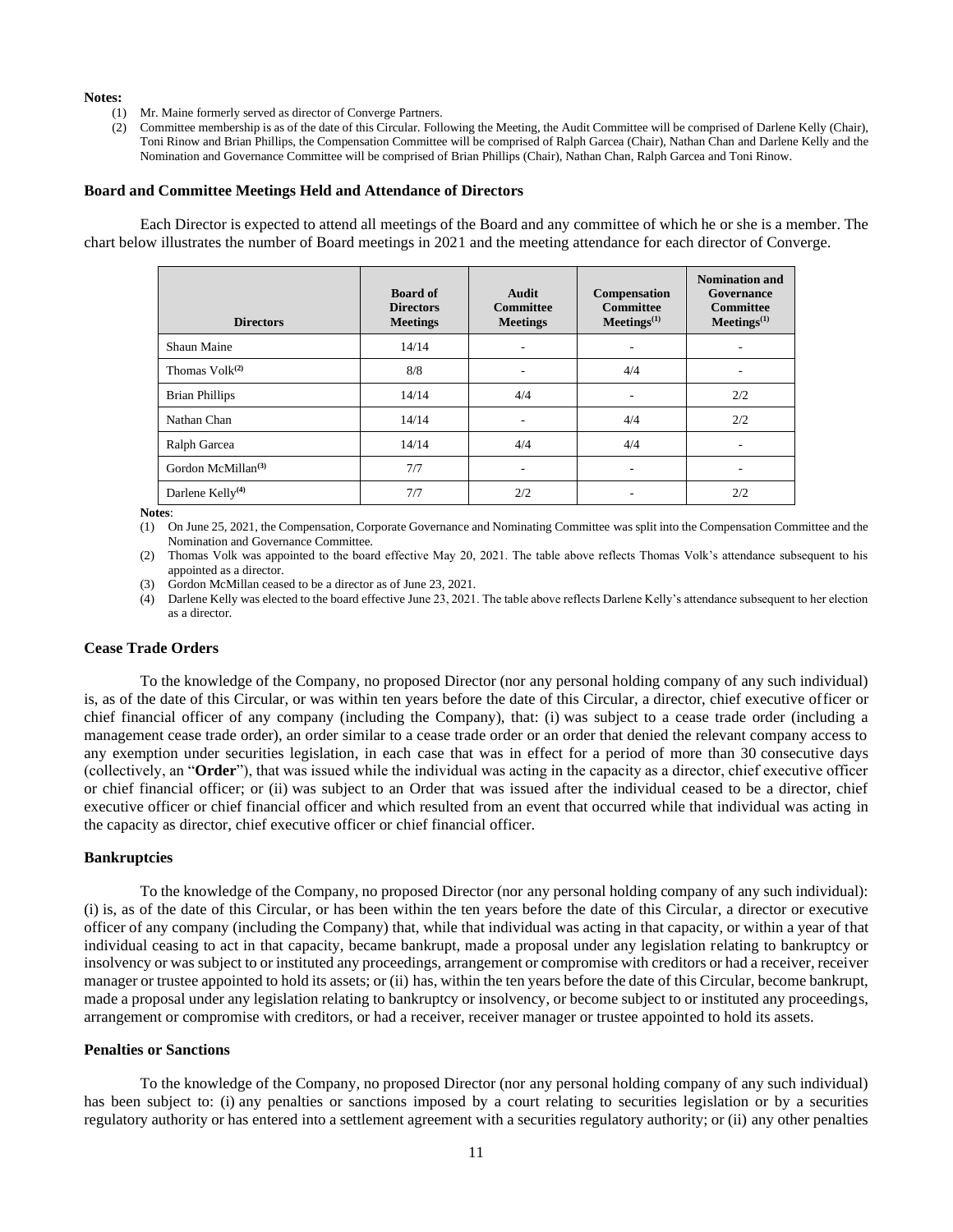or sanctions imposed by a court or regulatory body that would likely be considered important to a reasonable Shareholder in deciding whether to vote for the proposed Director.

# **APPOINTMENT OF AUDITORS**

<span id="page-14-0"></span>It is proposed that Ernst & Young LLP, the current auditors of the Company, be re-appointed as the auditors of the Company, to hold office until the close of the next annual meeting of Shareholders, or until a successor is appointed, and that the Directors be authorized to fix Ernst & Young LLP's remuneration. The Audit Committee has recommended to the Board, and the Board has approved, the nomination of Ernst & Young LLP for such appointment. Ernst & Young LLP have been the auditors of the Company since 2018 and have been the auditors of Converge Partners since 2016.

See the heading "*Audit Committee Information*" in this Circular for further details regarding the services of the auditors provided to Converge, the fees paid to the auditors for those services and information regarding the Audit Committee of the Company.

**It is the intention of the individuals named in the enclosed form of proxy to vote FOR the re-appointment of Ernst & Young LLP as auditors of Converge to hold office until the close of the next annual meeting of Shareholders and in favour of authorizing the Directors to fix the remuneration of the auditors, unless specifically instructed in the proxy to withhold such vote.** 

## **EXECUTIVE COMPENSATION**

#### <span id="page-14-1"></span>**Named Executive Officer Compensation**

The following table sets out information concerning the compensation awarded to, earned by, paid to, or payable to, as applicable, each of Shaun Maine, Chief Executive Officer, Greg Berard, President, Matthew Smith, Interim Chief Financial Officer, Julianne Belaga, Chief Legal Officer and Cory Reid, Chief Information Officer and Chief Operating Officer (each, a "**named executive officer**") and each of the directors of Converge Partners for services provided to Converge Partners, directly or indirectly, and for services to be provided, directly or indirectly, to the Company, in respect of the financial years ended December 31, 2021, 2020 and 2019.

|                                                                                                     |                                      | <b>Annual Compensation</b> <sup>(1)</sup> |                                   |                                                     |                                                                                                                  |                                         |                                                       |                                                                                          |
|-----------------------------------------------------------------------------------------------------|--------------------------------------|-------------------------------------------|-----------------------------------|-----------------------------------------------------|------------------------------------------------------------------------------------------------------------------|-----------------------------------------|-------------------------------------------------------|------------------------------------------------------------------------------------------|
| <b>Name and Principal</b><br><b>Position</b>                                                        | Year<br><b>Ended</b>                 | Salary (\$)                               | <b>Share Based</b><br>Awards (\$) | <b>Option Based</b><br>Awards $(\textbf{\$})^{(2)}$ | Non equity<br><b>Incentive</b><br>Plan<br>Compensation -<br><b>Annual Incentive</b><br><b>Plans</b> $(\$)^{(3)}$ | Value of<br><b>Perquisites</b><br>$($)$ | <b>Value of All</b><br>Other<br>Compensation<br>$($)$ | <b>Total</b><br>Compensation<br>$(5)^{(4)}$                                              |
| Shaun Maine<br>Director, Chief Executive<br>Officer                                                 | 2021<br>2020<br>2019                 | US\$390,000<br>US\$360,000<br>US\$300,000 | Nil<br>Nil<br>Ni1                 | Nil<br>Nil<br>N/A                                   | US\$390,000<br>US\$356,290<br>US\$327,000                                                                        | Nil<br>Nil<br>Nil                       | Nil<br>Nil<br>Nil                                     | $US$780,000^{(5)}$<br>$US$716.290^{(5)}$<br>$US$627,000^{(5)}$                           |
| Greg Berard, President <sup>(6)</sup>                                                               | 2021<br>$2020^{(7)}$<br>$2019^{(7)}$ | US\$500,000<br>US\$500,000<br>US\$356,254 | Nil<br>Nil<br>Nil                 | US\$927,472<br>Nil<br>Nil                           | US\$200,000<br>US\$200,000<br>US\$399.445                                                                        | Nil<br>Nil<br>Nil                       | Nil<br>Nil<br>Nil                                     | US\$1,627,472 <sup>(8)</sup><br>US\$700,000 <sup>(8)</sup><br>US\$755,699 <sup>(8)</sup> |
| Matthew Smith.<br>Interim Chief Financial<br>$Officer^{(9)}$                                        | 2021<br>2020                         | \$196.164<br>\$86,425                     | \$375<br>Nil                      | Nil<br>Nil                                          | \$30,000<br>Nil                                                                                                  | Nil<br>Nil                              | Ni1<br>\$30,000                                       | \$226,539<br>\$116,425                                                                   |
| Julianne Belaga,<br>Chief Legal Officer $(10)$                                                      | 2021<br>2020<br>2019                 | US\$499,573<br>US\$239,333<br>US\$87,500  | US\$1,042<br>N/A<br>N/A           | Nil<br>Nil<br>N/A                                   | US\$285,000<br>US\$100,000<br>US\$50,000                                                                         | Nil<br>Nil<br>Nil                       | Nil<br>Nil<br>Nil                                     | $US$785,615^{(11)}$<br>US\$339,333(11)<br>$US$137.500^{(11)}$                            |
| Cory Reid,<br><b>Chief Information Officer</b><br>and Chief Operating<br>Office $r$ <sup>(12)</sup> | 2021<br>2020<br>2019                 | €462,500<br>€275,000<br>€235,500          | Nil<br>Nil<br>Nil                 | €783,942<br>Nil<br>Nil                              | €98,750<br>€100,000<br>€214,824                                                                                  | Nil<br>Nil<br>Nil                       | Nil<br>Nil<br>Nil                                     | €1,345,192 <sup>(13)</sup><br>€375,000 <sup>(13)</sup><br>€450,324 <sup>(13)</sup>       |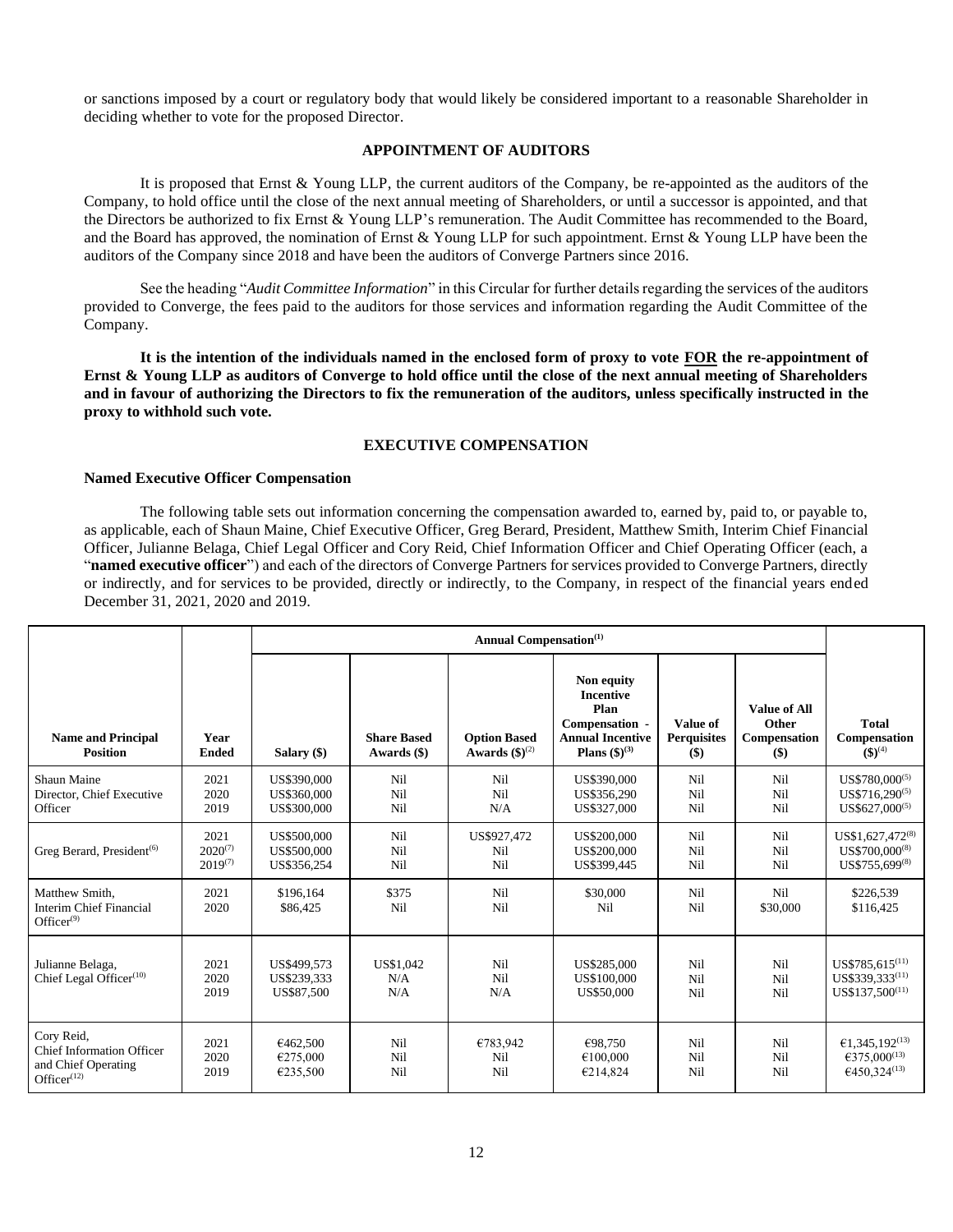#### **Notes**:

- (1) Amounts presented are in Canadian dollars unless otherwise noted. Mr. Maine and Mr. Berard are paid in U.S. dollars and their compensation can be converted into Canadian dollars utilizing the Bank of Canada annual average exchange rates of US\$1.00 = \$1.2535 for 2021, US\$1.00 = \$1.3415 for 2020, US\$1.00 = \$1.3269 for 2019. Mr. Reid is paid in European euros and his compensation can be converted into Canadian dollars utilizing the Bank of Canada annual average exchange rates of €1.00 = \$1.4830 for 2021, €1.00 = \$1.4856 for 2020, and €1.00 = \$1.5298 for 2019.
- (2) On June 25, 2021, Mr. Berard and Mr. Reid were granted 800,000 options each under the long-term incentive plan ("**LTIP**"). Under the LTIP, the options vest over a four-year period with one quarter of the options vesting every twelve months from the grant date and expire 10 years from the issuance date. The Company used the Black-Scholes option pricing model to value the options at the time of grant to determine a weighted average fair value per share of \$5.49.
- (3) The Company requires executive officers and certain employees to invest a minimum of 25% of their annual or other incentive bonus in Common Shares purchased on the open market.
- (4) All figures in this chart are rounded to the nearest dollar and therefore figures in this column may not equate to the sums of the applicable figures elsewhere in the chart.
- (5) Mr. Maine's total compensation in CAD equivalents are as follows: \$831,966 in 2019; \$960,903 in 2020; and \$977,730 in 2021.
- (6) Mr. Berard was appointed President of the Company on July 23, 2019. Prior to his appointment as President, Mr. Berard was President of Lighthouse Computer Services, Inc. ("**Lighthouse**"), a subsidiary of the Company.
- (7) In addition to Mr. Berard's compensation related to his employment with the Company, Mr. Berard received payments of \$1,318,682 (US\$1,052,000) in 2021, \$1,221,345 (US\$910,433) in 2020 and \$354,680 (US\$267,300) in 2019 in connection with the acquisition of Lighthouse.
- (8) Mr. Berard's total compensation in CAD equivalents are as follows: \$1,002,737 in 2019; \$939,050 in 2020; and \$2,040,036 in 2021.
- (9) Mr. Smith was appointed Interim Chief Financial Officer of the Company effective June 23, 2021. As a result, Mr. Smith's salary was increased to an amount of \$220,000. Prior to his appointment as Interim Chief Financial Officer of the Company, Mr. Smith was Vice-President, Finance of the Company since June 22, 2020 and his annualized salary for 2020 was \$170,000. Upon joining the Company, Mr. Smith received a signing bonus of \$30,000.
- (10) Ms. Belaga was appointed Chief Legal Officer on July 1, 2021. Ms. Belaga's annualized salary for 2021 was US\$360,000. Prior to her appointment as Chief Legal Officer of the Company, Ms. Belaga provided services to Corus Group LLC and other U.S. subsidiaries of the Company to June 2021.
- (11) Ms. Belaga's total compensation in CAD equivalents are as follows: \$182,448 in 2019; \$455,215 in 2020; and \$984,768 in 2021.
- (12) Mr. Reid was appointed Chief Information Officer and Chief Operating Officer on July 23, 2019. Prior to July 23, 2019, Mr. Reid was Chief Information Officer of the Company.
- (13) Mr. Reid's total compensation in CAD equivalents are as follows: \$688,905 in 2019; \$557,100 in 2020; and \$1,994,920 in 2021.

#### **Incentive Plan Awards – Outstanding Share-based Awards and Option-based Awards**

The following table sets out the outstanding option-based awards and share-based awards held by the named executive officers as at December 31, 2021.

|                      | <b>Option-based Awards</b>                                             |                                   |                           |                                                                           |                                                                                   | <b>Share-based Awards</b>                                                                                   |                                                                                                      |
|----------------------|------------------------------------------------------------------------|-----------------------------------|---------------------------|---------------------------------------------------------------------------|-----------------------------------------------------------------------------------|-------------------------------------------------------------------------------------------------------------|------------------------------------------------------------------------------------------------------|
| <b>Name</b>          | Number of<br>securities<br>underlying<br>unexercised<br>options $(\#)$ | Option<br>exercise price<br>$($)$ | Option<br>expiration date | Value of<br>unexercised in-<br>the-money<br>options $(\frac{6}{3})^{(1)}$ | Number of<br>shares or units<br>of shares that<br>have not<br>vested $(\#)^{(2)}$ | <b>Market</b> or<br>payout value<br>of share-based<br>awards that<br>have not<br>vested $(\text{\$})^{(3)}$ | Market or<br>payout value of<br>vested share-<br>based awards<br>not paid out or<br>distributed (\$) |
| <b>Shaun Maine</b>   |                                                                        |                                   |                           |                                                                           |                                                                                   |                                                                                                             |                                                                                                      |
| Greg Berard          | 800,000                                                                | \$9.20                            | June 24, 2031             | Nil                                                                       |                                                                                   |                                                                                                             |                                                                                                      |
| <b>Matthew Smith</b> |                                                                        |                                   |                           |                                                                           | 171                                                                               | \$1,858.77                                                                                                  |                                                                                                      |
| Julianne Belaga      |                                                                        |                                   |                           |                                                                           | 260                                                                               | \$2,826.20                                                                                                  |                                                                                                      |
| Cory Reid            | 800,000                                                                | \$9.20                            | June 24, 2031             | Nil                                                                       |                                                                                   |                                                                                                             |                                                                                                      |

**Notes**:

(1) Calculated based on the difference between the closing price for the Common Shares on the TSX on December 31, 2021 and the exercise price of options, multiplied by the number of unexercised options. As of December 31, 2021, none of the options held by Greg Berard or Cory Reid have vested.

(2) Represents the number of Common Shares matched by the Company under the Employee Share Purchase Plan that have not been released pursuant to the holding periods.

(3) Calculated based on the closing price for the Common Shares of \$10.87 on the TSX on December 31, 2021 multiplied by the number of Common Shares that have not been released pursuant to the holding periods under the Employee Share Purchase Plan.

#### **Incentive Plan Awards – Value Vested or Earned During Fiscal Year**

The following table shows the value of awards vested or earned by each named executive officer granted under the Company's incentive plans, being the Employee Share Purchase Plan, and the annual incentive bonus payout during the financial year ended December 31, 2021.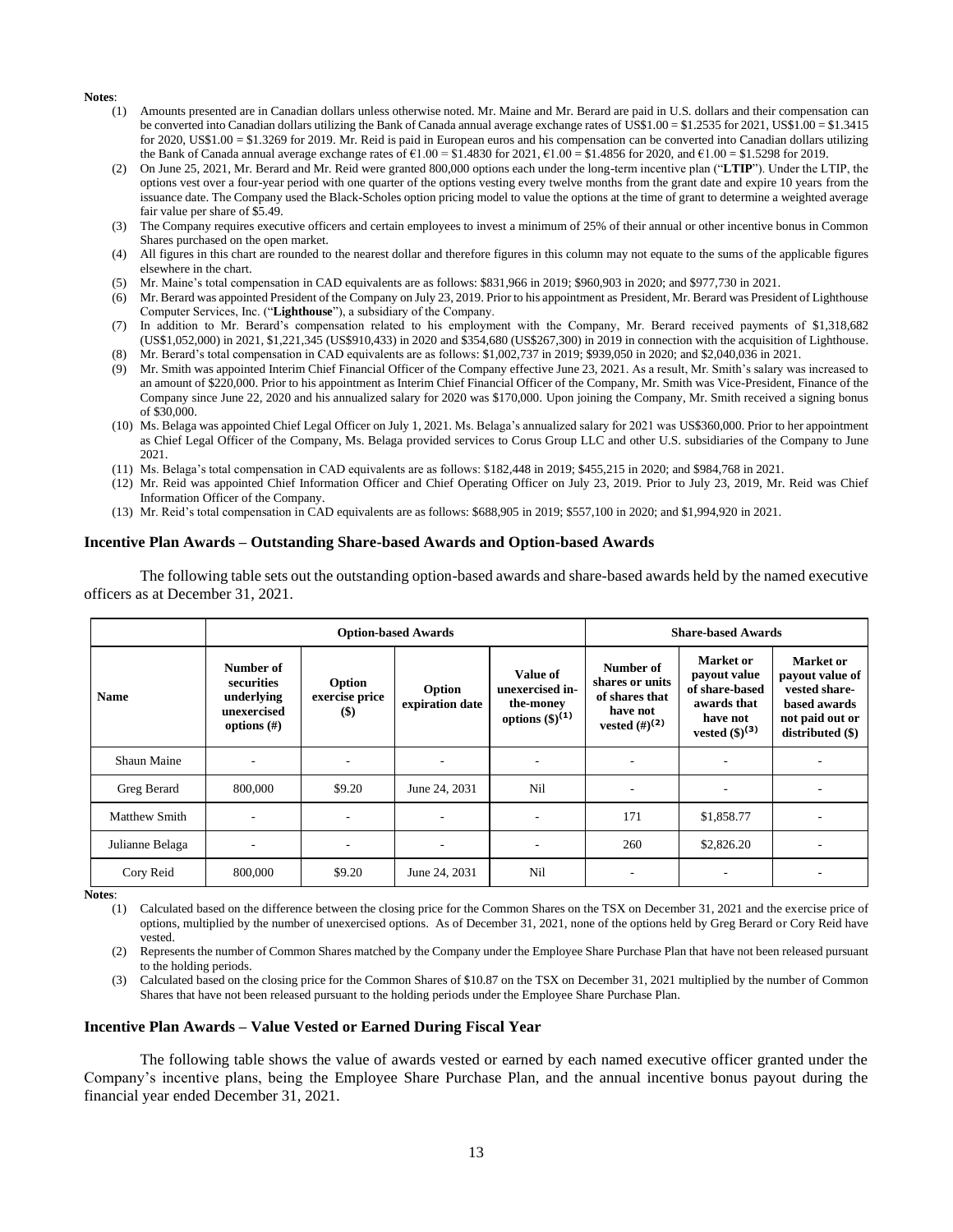| Name                 | <b>Option-based Awards – Value</b><br><b>Vested During the Year</b><br>$(3)^{(1)}$ | Share-based Awards —<br><b>Value Vested During the Year</b><br>$($ \$) <sup>(2)</sup> | <b>Non-equity Incentive</b><br><b>Plan Compensation</b> —<br><b>Value Earned During the Year</b><br>$({\bf 3})^{(3)}$ |
|----------------------|------------------------------------------------------------------------------------|---------------------------------------------------------------------------------------|-----------------------------------------------------------------------------------------------------------------------|
| <b>Shaun Maine</b>   | Nil                                                                                | Nil                                                                                   | US\$390,000                                                                                                           |
| Greg Berard          | Nil                                                                                | Nil                                                                                   | US\$200,000                                                                                                           |
| <b>Matthew Smith</b> | Nil                                                                                | Nil                                                                                   | \$30,000                                                                                                              |
| Julianne Belaga      | Nil                                                                                | Nil                                                                                   | US\$285,000                                                                                                           |
| Cory Reid            | Nil                                                                                | Nil                                                                                   | €98,750                                                                                                               |

**Notes**:

(1) Calculated based on the difference between the closing price for the Common Shares on the TSX on December 31, 2021 and the exercise price of options, multiplied by the number of options vested during the year.

(2) Calculated based on the closing price for the Common Shares of \$10.87 on the TSX on December 31, 2021 multiplied by the number of Common Shares that have been released pursuant to the holding periods under the Employee Share Purchase Plan.

(3) These are the same amounts as disclosed in the Annual Compensation table above under the column "Non equity Incentive Plan Compensation".

#### **Equity Compensation Plans**

At the date of this Circular, the Company's Employee Share Purchase Plan and LTIP are the only compensation plans of the Company under which equity securities of the Company are authorized for issuance.

## *Equity Compensation Plan Information*

The following table shows the number of securities issuable under the Employee Share Purchase Plan and LTIP as of December 31, 2021. In 2021, the Company granted 1,600,000 options under the LTIP, representing 0.74% of the Company's issued and outstanding Common Shares. The total number of Common Shares issuable upon exercise of outstanding securities under the Employee Share Purchase Plan and LTIP is 1,600,000, representing 0.74% of the Company's issued and outstanding Common Shares. A total of 3,772,409 Common Shares remained in reserve as of December 31, 2021 for securities to be issued under the LTIP, representing 1.75% of the Company's issued and outstanding Common Shares. A total of 3,772,409 Common Shares remained in reserve as of December 31, 2021 for Common Shares issuable pursuant to the Employee Share Purchase Plan, representing 1.16% of the Company's issued and outstanding Common Shares.

| <b>Plan Category</b>                                             | Number of securities to be issued<br>upon exercise of outstanding<br>options, warrants and rights | Weighted-average exercise price<br>of outstanding options, warrants<br>and rights | Number of securities remaining<br>available for future issuance<br>under equity compensation plans<br>(excluding securities reflected in<br>column (a)) |
|------------------------------------------------------------------|---------------------------------------------------------------------------------------------------|-----------------------------------------------------------------------------------|---------------------------------------------------------------------------------------------------------------------------------------------------------|
| <b>Equity Compensation Plans</b><br>approved by Shareholders     | 1,600,000                                                                                         | \$9.20                                                                            | 6,272,409                                                                                                                                               |
| <b>Equity Compensation Plans not</b><br>approved by Shareholders |                                                                                                   |                                                                                   |                                                                                                                                                         |
| <b>Total</b>                                                     | 1.600.000                                                                                         |                                                                                   | 6.272,409                                                                                                                                               |

#### *Employee Share Purchase Plan*

The Company adopted the Employee Share Purchase Plan to enable eligible employees to acquire Common Shares in the Company in a convenient and systematic manner, so as to encourage continued employee interest in the operation, growth and development of the Company, as well as to provide an additional investment opportunity to eligible employees of the Company and its subsidiaries.

All regular full-time and part-time employees are eligible to participate in the Employee Share Purchase Plan. Participants in the Employee Share Purchase Plan accumulate funds for the purchase of Common Shares through payroll deduction, subject to a maximum limit of \$30,000 per year for Canadian employees and US\$25,000 per year for US employees. The Company will match 20% of the contributions from participants and the Common Shares purchased by the Company's contributions shall be subject to a three-year holding period with one-third of such shares released on the one-, two- and threeyear anniversary of the purchase date. Dividends on Common Shares in a participant's account under the Employee Share Purchase Plan (i) will be reinvested to purchase additional Common Shares, if the participant is a Canadian resident or (ii) will be paid by cheque, net of any withholding taxes, to participants who are not Canadian residents.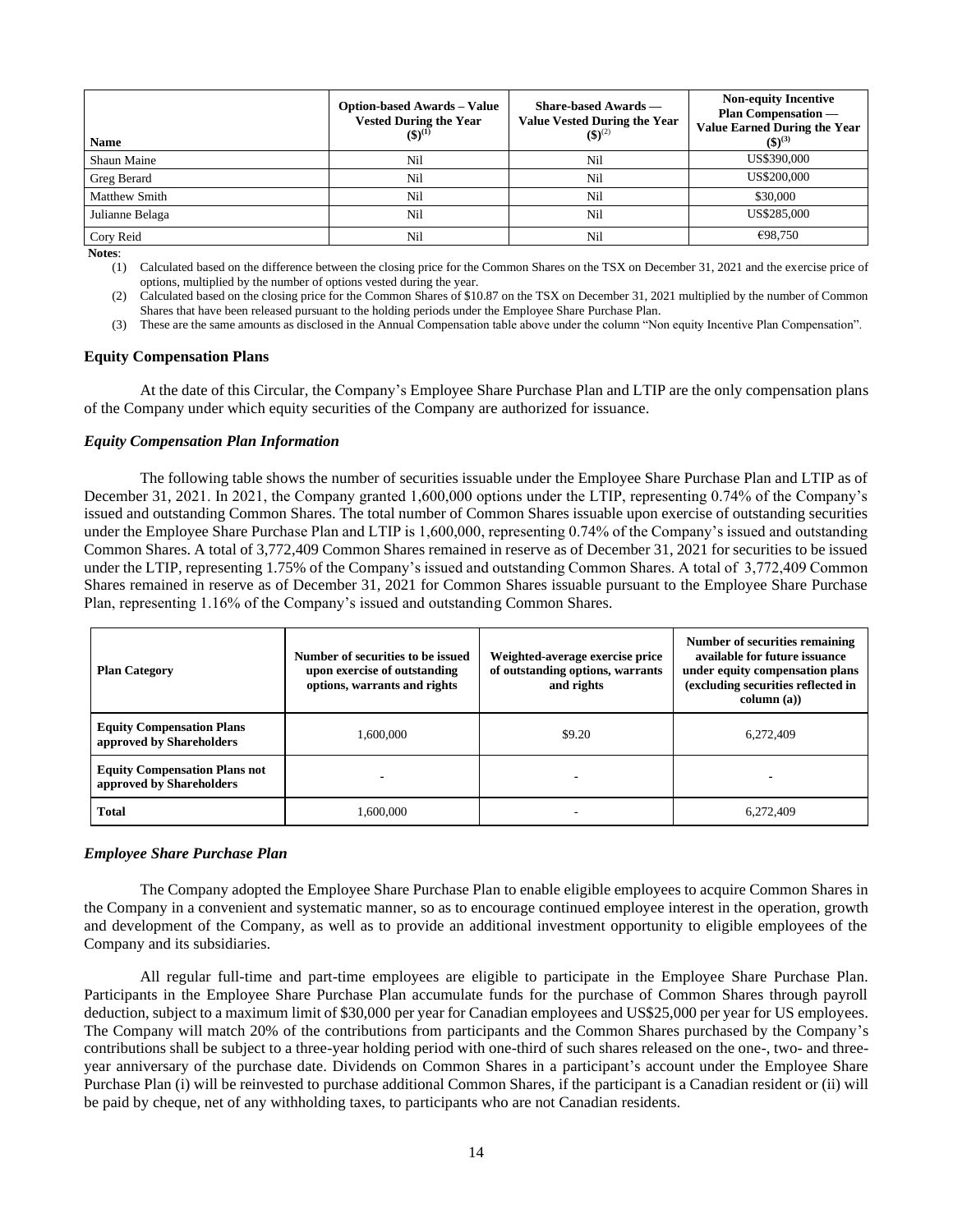On the last day of each calendar month in each year, all contributions received in respect of each participant shall be paid in full on behalf of participants to purchase Common Shares from treasury and/or, at the election of the Company, through market purchases carried out by an independent broker through the facilities of the TSX. Common Shares issued from treasury will be issued at a price equal to the five-day volume weighted average price of the Common Shares on the TSX for the five trading days immediately preceding the issue date.

Upon termination of a participant's employment for any reason, all Common Shares purchased by the Company's contributions in such participant's account, regardless of when such Common Shares were acquired, shall be released. Any contributions received in respect of such participant that have not yet been paid on behalf of participants to purchase Common Shares at the time of such termination shall be returned to the participant. A participant's interest under the Employee Share Purchase Plan is not assignable.

Under the Employee Share Purchase Plan, 2,500,000 Common Shares are reserved for issuance. Furthermore, the maximum number of Common Shares issuable pursuant to all security-based compensation arrangements of the Company, at any time, shall not exceed 10% of the total number of outstanding Common Shares. Under the Employee Share Purchase Plan, together with any other security-based compensation arrangements of the Company, the Common Shares reserved for issuance to insiders cannot exceed 10% of the outstanding Common Shares, and the number of Common Shares issued to insiders within a one-year period cannot exceed 10% of the outstanding Common Shares.

No Common Shares have been issued from treasury pursuant to the Employee Share Purchase Plan since its adoption and the annual burn rate of the Employee Share Purchase Plan is 0% since adoption. As at December 31, 2021, 2,500,000 Common Shares remained available for issuance under the Employee Share Purchase Plan.

The Employee Share Purchase Plan can be amended by the Board at any time, without the approval of the Shareholders, provided that amendments to (a) increase the number of Common Shares reserved for issuance under the Employee Share Purchase Plan, (b) add additional categories of persons eligible to participate under the Employee Share Purchase Plan, (c) eliminate or decrease the limitations on insider participation set forth above, or (d) amend the amendment provision of the Employee Share Purchase Plan to eliminate a matter listed as requiring Shareholder approval, will in each case require Shareholder approval.

## *The LTIP*

The LTIP was adopted by the Board on May 11, 2021 and approved by Shareholders at the Company's annual general meeting of Shareholders held on June 23, 2021. The LTIP was adopted to promote a further alignment of interests between senior management and the shareholders of the Company, as determined by the Board to associate a portion of the compensation payable to such individuals with the returns achieved by shareholders of the Company and to attract and retain management with the knowledge, experience and expertise required by the Company.

Any individual employed by the Company, including a service provider, who, by the nature of their position or job is, in the opinion of the Board, in a position to contribute to the success of the Company shall be eligible to receive grants under the LTIP provided that only officers and employees of the Company shall be eligible to receive options under the LTIP. At this time, grants are limited to senior management of the Corporation. Non-employee directors are not eligible to receive grants under the LTIP.

The aggregate number of shares that may be issued pursuant to grants made under the LTIP shall be a number equal to two- and one-half percent (2.5%) of the aggregate number of issued and outstanding shares from time to time. As at the date of this Circular, the aggregate number of shares that may be issued pursuant to grants made under the LTIP is 5,372,409. For the purpose of computing the total number of shares available for grant under the LTIP, shares subject to any grant (or any portion thereof) that are forfeited, surrendered, cancelled or otherwise terminated, including if a number of shares covered by an option have not been issued due to the exercise of a Tandem SAR (as defined below) connected with such option, prior to the issuance of such shares shall again be available for grant under the LTIP.

In the previously completed fiscal year, 1,600,000 options were granted, representing a burn rate of 1%.

The maximum number of shares that are (i) issuable to insiders within any one-year period, and (ii) issuable to insiders at any time, under the LTIP, or when combined with all of the Company's other security-based compensation arrangements, shall not exceed 10% of the number of the aggregate issued and outstanding shares.

The LTIP provides that all options granted shall vest in accordance with the terms of the grant agreement entered into in respect of such options. Options shall be exercisable during a period fixed by the Board which shall not be more than 10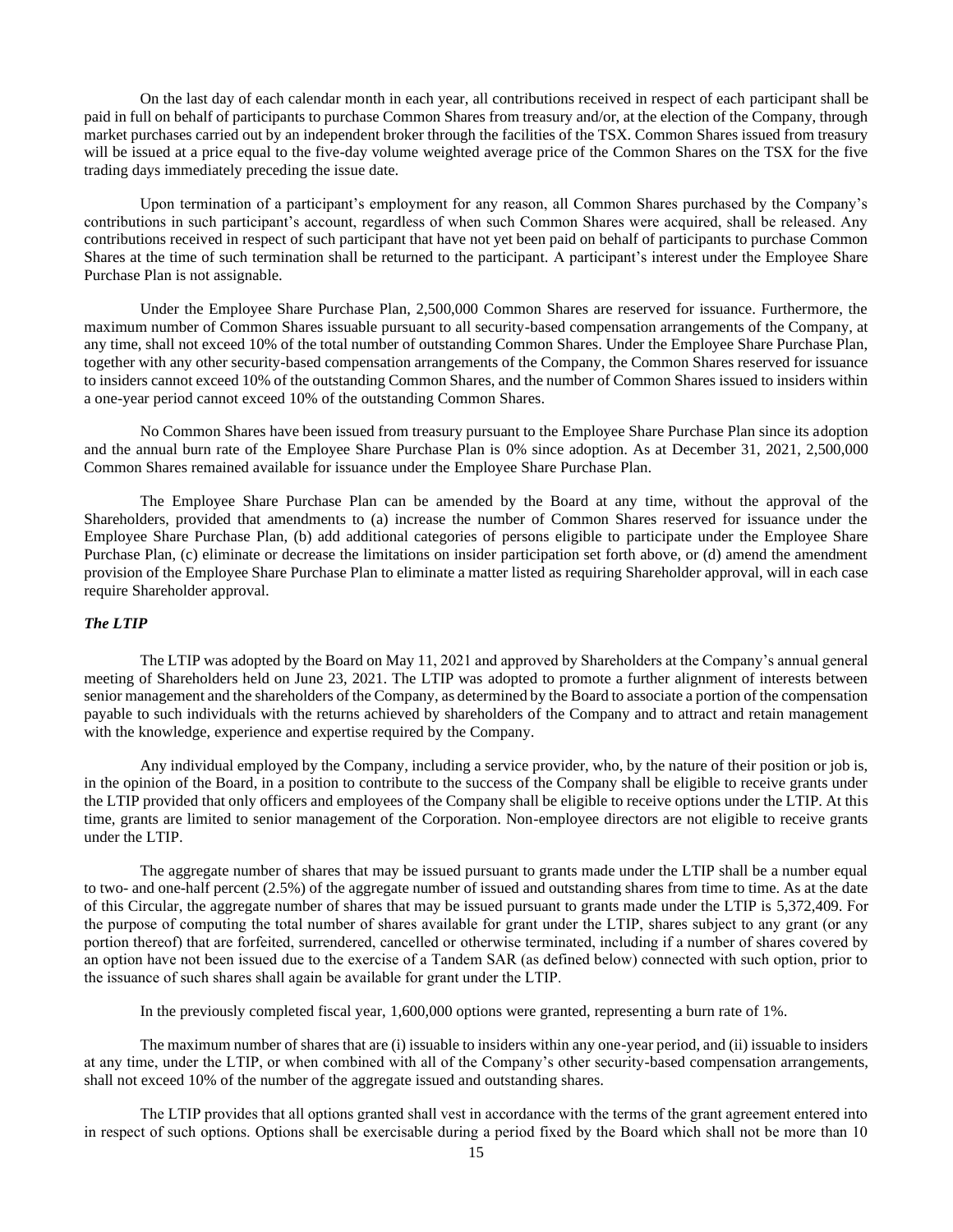years from the grant of the option. The exercise price for each share subject to an option shall be fixed by the Board but under no circumstances may any exercise price be less than 100% of the market price on the date of grant of the option (being the volume weighted average price on the TSX for the five consecutive immediately preceding trading days). The exercise of options may be subject to other vesting conditions, including specific time schedules for vesting and performance-based conditions as determined by the Board.

If the normal expiry date of an option falls within a blackout period or within 10 business days following the end of any blackout period, then the expiry date of such option shall automatically be extended to the date that is 10 business days following the end of the blackout period.

Participants may be granted "Stand-Alone SARs", being a right to receive a cash amount equal to the amount, if any, by which the market price on the date of exercise of the SAR exceeds the market price at the time of the grant (the "**Base Price**"). Such amounts may also be payable by the issuance of Common Shares (at the discretion of the Board). The exercise of SARs may also be subject to conditions similar to those which may be imposed on the exercise of options.

In addition, SARs may be granted in connection with a grant of options ("**Tandem SARs**"), which shall be subject to the same terms and conditions of the grant of options. Tandem SARs may be exercised only if and to the extent the related options are vested and exercisable, and on exercise of a Tandem SAR, the related option will be cancelled, and the participant will be entitled to the amount in settlement of the Tandem SARs. Upon exercise, the Tandem SAR will be settled by a cash amount equal to the amount, if any, by which the market price on the date of exercise of the Tandem SAR exceeds the exercise price of the related option at the time of the grant. Such amounts may also be payable by the issuance of shares (at the discretion of the Board).

If the normal expiry date of SAR falls within any blackout period or within 10 business days following the end of any blackout period, then the expiry date of such SAR shall automatically be extended to the date that is 10 business days following the end of the blackout period.

Participants may be allocated share units in the form of RSUs or PSUs (collectively, "**Share Units**"), which represent the right to receive an equivalent number of Common Shares or the market price in cash on the vesting date. The issuance of such shares may be subject to vesting requirements similar to those described above with respect to the exercise of options and SARs, including such time or performance-based conditions as may be determined from time to time by the Board in its discretion. The LTIP provides for the express designation of Share Units as either RSUs, which have time-based vesting conditions, or PSUs, which have performance-based vesting conditions over a specified period.

If Share Units are scheduled to settle during a blackout period, such settlement shall be postponed until the earlier of the trading day following the date on which the blackout period ends and the otherwise applicable date for settlement and the market price of any RSUs or PSUs settled in cash will be determined as of the earlier of the trading day on which the blackout period ends and the day prior to the settlement date.

Participants may be granted "Restricted Stock", being shares that are subject to restrictions on the Participant's right to acquire full ownership interest in the shares, as the Board shall specify in a grant agreement or otherwise. Restricted Stock cannot be sold, transferred or assigned while the restrictions remain in effect, although the participant may vote the Restricted Stock and receive any dividends paid on the Restricted Stock during such period. Restricted Stock is forfeited if the applicable restriction does not lapse prior to the date or the occurrence of the specified event or the satisfaction of the criteria in the grant agreement.

Subject to the terms of the applicable grant agreement, in the case of (i) a participant's termination due to death or due to disability, the participant's outstanding options that have become vested prior to the participant's date of death or disability shall continue to be exercisable during the 12 month period following such date of death or disability, as the case may be, (ii) a participant's termination without cause or due to resignation, the participant's outstanding options that have become vested prior to the participant's termination shall continue to be exercisable during the 90 day period following the participant's termination, (iii) a participant's termination for cause, the participant's outstanding options that have become vested prior to the participant's termination shall continue to be exercisable during the 10 day period following the participant's termination, (iv) a participant's termination, other than for cause, any and all then outstanding options granted to the participant that have not vested prior to such termination, shall not vest and shall be immediately forfeited and cancelled without any consideration, and (v) a participant's termination for cause, any and all then outstanding options granted to the participant that have not vested prior to such termination shall be immediately forfeited and cancelled, without any consideration. The Board may, at the time of a participant's termination or disability, extend the period for exercise of some or all of the participant's options, but not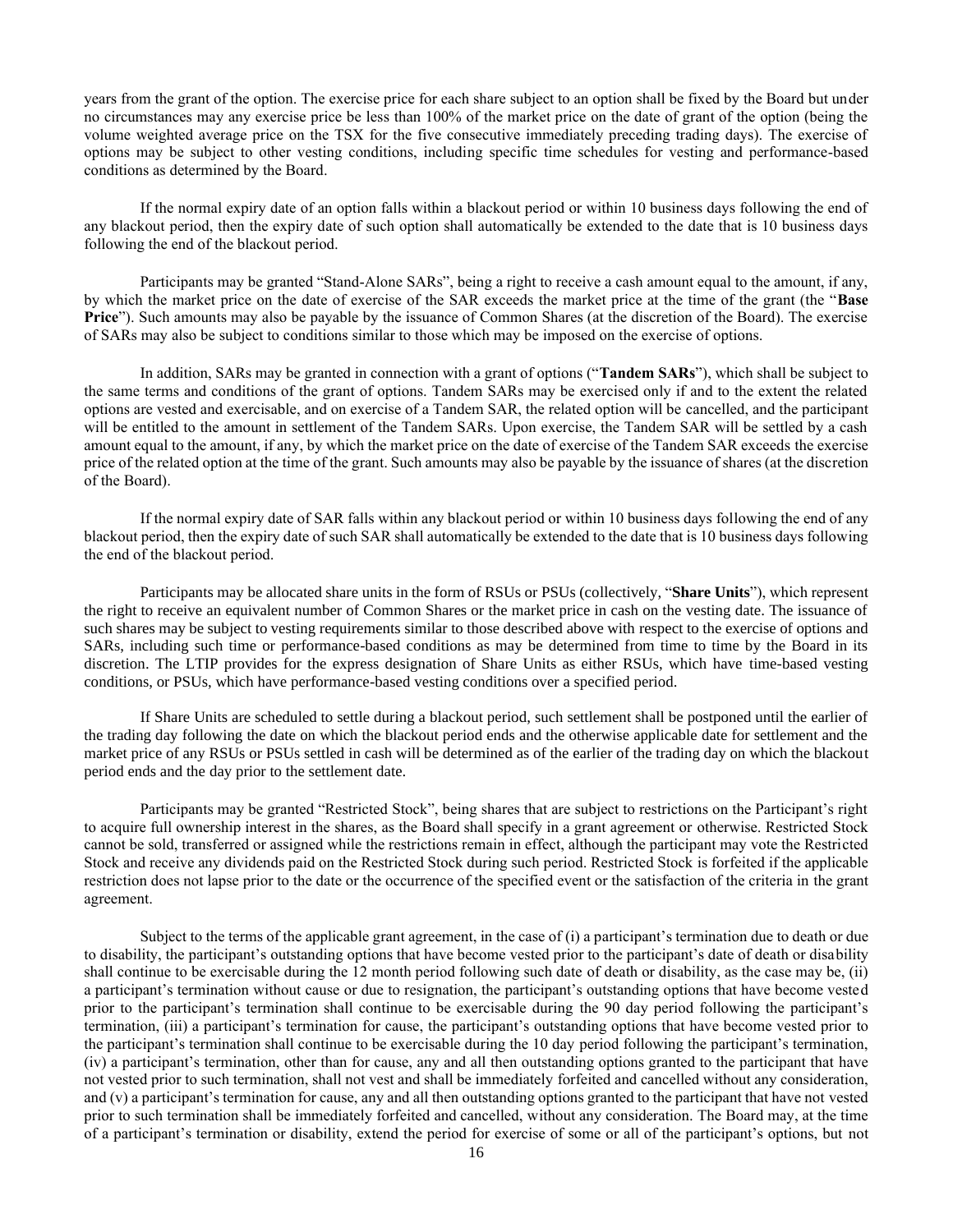beyond the original expiry date, and/or allow for the continued vesting of some or all of the participant's options during the period for exercise or a portion of it. Options that are not exercised prior to the expiration of the exercise period, including any extended exercise period following a participant's date of termination or disability, shall automatically expire on the last day of such period. For greater certainty, a participant shall have no right to receive Common Shares or a cash payment, as compensation, damages or otherwise, with respect to any options that do not become vested or that are forfeited and/or cancelled or otherwise not exercised before the date on which the options expire.

Subject to the terms of the applicable grant agreement, in the case of a participant's termination of employment for any reason, including, the participant's resignation, termination without cause, death, disability or termination for cause, those Share Units that have not vested prior to such termination, including dividend equivalent Share Units in respect of such Share Units, shall not vest and all such Share Units shall be forfeited immediately. The participant shall have no further entitlement to RSUs or PSUs following their date of termination, other than to receive cash or shares in respect of vested RSUs and PSUs.

In the event that the employment of a participant that has been issued Restricted Stock is terminated prior to satisfaction of the criteria in the grant agreement to entitlement by the participant, unless the grant agreement provides otherwise or as otherwise determined by the Board, all Restricted Stock will be forfeited to the Company.

Unless otherwise provided in the LTIP or applicable grant agreement, no grants and no rights or interests therein may be assigned, transferred, sold, exchanged, encumbered, pledged or otherwise hypothecated or disposed of by a participant other than by testamentary disposition by the participant or the laws of intestate succession. A participant may designate a beneficiary, in writing, to receive any benefits that are provided under the LTIP upon the death of such participant.

The LTIP contains provisions for the equitable treatment of grants in relation to any capital changes and with regard to a dividend, split, recapitalization, reclassification, amalgamation, arrangement, merger, consolidation, combination or exchange of shares or distribution of rights to holders of shares or any other relevant changes to the authorized or issued capital of the Company.

In the event of a change in control prior to the vesting of a grant, and subject to the terms of a participant's employment agreement and the applicable grant agreement, the Board shall have full authority to determine in its sole discretion the effect, if any, of a change in control on the vesting, exercisability, settlement, payment or lapse of restrictions applicable to a grant.

The LTIP and any grant made pursuant to the LTIP may be amended, modified or terminated by the Board without approval of shareholders and subject to the rules and policies of the TSX, provided that no amendment may be made without the consent of a participant if it adversely affects the rights of the participant in respect of any grant previously made to such participant. For greater certainty, the LTIP may not be amended without shareholder approval to do any of the following:

- (a) increase in the maximum number of shares issuable pursuant to the LTIP;
- (b) increase or remove the limits on shares issuable or issued to insiders;
- (c) reduce the exercise price of an outstanding option or the base price of a Stand-Alone SAR, except as otherwise provided under the LTIP;
- (d) amend the maximum term of the options to a date more than 10 years from the grant date;
- (e) extend the maximum term of any grant made under the LTIP, except as otherwise provided under the LTIP;
- (f) amend the assignment provisions contained in the LTIP;
- (g) permit a non-employee director to be eligible for grants under the LTIP;
- (h) the addition of any form of financial assistance to a participant;
- (i) include other types of equity compensation involving the issuance of shares under the LTIP; or
- (j) amend the amendment provisions of the LTIP to amend or delete any of (a) through (j) above, or grant additional powers to the Board to amend the LTIP or entitlements without shareholder approval;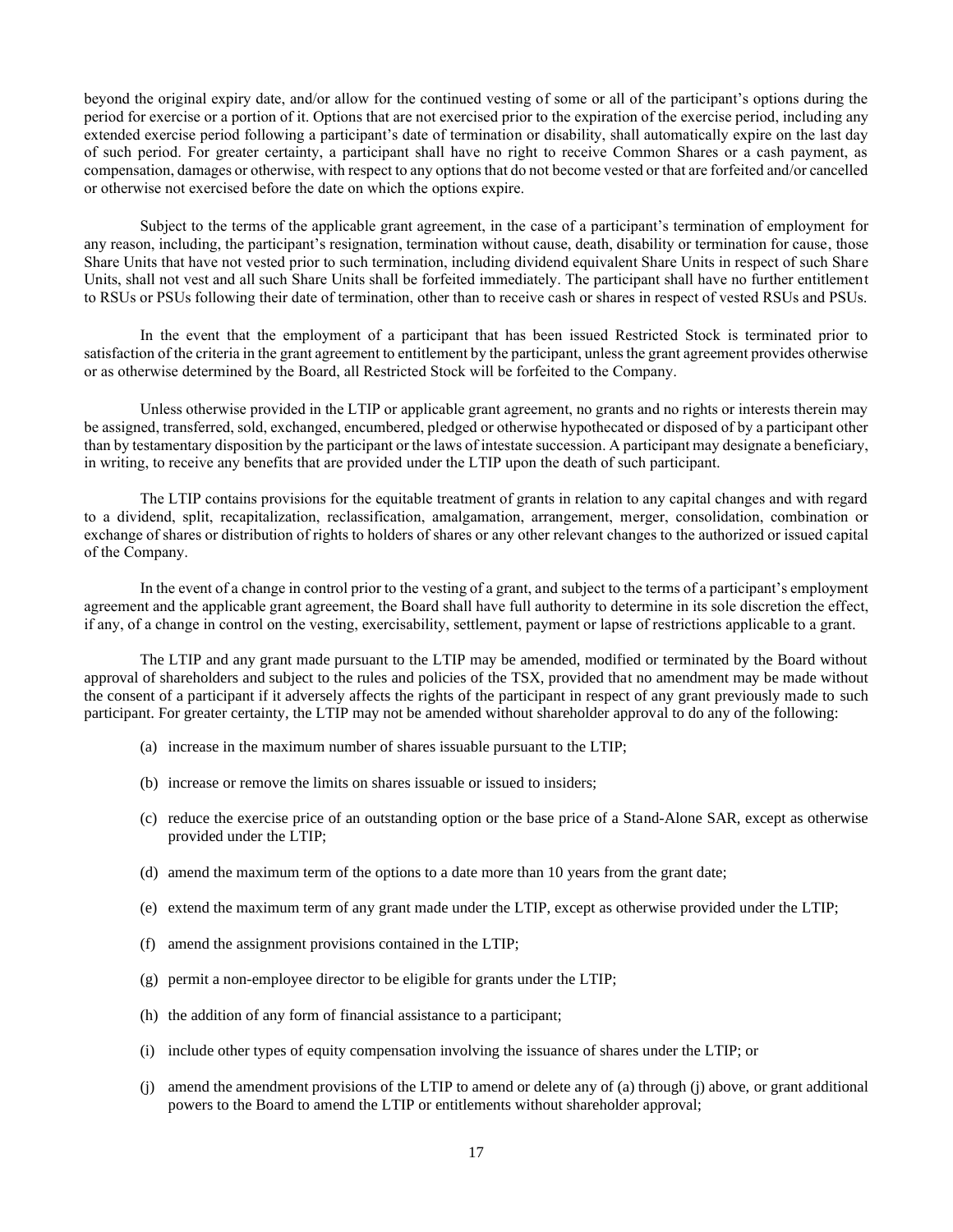provided that, shareholder approval shall not be required for, among other things, the following amendments:

- (k) amendments of a "housekeeping" nature;
- (l) a change to the vesting provisions of any grants;
- (m) a change to the termination provisions of any grant that does not entail an extension beyond the original term of the grant; or
- (n) amendments to the provisions relating to a change in control.

#### *Share Ownership Guidelines*

Currently, Converge has not adopted guidelines that require minimum levels of share ownership for executive officers or directors. Converge does not require executive officers to hold options after they vest for any particular period of time.

## **COMPENSATION DISCUSSION AND ANALYSIS**

## <span id="page-20-0"></span>**Oversight and Description of Named Executive Officer Compensation**

Converge's Compensation Committee sets guidelines for determining the short-term and long-term compensation of executive officers based on their performance, the compensation of executive officers at comparable companies, compensation in previous years, the experience and skills of the officer, the advice of independent compensation advisors, published third party surveys, and any other factor the committee determines to be relevant. The Compensation Committee, in its discretion, recommends annual and long-term performance goals and objectives for the executive officers to the Board. The Compensation Committee evaluates the performance of the Chief Executive Officer and the other named executive officers in light of the approved performance goals and objectives. The Compensation Committee makes recommendations to the Board with respect to incentive-based compensation plans and equity-based plans, including the Employee Share Purchase Plan and LTIP. The Compensation Committee also reviews and recommends the compensation for independent directors and committee members for approval by the Board on an annual basis.

The Board approves the compensation of the named executive officers based on the recommendations of the Compensation Committee. In the case of the named executive officers other than the Chief Executive Officer, these approvals and recommendations reflect consideration of the recommendations of the Chief Executive Officer, which are based on similar factors to those that are considered by the Compensation Committee in establishing its recommendation respecting the compensation of the Chief Executive Officer.

## **Compensation Objectives**

Converge's compensation program for its executive officers is designed to attract, retain, motivate and engage highly skilled and experienced individuals who excel in their field. The objective of the program is to focus Converge's executives on the key business factors that affect shareholder value and to align their compensation with Converge's business and financial objectives and the long-term interests of Shareholders.

The Board of Directors is responsible for identifying and mitigating any risk associated with Converge's compensation policies and practices that could incentivize an executive officer or other employee to take inappropriate or excessive risk, or that could otherwise have a material adverse effect on Converge.

#### **Elements of Compensation Program**

Compensation for executive officers is comprised primarily of three main components:

- base salary;
- short-term incentive compensation; and
- participation in long-term incentive arrangements, including the Employee Share Purchase Plan and the LTIP.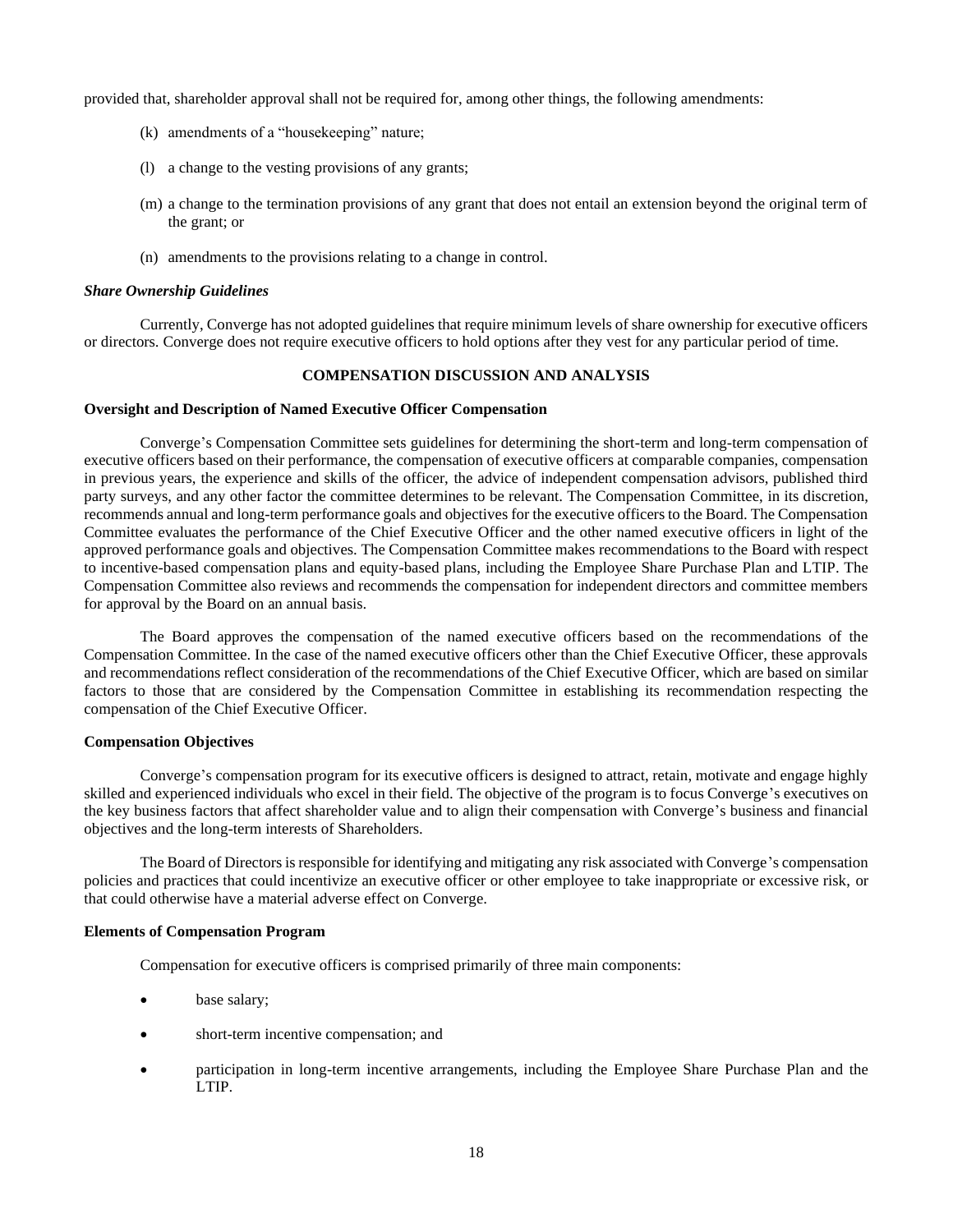Each component plays a role in meeting Converge's compensation objectives. The mix of compensation is designed to reward short-term results and to motivate long-term performance, each of which would contribute to the overall success of Converge. The compensation levels of Converge's executive officers reflect to a significant degree the varying roles and responsibilities of Converge's executive officers. Converge believes that its non-formulaic approach to compensation is appropriate as it provides the necessary flexibility to incentivize Converge's executive officers in changing market and industry conditions. Converge attempts to maintain a balance between base salary and short- and long-term incentive compensation, with defined objectives. The appropriate level of compensation for the named executive officers is determined by the Board with the input and recommendations of the Compensation Committee on an annual basis.

The Compensation Committee regularly reviews the above elements of Converge's compensation programs to ensure that each such element aligns the goals of Converge and its executive officers. The Compensation Committee also benchmarks Converge's executive compensation with a select peer group of Canadian and U.S. companies (the "**Converge Peer Group**") made up of Absolute Software Corporation, Alithya Group Inc., Altus Group Limited, Calian Group Ltd., Docebo Inc., Pivotree Inc., Real Matters Inc., Scansource, Inc., Tecsys Inc. and The Hackett Group, Inc.

In the Compensation Committee's view, the above companies represent companies of a relatively similar revenue size, market focus or market capitalization that compete with Converge for executive officers of similar talent and experience. The Compensation Committee periodically updates this peer group. This benchmarking allows the Compensation Committee to confirm that its executive officer compensation is competitive with the marketplace. With the assistance and advice of the Company's independent advisor (see "*Use of Independent Compensation Consultant*"), Converge aims to compensate its executive officers within the ranges offered by its peer companies.

In determining compensation programs, policies and compensation levels for Converge's executive officers, the Compensation Committee considers various factors, including:

- (a) Converge's overall financial and operating performance;
- (b) industry peer comparables;
- (c) the advice of the Company's independent compensation consultants;
- (d) information contained in published third-party compensation surveys; and
- (e) input from senior management and from the Compensation Committee and the Board's determination of the applicable executive officer's performance and contribution towards meeting corporate objectives, levels of responsibility and importance in the future growth of Converge.

#### *Base salary*

Individual base salaries are provided as a fixed source of compensation and determined by each officer's experience, expertise, performance and expected contributions to Converge. The Compensation Committee uses industry studies and market data for comparable businesses to assist in setting a range of base salaries for positions. However, these studies and data are only one factor that is reviewed in determining base salary for each executive officer position. Adjustments to base salaries are determined annually and may be adjusted based on various factors, including the executive officer's success in meeting or exceeding individual objectives and an assessment of the executive officer's compensation compared to market and any changes thereto. Notwithstanding the foregoing, base salaries can be adjusted throughout the year to reflect changes in an executive officer's roles and responsibilities or promotions. In recognition of the significant growth of the Company in 2021, the base salaries of certain executive officers of the Company were increased to remain competitive with industry peers.

#### *Short-term incentive compensation*

Converge utilizes short-term incentive compensation to reward its executive officers, including the named executive officers, for achieving performance objectives while making progress towards Converge's longer-term objectives, and to recognize independent performance. Converge sets targets for the short-term incentive component of each executive officer's compensation based on the Company's goals and objectives. Target achievement is based on a combination of business and financial objectives, and individual performance. The short-term incentive component of an executive officer's compensation is based on objective factors, including adjusted EBITDA results, acquisition strategy and execution and capital raising and financing activities as well as annual and long-term individual goals. Although executive officers do not have a target payout level, short-term incentives range from 0-200% of base salary for the President and 0-100% for all other executive officers.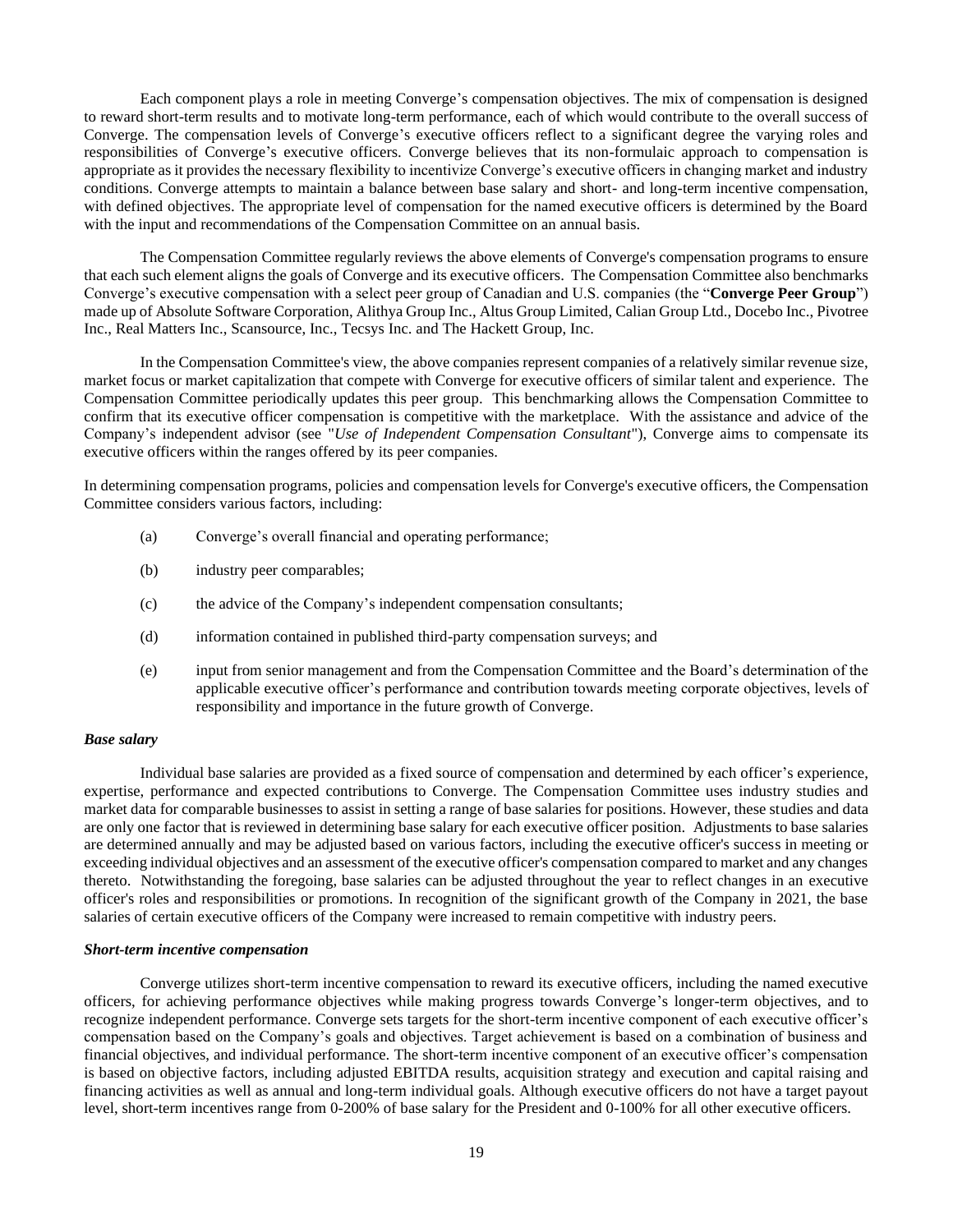Adjusted EBITDA is a non-IFRS measure. Non-IFRS measures do not have a standardized meaning prescribed by IFRS and may not be comparable to similar measures presented by other companies. However, Management believes that these measures are useful to most shareholders and other stakeholders in analyzing Converge's operating results and executive compensation, and can highlight trends in its core business that may not otherwise be apparent when relying solely on IFRS measures. For more information on adjusted EBITDA and non-IFRS measures, please refer to the Company's most recently filed Management Discussion and Analysis.

The performance targets established by the Compensation Committee are aligned with those which the Compensation Committee believes will enhance future value for the shareholders of Converge. See " – *Specifics of Disclosure*", below.

#### *Long-term incentives*

Equity-based long-term incentive compensation is a fundamental component of Converge's executive compensation program to align the interest of executive officers with those of Shareholders and by providing an opportunity for executive officers to increase their share ownership over time. Converge has implemented the Employee Share Purchase Plan and the LTIP. For more information, see "*— Employee Share Purchase Plan*" and "*— LTIP*". The Board approves Option, RSU and PSU grants to executive officers from time to time for retention purposes and based on executive officers meeting performance targets. The Company requires executive officers and certain employees to invest a minimum of 25% of their annual or other incentive bonus in Common Shares purchased on the open market pursuant to the Employee Share Purchase Plan.

Pursuant to Converge's Insider Trading Policy, executive officers and directors are prohibited from purchasing derivative financial instruments including, for greater certainty, prepaid variable forward contracts, equity swaps, collars or units of exchange funds, that are designed to hedge or offset a decrease in the market value of equity securities granted as compensation or held, directly or indirectly, by the executive officer or director.

#### *Specifics of Disclosure*

Disclosure of specific targets under "*— Short-term incentive compensation*" and "*— Long-term incentives*" above would be seriously prejudicial to Converge's interests as disclosure of such specific targets would reveal details capable of undermining the chosen target criteria and could possibly put Converge at a competitive disadvantage. Converge believes that its targets for its executive officers are challenging, yet achievable. Economic and other factors beyond Converge's control, including Converge's market outlook, the global economic environment and the continued effects of Covid-19 and its variants affect the achievement of Converge's results.

## *Consideration of Risks*

The Compensation Committee has not proceeded with a formal evaluation of the implications of the risks associated with the Corporation's compensation policies and practices. However, the Compensation Committee considers the implications of the risks associated when implementing compensation policies and practices, and the Compensation Committee does not believe that the Corporation's compensation policies and practices result in inappropriate or excessive risk taking or risks that are likely to have a material adverse effect on the Corporation.

#### **Use of Independent Compensation Consultants**

In April 2021, the Compensation Committee engaged Willis Towers Watson ("**WTW**"), an independent advisor with significant executive compensation advisory experience. WTW is independent of management, well qualified and represents the interests of shareholders when working for the Compensation Committee. WTW was engaged to advise on benchmarking executive officer compensation and the implementation and design of the LTIP. Using data from the Converge Peer Group, WTW reviewed Converge's compensation arrangements for its named executive officers and evaluated the competitiveness of Converge's executive compensation program. The results of WTW's findings with respect to its executive compensation review were summarized in a report to the Compensation Committee dated May, 2021 and WTW provided input on Converge's LTIP which was approved in 2021. In recognition of the significant growth of the Company in 2021 and based on recommendations from WTW, the base salaries of certain executive officers were increased to remain competitive with industry peers.

All work conducted by WTW is pre-approved by the Compensation Committee and WTW does not provide any noncommittee approved services to the Company. The Compensation Committee takes WTW's advice and recommendations, as provided, but ultimately makes its own decisions and recommendations for the Board to approve. WTW was not retained to provide any advice, recommendations or other services to the Corporation, the Board or the Compensation Committee in 2020 or 2019.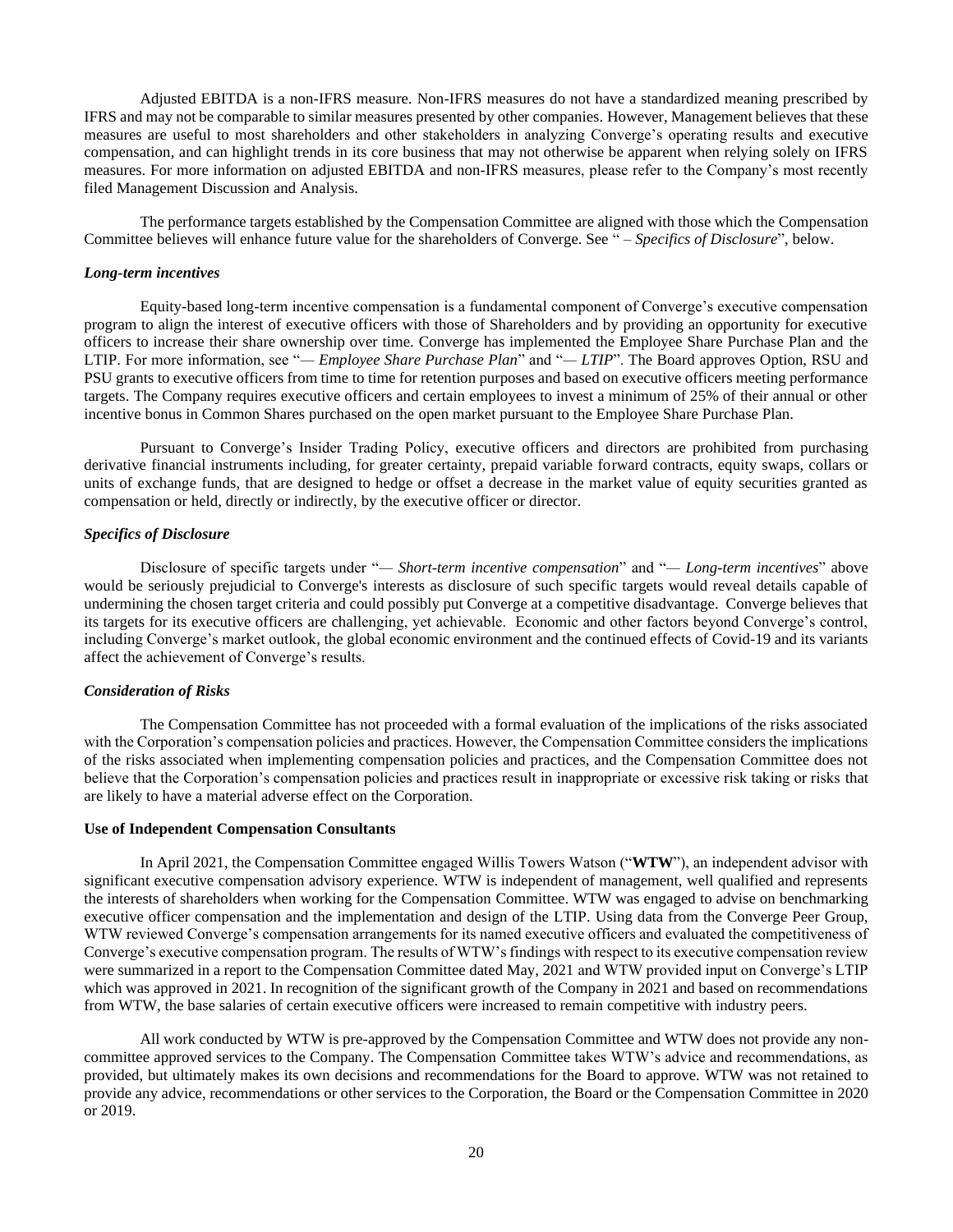#### *Executive Compensation-Related Fees*

In 2021, fees paid to WTW for the consulting services were as follows:

| <b>Executive Compensation Services</b><br><b>Financial Year Ending</b> |          | <b>All other Services</b> |
|------------------------------------------------------------------------|----------|---------------------------|
| December 31, 2021                                                      | \$36,604 | Nil                       |

## **Performance Graph**

The following graph illustrates the cumulative total shareholder return of a \$100 investment in the Common Shares with the total returns of the S&P/TSX Composite Total Return Index, since the completion of the Transaction (assuming reinvestment of dividends). Converge's Common Shares are listed for trading on the TSX under the symbol "CTS".



Currently, salaries and annual incentives provided to executive officers are not directly linked to share performance.

## **Pension Plan Benefits**

As at December 31, 2021, the Company did not have a formal pension plan or any other plan that provides payment or benefits at, following or in connection with retirement.

## **Termination, Retirement and Change of Control Benefits for Named Executive Officers**

Converge has entered into written employment agreements with Julianne Belaga, Cory Reid, Matthew Smith and Greg Berard. None of the employment agreements contains any payment or other provisions with respect to a change of control of Converge. The LTIP provides that in the event of a change in control prior to the vesting of a grant, the Board has the discretion to accelerate the vesting, exercisability, settlement, payment or lapse of restrictions applicable to a grant.

## *Julianne Belaga*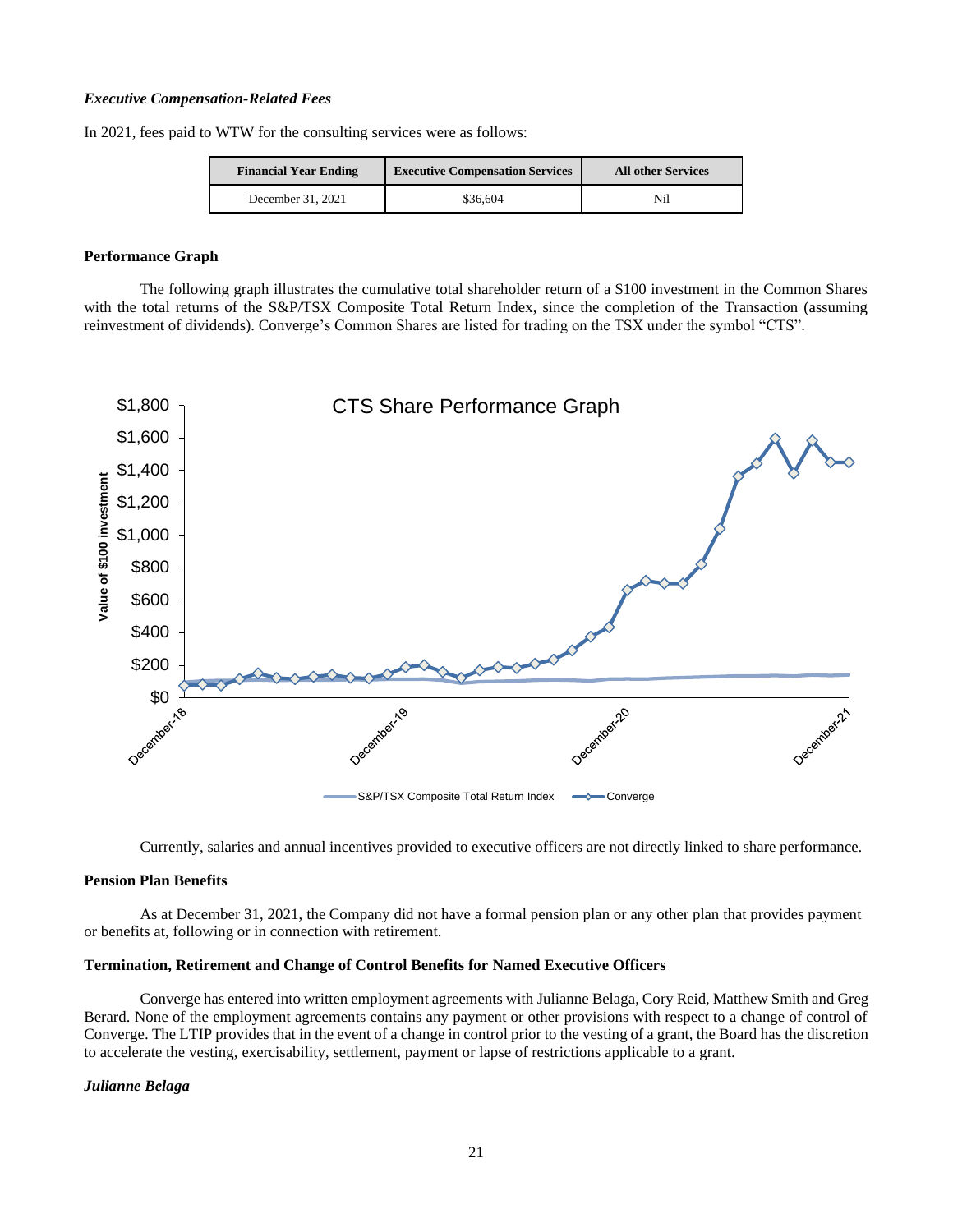Ms. Belaga's employment may be terminated by Converge for cause without notice. Termination for cause includes, but is not limited to: a breach of any material provision of the employment agreement including but not limited to any breach of the Intellectual Property and Confidentiality Agreement, as agreed to and executed by Ms. Belaga, and an act of intentional fraud or willful misconduct that is not trivial and has not been condoned by the Company. In the event Ms. Belaga is terminated for cause, Converge's sole obligation will be to pay to Ms. Belaga any portion of the base salary that has been earned by Ms. Belaga prior to the date of termination but has not been paid. No additional amounts would be payable as a result of termination with cause.

Ms. Belaga's employment may be terminated by Converge without cause. Upon Ms. Belaga's termination of employment without cause, Ms. Belaga is entitled to a lump sum payment equal to six months of her base salary and annual bonus plus one additional month per year or completed year of service in excess of four. If the foregoing termination would have occurred on December 31, 2021, Ms. Belaga would have been entitled to receive a payment equal to an estimated US\$250,000

Ms. Belaga is subject to a non-solicitation covenant for a period of 12 months following the date of the termination of her employment, for any reason.

#### *Cory Reid*

Mr. Reid's employment may be terminated by Converge for cause without notice. Termination for cause includes, but is not limited to: serious or persistent breach of any of the provisions contained in the employment agreement; any fraud, gross misconduct, gross default or wilful neglect in the discharge of Mr. Reid's duties or which brings Converge into disrepute; any serious act of dishonesty or repeated acts of dishonesty; a material breach or persistent breaches of any of Converge's policies and procedures; or conviction of any indictable offence other than an offence which in the opinion of Converge does not affect Mr. Reid's position with Converge. Upon termination of Mr. Reid's employment for cause, Mr. Reid is entitled to salary in lieu of any outstanding holiday entitlement and all vested but unexercised options shall continue to be exercisable for 10 days following termination. All unvested options shall be immediately forfeited and cancelled. If the foregoing termination would have occurred on December 31, 2021, Mr. Reid would have been entitled to receive a payment equal to €500,000.

Mr. Reid's employment may be terminated by Converge without cause on twelve months' notice or with a salary continuation for a 12-month period in lieu of thereof. Upon termination of Mr. Reid's employment without cause, Mr. Reid is entitled to salary in lieu of any outstanding holiday entitlement and all vested but unexercised options shall continue to be exercisable for 90 days following termination. All unvested options shall be immediately forfeited and cancelled. If the foregoing termination would have occurred on December 31, 2021, Mr. Reid would have been entitled to receive a payment equal to  $€500,000$ .

Mr. Reid is not subject to any non-competition and non-solicitation covenants following the date of the termination of his employment, for any reason.

#### *Matthew Smith*

Mr. Smith's employment may be terminated by Converge for cause without notice. Termination for cause includes but is not limited to: a breach of any material provision of the employment agreement including but not limited to any breach of the Intellectual Property and Confidentiality Agreement, as agreed to and executed by Mr. Smith, an act of dishonesty, fraud, wilful misconduct, disobedience or wilful neglect of duty that is not trivial and has not been condoned by Converge. If Mr. Smith is terminated for cause, Converge's sole obligation would be to pay to Mr. Smith any portion of the base salary and accrued vacation pay that had been earned by Mr. Smith prior to the date of termination but had not been paid. If the foregoing termination would have occurred on December 31, 2021, Mr. Smith would have been entitled to receive a payment equal to an estimated \$7,500.

Mr. Smith's employment may be terminated by Converge without cause with payment in lieu of notice or severance pay. Upon termination of Mr. Smith's employment without cause, Mr. Smith is entitled to a lump sum payment equal to six months of his base salary. If Mr. Smith is a member of Converge's group employee health and insurance benefit plan(s) at the time of his termination without cause, Converge will continue Mr. Smith's benefits for a three-month period or, if not permitted by the benefits provider, Converge will continue Mr. Smith's health portion of his benefits through his entire statutory notice period under the *Employment Standards Act*, and would thereafter be required to provide Mr. Smith with a lump sum amount in lieu of his benefits premiums through the balance of the three-month notice period. If the foregoing termination would have occurred on December 31, 2021, Mr. Smith would have been entitled to receive a payment equal to an estimated \$110,000.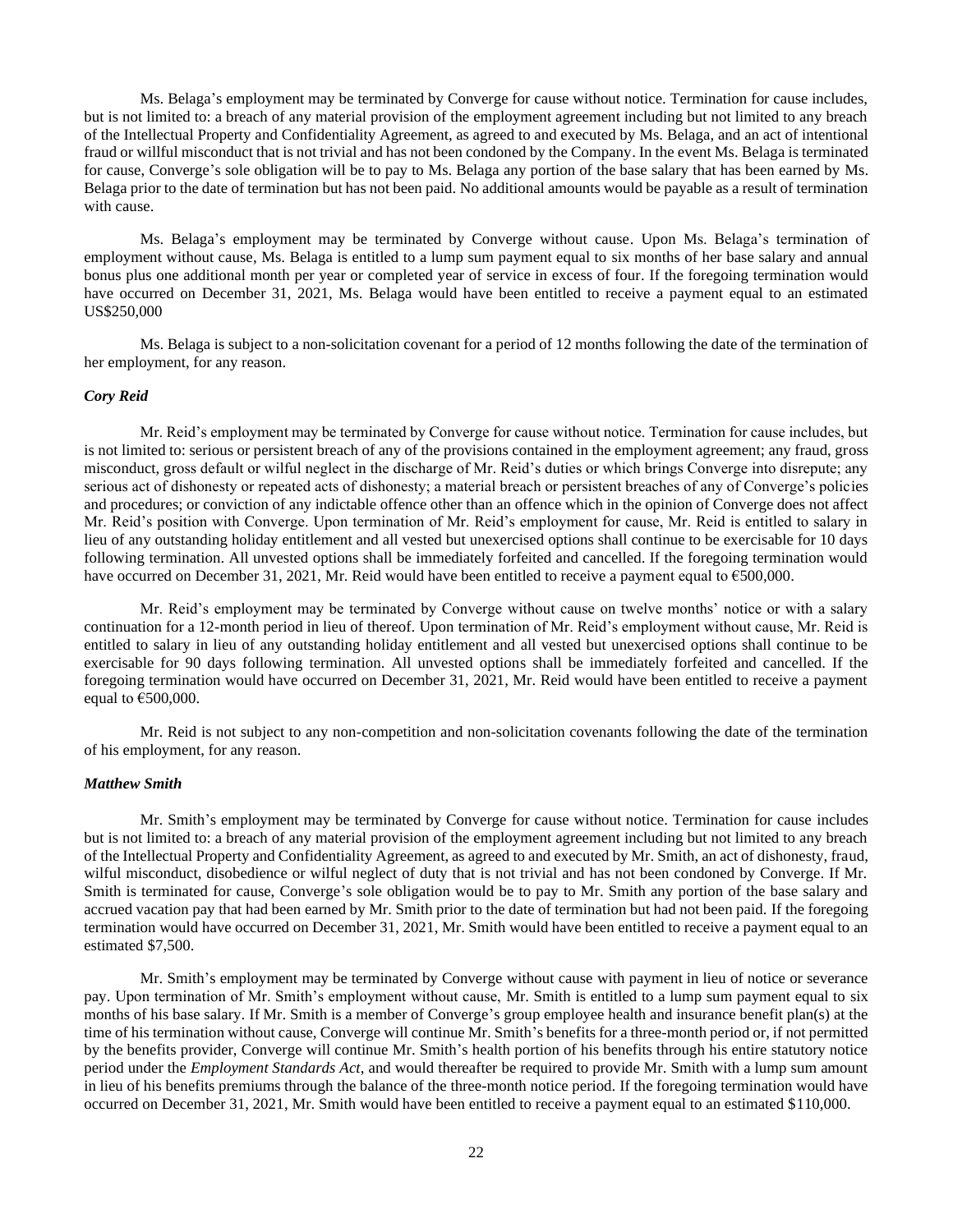Mr. Smith is subject to non-competition and non-solicitation covenants, in each case, for a period of 12 months following the date of the termination of his employment, for any reason.

## *Greg Berard*

Mr. Berard's employment may be terminated by Converge for any reason at any time with payment of salary and benefits for 24 months in lieu of notice. Upon termination, all vested but unexercised options shall continue to be exercisable for 10 days following termination for cause and 90 days following termination without cause. All unvested options shall be immediately forfeited and cancelled. If termination would have occurred on December 31, 2021, Mr. Berard would have been entitled to receive a payment equal to an estimated \$1,000,000.

Mr. Berard is subject to non-competition and non-solicitation covenants, in each case, for a period of 12 months following the date of the termination of his employment, for any reason.

# **DIRECTOR COMPENSATION**

## <span id="page-25-0"></span>**Director Compensation**

Converge's director compensation program is designed to:

- attract and retain board members with appropriate experience and ability to effectively serve members of the Board;
- provide compensation that is competitive with compensation paid by publicly traded companies similar in size, industry and complexity; and
- reflect the responsibilities, time commitment and risks involved in being a director of Converge.

The Compensation Committee reviews the Directors' compensation annually to determine whether the amount and form of Directors' compensation aligns with these objectives and makes recommendations to the Board as appropriate. The Company's executive director, Shaun Maine, participates in the Company's executive compensation program and is not entitled to any additional compensation for his service on the Board.

Together with advice from Converge's independent compensation advisor, published third party compensation surveys and benchmarks of director compensation of a select peer group of Canadian and U.S. companies, the Compensation Committee will ensure directors are appropriately compensated for the responsibilities and risks involved in being a member of the Board. The Company's independent Directors are not entitled to receive stock options or otherwise participate in the LTIP.

The following table sets out information concerning the compensation awarded to, earned by, paid to, or payable to, as applicable, each of the directors of Converge in respect of the financial year ended December 31, 2021. Converge provides no share-based awards, option-based awards, pension value and non-equity incentive plan compensation to its Directors. No travel fees were paid to Directors as no travel has been required of them.

| <b>Name</b>                    | Fees Earned $(\$)^{(1)}$ | All Other<br>Compensation<br>$\left( \mathbb{S}\right)$ | <b>Total Compensation</b><br>$\left( \text{\$}\right)$ |
|--------------------------------|--------------------------|---------------------------------------------------------|--------------------------------------------------------|
| <b>Brian Phillips</b>          | \$120.439.56             | Nil                                                     | \$120,439.56                                           |
| Nathan Chan                    | \$108,695.05             | Nil                                                     | \$108,695.05                                           |
| Ralph Garcea                   | \$105,219.78             | Nil                                                     | \$105,219.78                                           |
| Darlene Kelly <sup>(2)</sup>   | \$52,197.80              | Nil                                                     | \$52,197.80                                            |
| Thomas $Volk^{(3)}$            | \$87,362.64              | Nil                                                     | \$87,362.64                                            |
| Gordon McMillan <sup>(4)</sup> | Ni1                      | Ni1                                                     | Nil                                                    |

**Notes**:

(1) On June 25, 2021, the Compensation, Corporate Governance and Nominating Committee was split into the Compensation Committee and the Nomination and Governance Committee. During the course of 2021, fees earned by, paid to or payable to, as applicable, each of the directors of Converge were revised. The table above reflects the actual amounts earned in 2021.

(2) Darlene Kelly was elected to the board effective June 23, 2021. The table above reflects Darlene Kelly's attendance subsequent to her election as a director.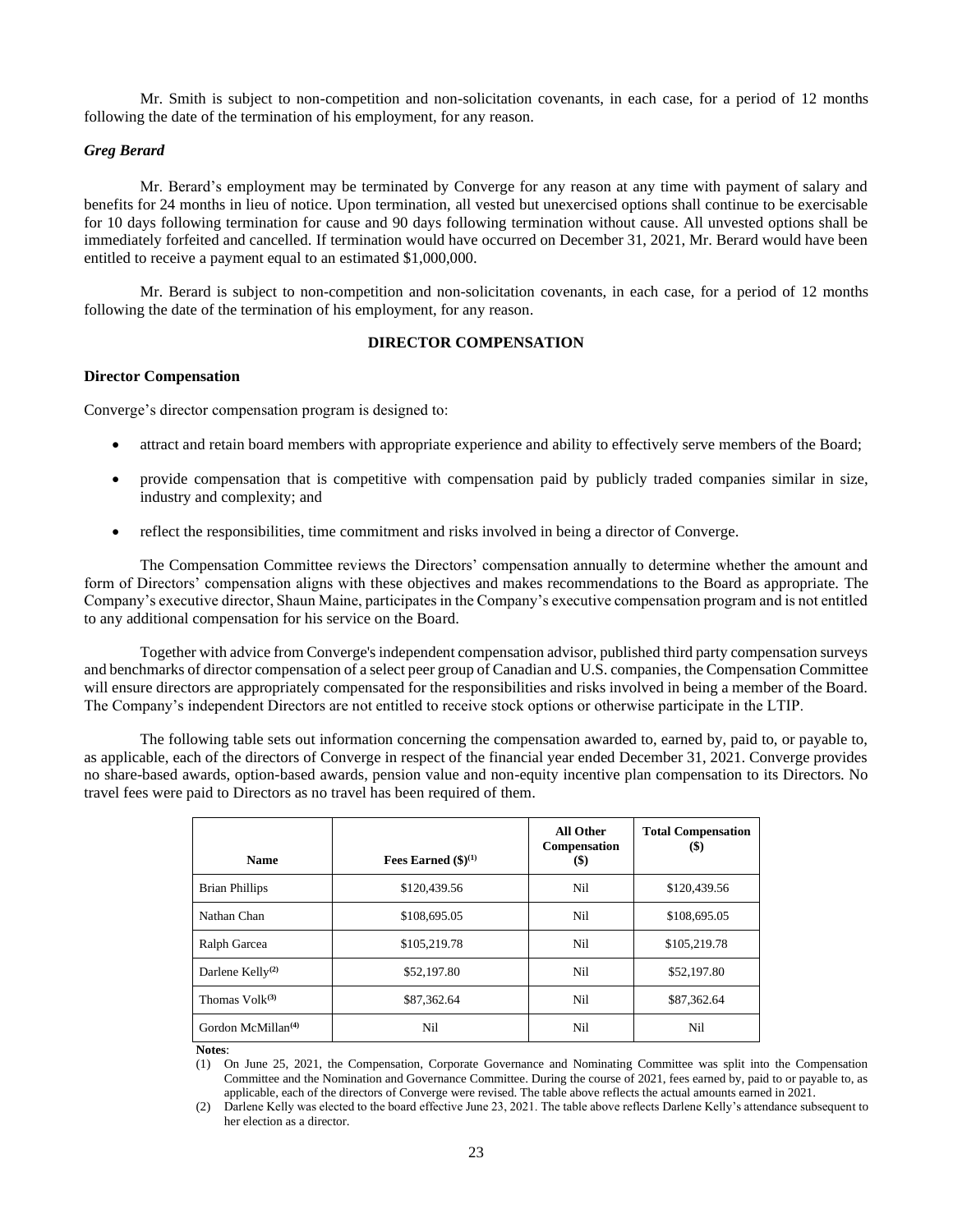- (3) Thomas Volk was appointed to the board effective May 20, 2021. The table above reflects Thomas Volk's attendance subsequent to his appointed as a director.
- (4) Gordon McMillan ceased to be a director as of June 23, 2021. A firm in which Mr. McMillan has a financial interest provided services in connection with financings and acquisitions to the Company during 2021. Mr. McMillan's interest totaled \$585,000 for the period ending June 23, 2021 while he was a director of the Company.

Directors who are also officers of Converge do not receive compensation for acting in the capacity of a Director. Directors do not receive per meeting fees or fees for committee membership (other than as Chair of a committee).

For the fiscal year ending December 31, 2021, independent directors of Converge received annual cash compensation of \$100,000 (paid quarterly in arrears). The Chair of the Audit Committee, the Chair of the Compensation Committee and the Chair of the Nomination and Governance Committee each received additional annual compensation of \$15,000, \$10,000 and \$7,500, respectively. Each of the Directors have also agreed to purchase Common Shares in the open market with 25% of their earned fees.

# **INDEBTEDNESS OF DIRECTORS AND EXECUTIVE OFFICERS**

<span id="page-26-0"></span>As at April 30, 2022, no Director, executive officer or proposed nominee for election as Director (or any associates thereof) are indebted to the Company or its subsidiaries, or to other entities if the indebtedness to such other entities is the subject of a guarantee, support agreement, letter of credit or other similar arrangement or understanding provided by the Company or any of its subsidiaries, and the Company has not guaranteed or otherwise agreed to provide assistance in the maintenance or servicing of any indebtedness of any Director, executive officer or proposed nominee for election as a Director (or any associates thereof).

## **STATEMENT OF GOVERNANCE PRACTICES**

#### <span id="page-26-1"></span>**Director Independence**

Currently, the Board is comprised of six Directors, four of whom are considered to be independent within the meaning of Section 1.4 of National Instrument 52-110 – *Audit Committees* ("**NI 52-110**"), being Brian Phillips, Nathan Chan, Ralph Garcea and Darlene Kelly. Thomas Volk is not considered to be independent due to the consulting arrangement he has with Converge and Shaun Maine is not considered to be independent since he serves as an executive officer of the Company. If the individuals nominated for election as Directors at the Meeting are elected, the Board will be comprised of seven Directors, five of whom will be considered to be independent within the meaning of Section 1.4 of NI 52-110.

The Company has taken steps to ensure that adequate structures and processes are in place to permit the Board to function independently of management of the Company. Since the proposed Chair of the Board, Mr. Volk, is not independent of the Company, Brian Phillips, an independent Director, has been appointed to act as Lead Director and to provide independent leadership to the Board. See " – Position Descriptions" for a description of Mr. Volk's responsibilities as Chair of the Board and Mr. Phillips' responsibilities as Lead Director.

The independent Directors hold regularly scheduled meetings and portions of regularly scheduled meetings at which non-independent Directors and members of management are not present. Since the Company's last Annual General Meeting, Mr. Volk has served as a member of the Compensation Committee. Although Mr. Volk is not considered to be independent, given the smaller size of the Company's Board and the division of responsibilities for committee participation amongst the Directors and Mr. Volk's wealth of experience in the industry, Mr. Volk agreed to participate as a member of the Compensation Committee for a limited time. Following the Meeting, each of Converge's Audit Committee, Compensation Committee and Nomination and Governance Committee will be comprised entirely of independent Directors.

#### **Board Mandate**

The Board operates under the Board of Directors Mandate set out at [ANNEX A](#page-36-0) to this Circular, pursuant to which it provides governance and stewardship to the Company and its business. The Mandate also describes the Board's responsibility for, among other things: participating in the development of and adopting a strategic plan for the Company; supervising the activities and managing the affairs of the Company; defining the roles and responsibilities of management and delegating management authority to the Chief Executive Officer; reviewing and approving the business and investment objectives to be met by management; assessing the performance of and overseeing management; identifying and managing risk exposure; ensuring the integrity and adequacy of the Company's internal controls and management information systems; succession planning; establishing committees of the Board, where required or prudent, and defining their mandate; ensuring effective and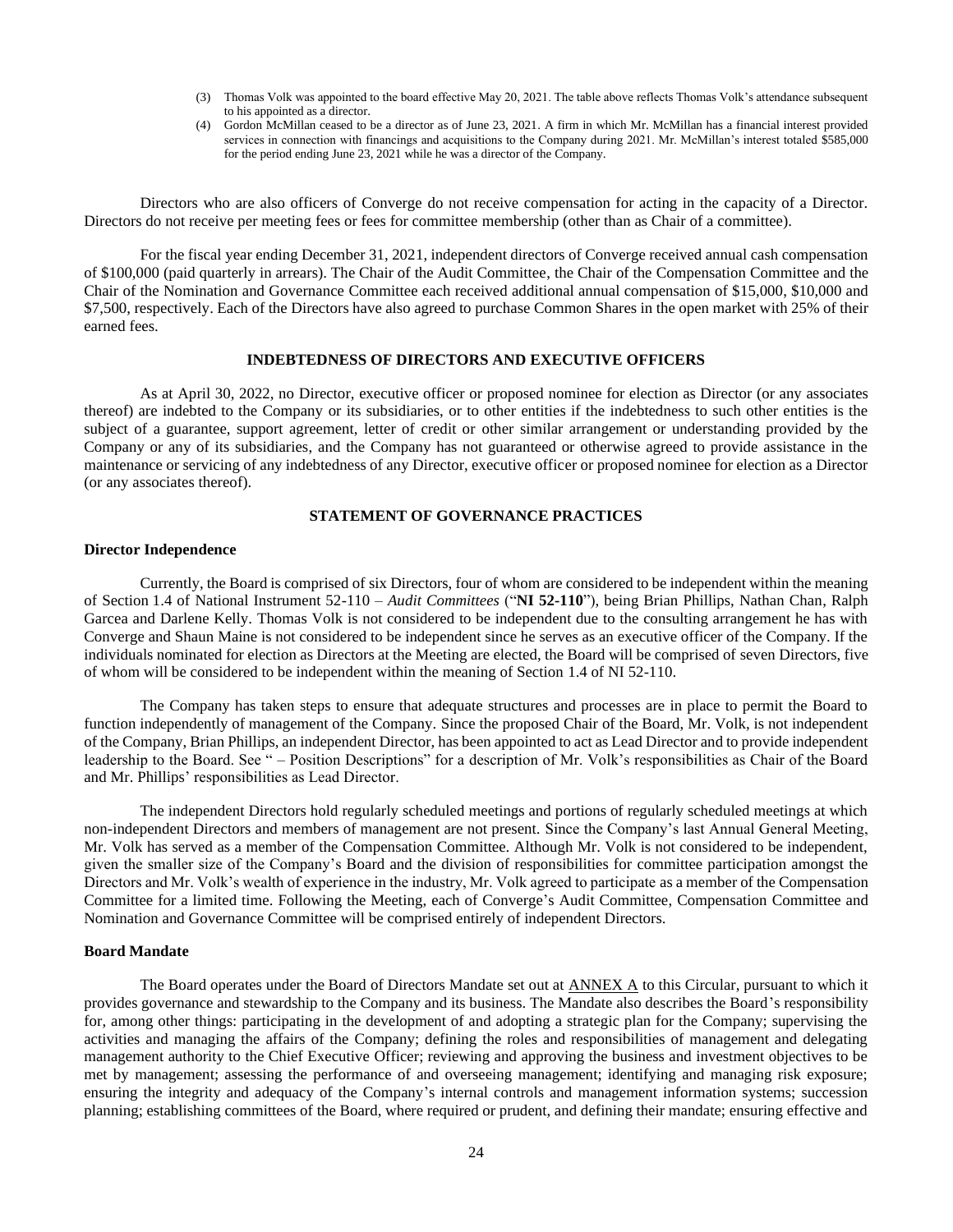adequate communication with shareholders, other stakeholders and the public; and monitoring the integrity and ethics of the Company.

# **Board Committees**

#### *Audit Committee*

Converge's Audit Committee consists of Brian Phillips (Chair) and Darlene Kelly and Ralph Garcea, each of whom meet the requirements for independence under NI 52-110. Following the Meeting, the Audit Committee will be comprised of Darlene Kelly (Chair), Brian Phillips and Toni Rinow, each of whom meets the requirements for independence under NI 52- 110.

The Board has adopted a written charter for the Audit Committee setting out its responsibilities. The text of the Audit Committee's Charter is attached as [ANNEX B](#page-40-0) to this Circular. Further details regarding the Audit Committee are described in this Circular under the heading "*Audit Committee Information*".

#### *Compensation Committee*

The Compensation Committee consists of Ralph Garcea (Chair), Thomas Volk and Nathan Chan, all of whom are independent for the purposes of National Instrument 58-101 - *Disclosure of Corporate Governance Practices* ("**NI 58-101**") and NI 52-110, except Thomas Volk*.* Following the Meeting, the Compensation Committee will be comprised of Ralph Garcea (Chair), Nathan Chan and Darlene Kelly, each of whom meets the requirements for independence under NI 58-101 and NI 52- 110.

The Board has adopted a written charter for the Compensation Committee setting out its responsibilities with respect to compensation matters, as described below under the heading *"— Compensation*" . Each member of the Compensation Committee, through their previous work experience, has the skills and experience necessary to enable the Compensation Committee to properly oversee its functions. For a description of the education and experience of each member of Converge's Compensation Committee relevant to the performance of his duties as a member of the Company's Compensation Committee, see "*Election of Directors – Nominees for Election to the Board*" above.

#### *Nomination and Governance Committee*

The Nomination and Governance Committee consists of Nathan Chan (Chair), Brian Phillips and Darlene Kelly, all of whom are independent for the purposes of NI 58-101 and NI 52-110*.* Following the Meeting, the Nomination and Governance Committee will be comprised of Brian Phillips (Chair), Nathan Chan, Toni Rinow and Ralph Garcea, each of whom meets the requirements for independence under NI 58-101 and NI 52-110.

The Board has adopted a written charter for the Nomination and Governance Committee setting out its responsibilities, powers and operations with respect to nomination and governance matters, as described below under the headings *"— Nomination and Election of Directors*", *"— Orientation and Continuing Education*" *and "— Assessments*".

#### **Directorships**

No director holds a directorship with any other reporting issuer except Ralph Garcea, who is on the board of directors of Edgewater Wireless Systems Inc. (TSXV:YFI) and RMR Science Technologies (TSXV:RMS.P).

#### **Position Descriptions**

The Board has adopted a written position description for the Chair of the Board, which sets out the Chair's key responsibilities, including: providing leadership to foster the effectiveness of the Board; ensuring there is an effective relationship between the Board and senior management of the Company; ensuring that the appropriate committee structure is in place and assisting the Nomination and Governance Committee in making recommendations for appointment to such committees; in consultation with the other members of the Board and the Chief Executive Officer of the Company, preparing the agenda for each meeting of the Board; ensuring that the directors receive the information required for the proper performance of their duties, including information relevant to each meeting of the Board; chairing Board meetings, including stimulating debate, providing adequate time for discussion of issues, facilitating consensus, encouraging full participation and discussion by individual directors and confirming that clarity regarding decision-making is reached and accurately recorded; chairing all shareholder general meetings; together with the Nomination and Governance Committee, ensuring that an appropriate system is in place to evaluate the performance of the Board as a whole, the Board's committees and individual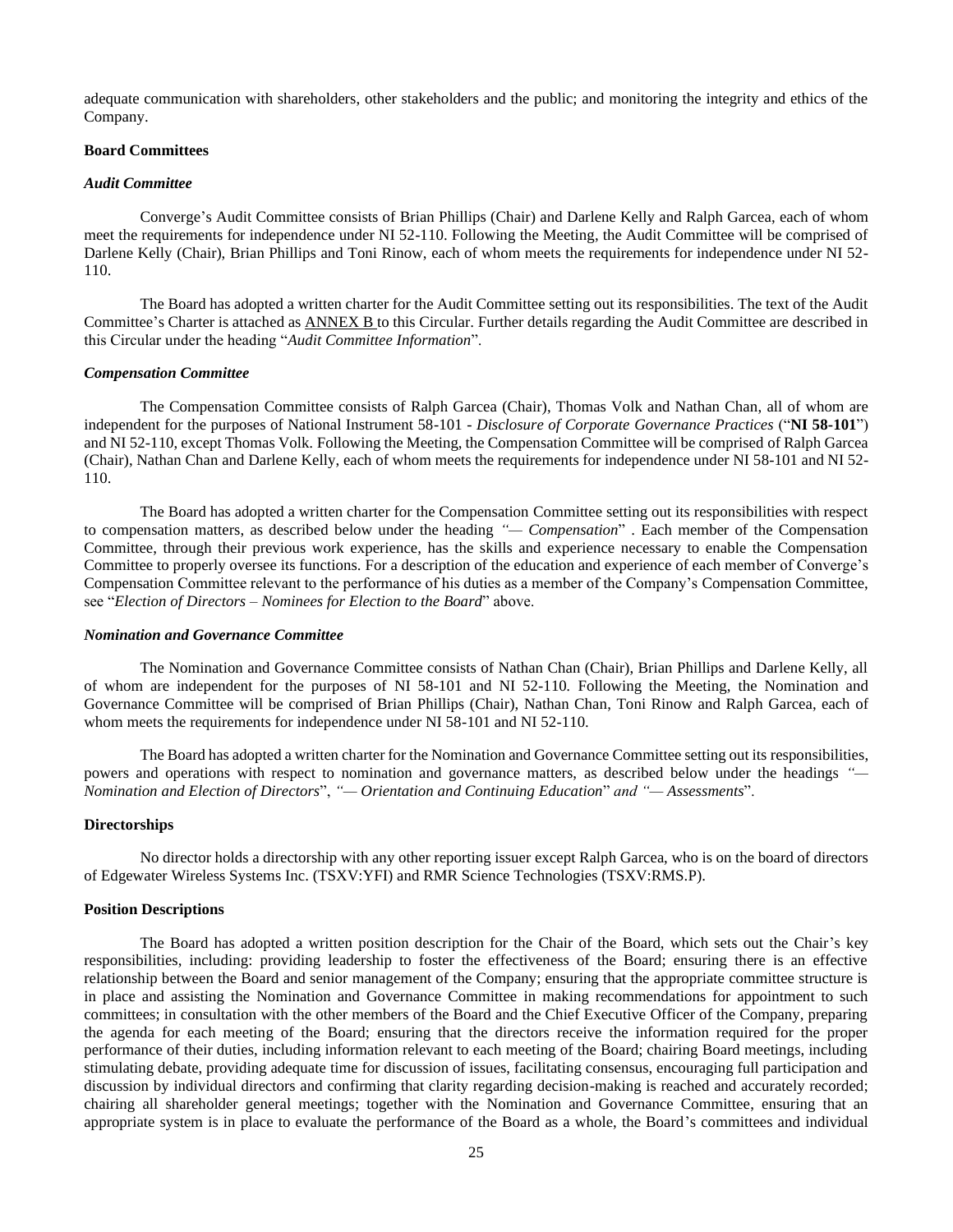directors, with a view to ensuring that they are fulfilling their respective responsibilities and duties, and making recommendations to the Nomination and Governance Committee for changes when appropriate; consulting with the Nomination and Governance Committee on candidates for nomination or appointment to the Board; working with the Chief Executive Officer to ensure that the Board is provided with the resources to permit it to carry out its responsibilities and bringing to the attention of the Chief Executive Officer any issues that are preventing the Board from being able to carry out its responsibilities; and providing additional services required by the Board.

The Board has adopted a written position description for the Lead Director of the Board, which sets out the Lead Director's key responsibilities, including: providing leadership to ensure that the Board functions independently of management of the Company and other non-independent directors; working with the Chair to ensure that the appropriate committee structure is in place and assisting the Nomination and Governance Committee in making recommendations for appointment to such committees; suggesting items of importance for consideration on the agenda for each meeting of the Board; in the absence of the Chair, chairing Board meetings, including stimulating debate, providing adequate time for discussion of issues, facilitating consensus, encouraging full participation and discussion by individual directors and confirming that clarity regarding decisionmaking is reached and accurately recorded; in addition, chairing each Board meeting at which only non-management directors are present; and providing recommendations and advice to the Nomination and Governance Committee on candidates for nomination or appointment to the Board.

The Board has also adopted a written position description for each of the Board committee Chairs which sets out each of the Board committee Chair's key responsibilities, including duties relating to: providing leadership to foster the effectiveness of the Board committee; ensuring there is an effective relationship between the Board and the Board committee; ensuring that the appropriate mandate for the committee is in effect and assisting the committee in making recommendations for amendments to the mandate; in consultation with the other members of the committee and the Board, where appropriate, preparing the agenda for each meeting of the Board committee; ensuring that all committee members receive information required for proper performance of their duties, including information relevant to each meeting of the committee; chairing Board committee meetings, including stimulating debate, providing adequate time for discussion of issues, facilitating consensus, encouraging full participation and discussion by individual members and confirming that clarity regarding decision-making is reached and accurately recorded; together with the Nomination and Governance Committee, ensuring that an appropriate system is in place to evaluate the performance of the committee as a whole and the committee's individual members, and making recommendations to the Nomination and Governance Committee for changes when appropriate; working with the Chief Executive Officer to ensure that the committee is provided with the resources to permit it to carry out its responsibilities and bringing to the attention of the Chief Executive Officer any issues that are preventing the committee from being able to carry out its responsibilities; and providing additional services required by the Board and the Board committee.

The Board has also adopted a position description for the Chief Executive Officer which sets out the key responsibilities of the Chief Executive Officer including: developing and recommending to the Board a long-term strategy and vision for the Company that is consistent with creating shareholder value; providing leadership and vision, maintaining a high level of employee morale and motivation, with a view to ensuring the implementation of the Company's strategy; fostering a corporate culture that promotes integrity and ethical values throughout the organization; developing and motivating executive officers, and providing overall management to ensure the effectiveness of the leadership team; developing and recommending to the Board annual business plans and budgets that support the Company's long-term strategy; consistently striving to achieve the Company's financial and operating goals and objectives; ensuring that succession plans are in place for the Company; ensuring that the Board remains fully informed through direct communication with the Chair of the Board and the Board for all significant matters, and dealing with the Board in a manner that ensures that the Board is able to provide the best counsel and advice possible; serving as the Company's chief spokesperson; ensuring compliance by the Company with all applicable laws, regulations and the Company's code of conduct; and reporting potential or suspected violations of the Code of Business Conduct and Ethics to the Nomination and Governance Committee, without disclosing any personal information that could identify the complainant if the aforementioned person wished to remain anonymous; reporting any such violation that relates to auditing and financial matters to the Audit Committee of the Board.

## **Orientation and Continuing Education**

The Nomination and Governance Committee reviews, monitors and makes recommendations regarding new Director orientation and the ongoing development of existing Directors. The committee is responsible for recommending to the Board an appropriate annual process to evaluate the Board and each of the committees, and the responsibilities of each of the Directors individually.

Consistent with the Nomination and Governance Committee charter, the Nomination and Governance Committee is also responsible for coordinating the continuing education program for Directors in order to maintain or enhance their skills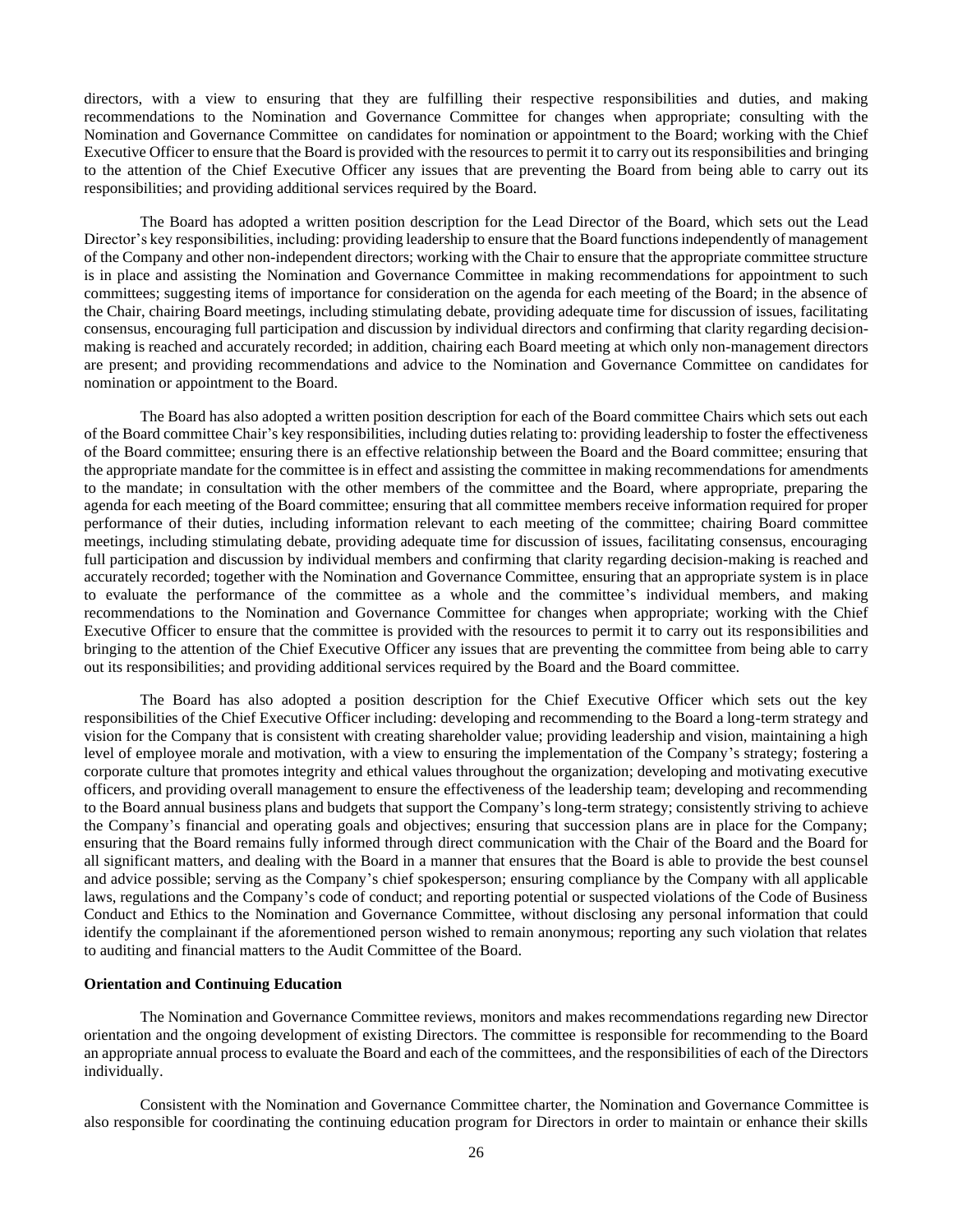and abilities as Directors, as well as ensuring that their knowledge and understanding of the Company and its business remains current. The Directors are recommended and encouraged to engage in continuing education which may be reimbursed by the Company, including membership in, and participation in courses offered by, the Institute of Corporate Directors (ICD). All of the independent directors have participated in ICD courses including Audit Committee Effectiveness, Human Resources and Compensation Committee Effectiveness, Enterprise Risk Oversight for Directors and Board Oversight and Strategy. Future offerings of the ICD are presented to the Board of Directors for consideration. Directors are also encouraged to share their experiences and knowledge gained at these educational courses to other Directors, whether at Committee meetings or at scheduled Board meetings.

The Nomination and Governance Committee also prepares new Directors for participation in the Company and on the Board through an orientation session in which Company policies, mandates and charters are presented to such Director for review. Each new Director is also provided with a mentor from the Nomination and Governance Committee to assist in orientation.

#### **Ethical Business Conduct**

The Board has adopted a Code of Conduct (the "**Code**") applicable to each Director, officer, employee and representative of the Company and its subsidiaries, including part-time, contract, and temporary employees. The Code provides a set of ethical standards for conducting the business and affairs of the Company with honesty, integrity and in accordance with high ethical and legal standards. The Code is available from Matthew Smith, the Interim Chief Financial Officer of the Company, at 161 Bay Street, Suite 2325, Toronto, Ontario M5J2S1.

The Code has been designed to define and clarify legal and ethical expectations for all Converge personnel and includes standards concerning ethical decision making and compliance, conflicts of interest, insider trading, timely disclosure commitments, confidential information, and ethical relationships with healthcare professionals. The Code also provides information about potentially challenging situations that may arise during the normal course of business.

The Nomination and Governance Committee is responsible for receiving reports from the Chief Executive Officer regarding breaches of the Code, and in turn reporting those breaches to the Board. The committee also review investigations and any resolutions of complaints received under the Code and reports annually to the Board thereon.

The Company has also adopted: a Whistleblowing Policy to receive, retain and address all complaints received by the Company regarding accounting, internal accounting controls or auditing matters, fraud/theft, workplace violence and other issues; an Insider Trading Policy to avoid civil and criminal insider trading violations; a Disclosure Policy to raise awareness of the Company's approach to disclosure among the Board, officers and employees; and a Cyber Incident Response Policy to set out the steps for a successful recovery from an electronic or physical security incident.

## **Nomination and Election of Directors**

The Nomination and Governance Committee is responsible for, in consultation with the Chair of the Board and the Lead Director, annually or as required, recruiting and identifying individuals qualified to become new Board members and recommending to the Board new Director nominees for the next annual meeting of Shareholders.

Under the Nomination and Governance Committee charter, the Nomination and Governance Committee is responsible for, among other things, ensuring that an appropriate system is in place to evaluate the effectiveness of the Board, as well as the committees of the Board and individual directors, with a view to ensuring that they are fulfilling their respective responsibilities and duties and working together effectively; periodically reviewing overall governance principles, monitoring disclosure and best practices of comparable and leading companies, and bringing forward to the Board a list of corporate governance issues for review, discussion or action by the Board or a committee thereof; monitoring conflicts of interest (real or perceived) of members of the Board and management in accordance with the Company's Code of Business Conduct and Ethics (the "**Code**") and reporting to the Board on compliance with, material departures from, and investigations and any resolutions of complaints received under, the Code and approve waivers from the Code as the Committee considers appropriate, and where necessary recommend changes to the Board for approval; and overseeing the Company's approach to appropriately addressing potential risks related to governance matters.

In making its recommendations for nominations to the Board, the Nomination and Governance Committee considers the competencies and skills that the Board considers to be necessary for the Board as a whole to possess, the competencies and skills that the Board considers to be necessary for each existing Director to possess, and the competencies and skills each new nominee will bring to the boardroom. The Nomination and Governance Committee also considers the amount of time and resources that nominees have available to fulfill their duties as Board members or committee members, as applicable.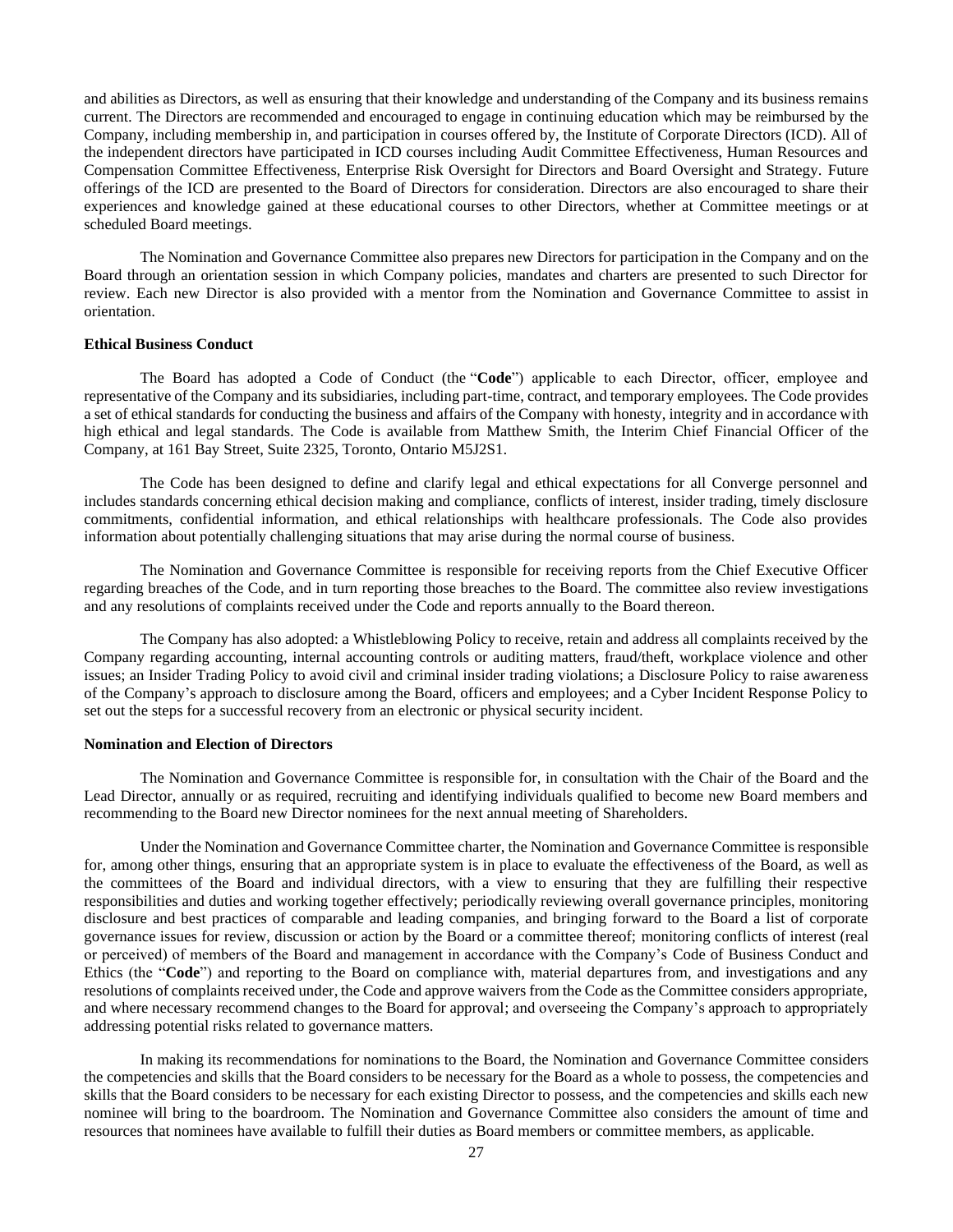The Nomination and Governance Committee may also recommend for Board approval the removal of a Director from the Board or a Board committee if he or she is no longer qualified to serve as a Director under applicable requirements or for any other reason the Nomination and Governance Committee considers appropriate.

#### **Compensation**

The Compensation Committee's purpose is to assist the Board in determining and recommending compensation for executive officers of the Company.

As outlined in the Compensation Committee charter, the Compensation Committee's responsibilities include, among other things, periodically reviewing and advising the Board on current trends in industry-wide compensation practices in the Company's industry and how the Company's compensation programs and practices compare to those of comparable companies in the industry; evaluating the Chief Executive Officer's performance in light of organizational goals and objectives, and making recommendations to the Board with respect to the Chief Executive Officer's compensation level based on this evaluation; reviewing and recommending for Board approval, the appointment and other terms of employment for the Chief Executive Officer, including the adoption, amendment and termination of such agreements, arrangements or plans; periodically reviewing and making recommendations to the Board with respect to succession planning matters concerning the Chief Executive Officer and members of senior management; reviewing and recommending for Board approval, the remuneration (fees and/or retainer) to be paid, and the benefits to be provided, to members of the Board and each of its committees; and considering the potential risks associated with the adoption of the Company's compensation policies and practices and the adoption of particular organizational and individual objectives under such policies and practices.

For more information about the process of determining compensation, please refer to the discussion under the heading "*Statement of Executive Compensation – Director and Named Executive Officer Compensation*" in this Circular.

#### **Other Board Committees**

The Board does not have any standing committees other than the Audit Committee, Compensation Committee and Nomination and Governance Committee.

#### **Assessments**

Consistent with the Nomination and Governance Committee charter, the Nomination and Governance Committee, in consultation with the Chair of the Board and the Lead Director are responsible for ensuring that an appropriate system is in place to evaluate the effectiveness of the Board, the Board committees and individual Directors, with a view to ensuring that they are fulfilling their respective responsibilities and duties and working effectively together as a unit. In connection with these evaluations, each Director provides his or her assessment of the effectiveness of the Board and each committee as well as the performance of the individual Directors. These evaluations take into account the competencies and skills each Director is expected to bring to his or her role on the Board or on a particular committee, as well as any other relevant facts.

## **Succession Planning**

The Board is responsible for overseeing the succession planning processes of the Company with respect to senior management positions. At least annually, the Board reviews the succession plans of the Company for the Chair, the Chief Executive Officer and other executive officers, including the appointment, training and monitoring of such positions.

## **Director Term Limits**

The Board has not adopted term limits or mandatory retirement policies to date but continues to assess whether or not they are appropriate. The Board is currently satisfied that there is a suitable level of Board turnover to ensure the ongoing addition of fresh perspectives and experience to the Board and that at this stage of Converge's development, these types of policies would not be appropriate. The Board considers that the imposition of term limits would discount the value of experience and continuity amongst directors, runs the risk of excluding experienced and valuable board members, and is therefore not in the best interests of Converge. The Board continues to periodically monitor and assess Director performance and analyzes the skills and experiences necessary for the Board and evaluate the need for director changes.

#### **Diversity**

The Board has adopted a written Diversity Policy as it recognizes the benefits that diversity brings to the Company. The Company aims for the Board and management to be composed of individuals who have a range of perspectives, insights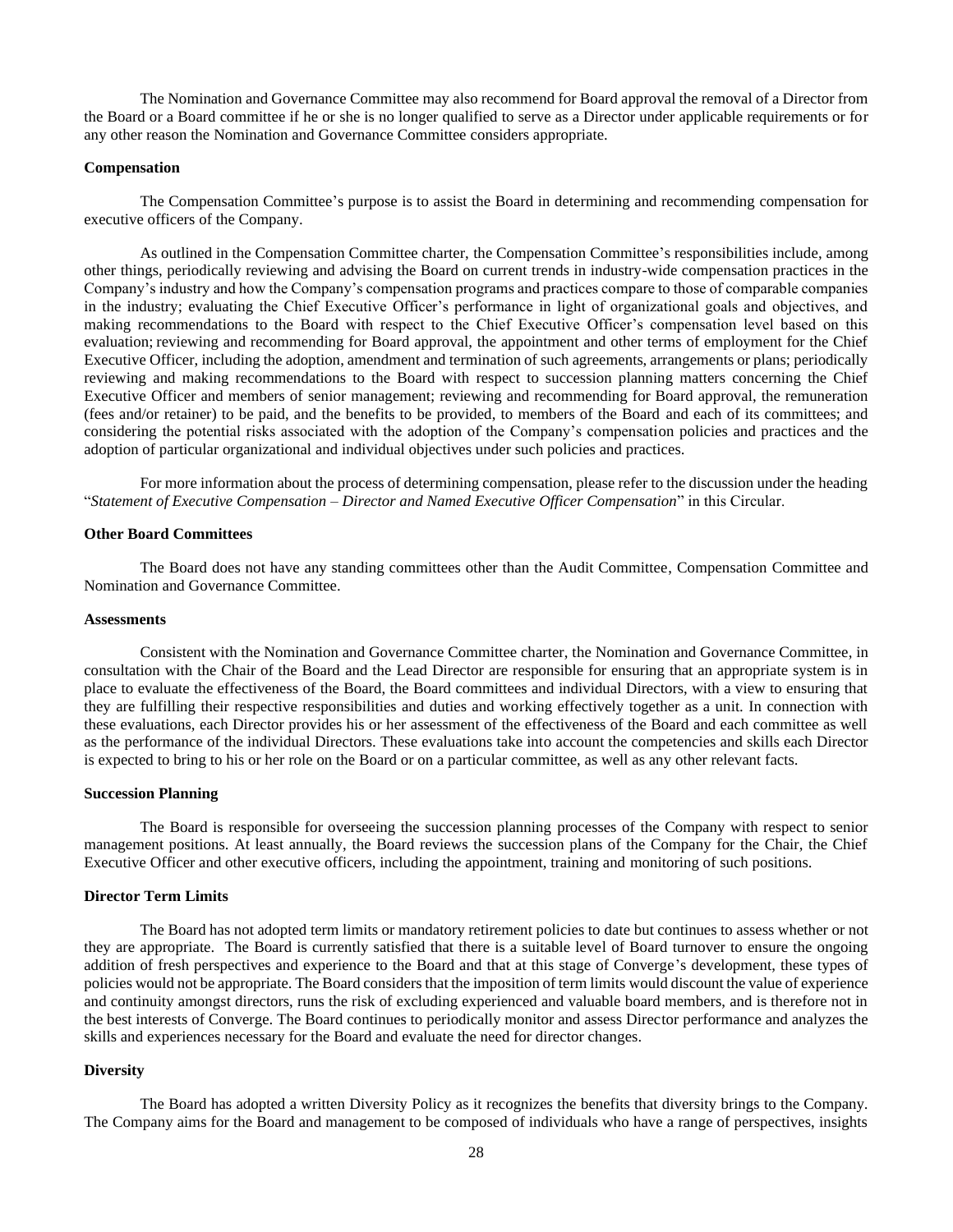and views in relation to the issues affecting Converge. This belief in diversity is reflected in the Board and management's ongoing consideration of whether diverse attributes are sufficiently represented on the Board and management and is an important component of the selection process for new Board members and candidates for executive positions. The Company believes that diversity in the composition of its Board of Directors is essential. The Company does not discriminate against proposed Board applicants or candidates based upon race, colour, ancestry, national origin, gender, sexual orientation, marital status, religion, age, physical or mental disability, gender identity, results of genetic testing, veteran status, or any other protected status by federal, provincial or local laws. The Company will make every reasonable effort to ensure that all proposed Board applicants and candidates receive equal opportunity, including recruitment, selection, training and participation in its various Committees (including reasonable accommodation for qualified individuals with disabilities).

The Company complies with all applicable federal, provincial and local laws relating to Board membership as a matter of policy and practice. The Company's policy has always been to elect and to promote individuals solely on the basis of merit and their ability to perform, and to comply in this respect with all applicable laws. All new Directors are recommended to participate in the Company's Discrimination and Harassment Prevention Training upon election.

The Company will seek to reasonably accommodate qualified individuals participating at the Board level with a known disability, including compliance with legislation such as the *Accessibility for Ontarians with Disabilities Act*.

If any Board member believes that they been subjected to unlawful discrimination, such Board member is advised to immediately inform the Lead Director and/or Board Chair, as appropriate. All concerns reported will be investigated.

The Board is committed to fostering, cultivating and preserving a culture of diversity and inclusion in its Board membership. As with any employee of the Company, human capital is the most valuable asset the Company has. The collective sum of the individual differences, life experiences, knowledge, inventiveness, innovation, self-expression, unique capabilities and talent that the Company's employees invest in their work represents a significant part of not only Converge's culture, but its reputation and achievement as well.

The Board embraces and encourages Board applicants' and candidates' differences in age, colour, disability, ethnicity, family or marital status, gender identity or expression, language, national origin, physical and mental ability, political affiliation, race, religion, sexual orientation, socio-economic status, veteran status, and other characteristics that make the Company's employees unique.

The Board's diversity initiatives include, but are not limited to, its practices and policies on Board recruitment and selection; professional development and training; recruitment for and participation in its various Board Committees, in each case built on the premise of gender and diversity equity. Each Board member has the responsibility to always treat all other Board members with dignity and respect. All Board members are expected to exhibit conduct that reflects inclusion in all respects and to extend this conduct to the Company as a whole, thereby fostering inclusion to all employees of the Company.

Converge maintains its commitment under its Board Diversity Policy to attain Board composition of at least 30% gender diverse directors at or prior to Converge' next annual general meeting and has identified a qualified individual to serve as its seventh Board member. If such Board member is elected by the shareholders of the Company, the Board would consist of two female Board members (28.6%), one member of a visible minority (14.3%). No Indigenous persons and no persons with disabilities are members of the Board.

The Company does not have a formal target regarding members of designated groups in executive positions, however the Board and management are mindful of the importance of management diversity and feel that the issue is being properly addressed without the need for additional targets. The Company ensures equal opportunity for all employees. Women are currently well represented in management. There is currently one woman in an executive officer position with the Company and women represent 18% of senior management positions of the Company (other than executive officers), including its major subsidiaries. The Company currently is not aware of any persons in senior management who selfidentify as Indigenous persons. Persons with disabilities represent 1% of senior management positions of the Company, including its major subsidiaries and members of visible minorities represent 8% of senior management positions of the Company, including its major subsidiaries.

## **Environmental, Social and Governance (ESG)**

#### *Diversity, Equity and Inclusion (DEI)*

Converge believes that the Board and the Company as a whole benefit from a broad range of perspectives and experiences. As such, the Company values the importance of diversity including by race, colour, ancestry, national origin, gender, sexual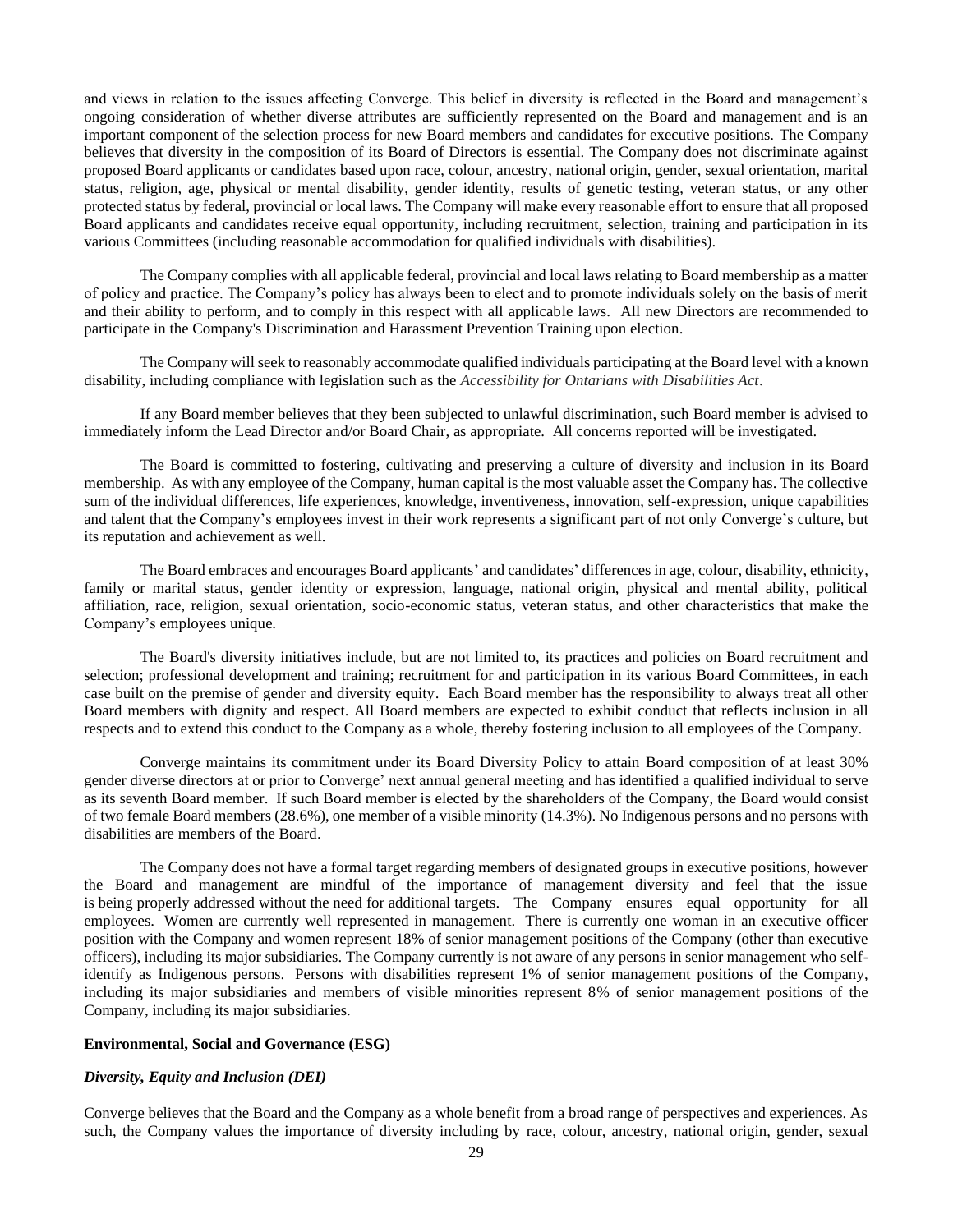orientation, marital status, religion, age, physical or mental disability, gender identity, results of genetic testing, veteran status, or any other protected status by federal, provincial or local laws. The Company cares deeply about creating a diverse and inclusive environment for its skilled employees in which they can thrive, deliver compelling innovations to the Company's customers and create shareholder value. Converge has introduced the following diversity, equity and inclusion ("**DEI**") initiatives to both support the strong foundation of Converge's corporate culture and promote employee wellness:

- *Diversity and Inclusion Program.* The Diversity and Inclusion Program at Converge was created in support of Converge's belief that employees are its greatest assets. The Company believes that a bias-free and diverse work environment not only fosters a culture of equality, but also creates value across the entire organization. The program is overseen by the DEI Council, which comprises both management and employees. The Council provides a space for open discussion and education. In addition, the Council is tasked with reviewing policies, handbooks and developing strategy within our recruiting efforts.
- *Women for Women.* Women for Women was created to give self-identifying females at Converge a voice and the time to invest in leadership development, while receiving professional advice from female executives and fellow employees. Initially this effort will provide our female employees a space to discuss challenges, share ideas and advice. Our goal is to build a mentorship program that enables true development and allows for growth as opportunities arise.

Consistent with the Company's Diversity Policy, Converge recognizes that diversity and inclusion, as informed by the abovementioned values and initiatives, are evolving goals and the Company works under the guidance of its Nomination and Governance Committee to implement robust evaluation and nomination processes designed to address the Company' commitments. Diversity is actively considered in the Company's succession planning and leadership appointments and the Board continuously discusses its approach to targets to ensure the Company is formally recognizing the talents of, encouraging and promoting people from diverse and underrepresented groups at Converge. See "*Status of Governance Practices* – *Diversity*".

# *The Environment*

Converge's commitment to the environment and to tackling climate change is strong despite not operating in a carbon-intensive business. Converge promotes sustainability by guiding its clients, through its internet telephony service providers and otherwise, toward environmentally-sound technology, such as cloud-based solutions that are reputed to use less energy than traditional infrastructures. Wherever possible, Converge also encourages and promotes the efficient use of energy and natural resources through its own operating practices, including via programs focused on waste reduction and recycling at each of its offices.

# *Business Conduct*

Converge is committed to conducting its business ethically and in compliance with the letter and spirit of all applicable laws, including but not limited to anti-bribery, corruption, insider trading and anti-money laundering laws, from a broad array of countries, including the United States, Canada and the European Union to ensure ethical business conduct relating to the transfer of goods and services. Converge is further committed to conducting its business fairly, promoting fair competition, and holding itself accountable for its own ethical practices. The Board's written Code of Business Conduct and Ethics applies to all directors, officers and employees of the Company and promotes the Company's commitment to ethical business conduct throughout its operations. See "*Status of Governance Practices* – *Board Mandate – Ethical Business Conduct"*. See also the Board of Directors Mandate set out at Annex A to this Circular.

# *Data Privacy and Information Security*

Converge has long maintained industry best practices for incorporating data and privacy protection into its day-to-day activities, including the products and services the Company offers. Converge has implemented a wide range of measures including security consulting, identity and data protection, incident management, security intelligence and analysis and security remediation to ensure the availability, integrity and confidentiality of data.

# *Culture*

The rate at which Converge completes acquisitions may be perceived as a potential challenge to successful integrations and a barrier to consistent culture. However, the Company strives to create synergies and capture opportunities for adopting meaningful policies, processes, and initiatives already in place at its subsidiaries to positively impact the culture at Converge. The Company strategically pursues targets with complementary corporate values and seeks to build from exemplary environmental, social and governance ("**ESG**") policies that put people and the environment first.

# *Risk Oversight*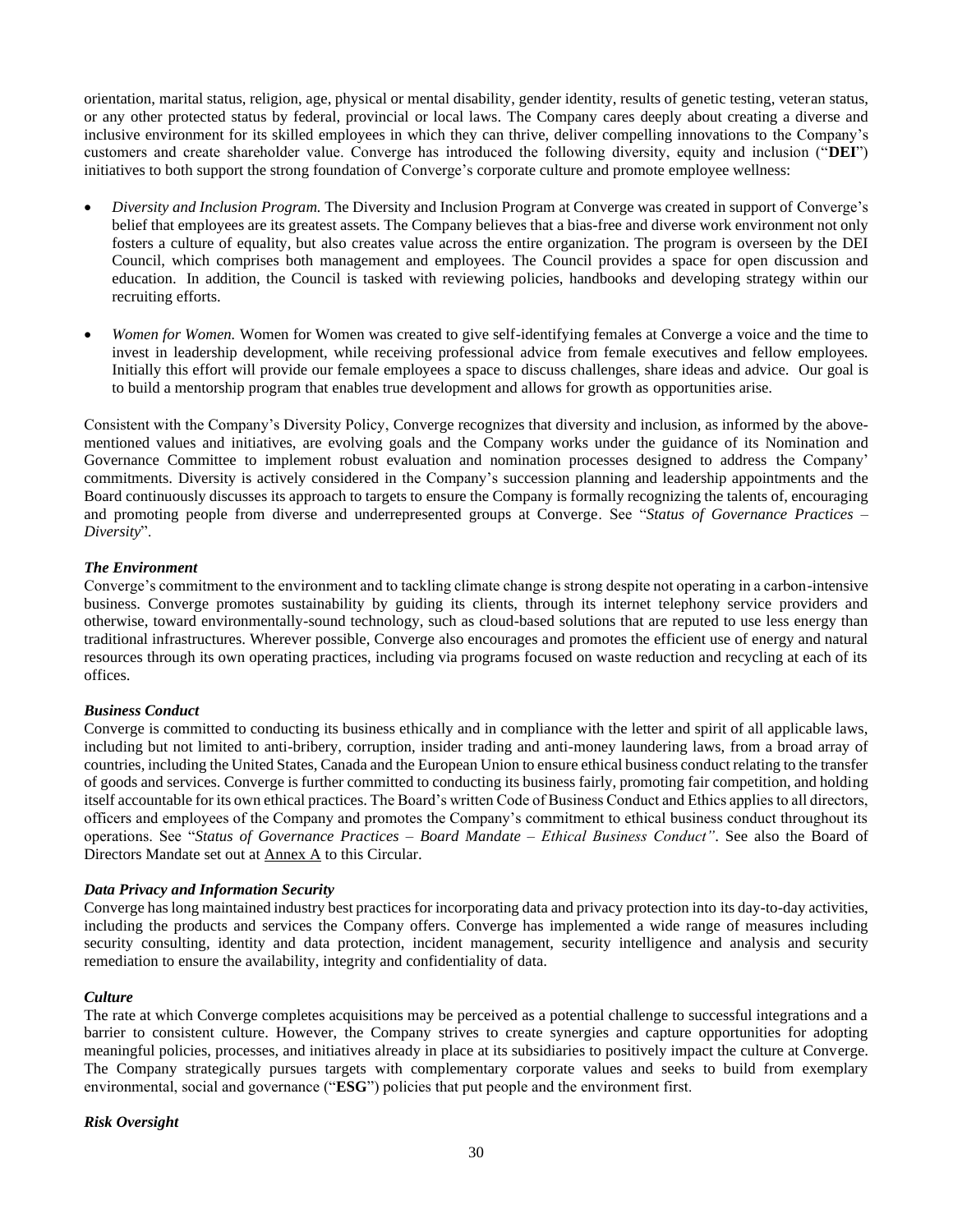The Board is responsible for maintaining a meaningful level of oversight and accountability for Converge's material environmental and social impacts. This includes environmental and climate impacts; DEI; human capital management; culture; ethical business conduct; stakeholder relations; health and safety; and data security. The Board actively oversees management's implementation and operation of ESG risk management, both directly and through its committees, which report to the Board in accordance with their respective charters.

The Board and its respective committees are continuously identifying and reviewing risks Converge may face and work to address such risks with discussions that center on actively maintaining a diverse workforce and positive work culture, promoting the health and safety of its employees, engaging with stakeholders to identify any material concerns, appropriate crisis preparedness, business continuity, information system controls, cybersecurity, disaster recovery plans, the appropriate degree of risk mitigation and risk control, overall compliance with and the effectiveness of the Company's risk management policies, and potential residual risks remaining after implementation of various risk controls. In addition, each committee reviews and reports to the Board on risk oversight matters that are within the scope of their responsibilities. The Audit Committee oversees risks related to Converge's accounting, financial statements and financial reporting process. The Compensation Committee oversees risks which may be associated with Converge's compensation policies, practices and program, including with the aid of external compensation consultants. The Nomination and Governance Committee monitors risk with respect to the effectiveness of the Board, and considers aspects such as succession planning, Board composition and the principal policies that guide the Company's overall corporate governance.

## **AUDIT COMMITTEE INFORMATION**

## <span id="page-33-0"></span>**Audit Committee's Charter**

The text of the Audit Committee's Charter is attached as [ANNEX B](#page-40-0) to this Circular.

## **Composition of Audit Committee and Relevant Education/Experience**

## *Audit Committee of the Board of Directors*

Converge's Audit Committee consists of Brian Phillips (Chair), Darlene Kelly and Ralph Garcea and following the Meeting, the Audit Committee will consist of Darlene Kelly (Chair), Brian Phillips and Toni Rinow. The Board has determined that each of Darlene Kelly (Chair), Brian Phillips and Toni Rinow meet the requirements for independence under NI 52-110. Please see "Composition of the Audit Committee" in the Company's Annual Information Form dated March 31, 2022 for a description of each Audit Committee member's education and experience that is relevant to the performance of his or her responsibilities as an Audit Committee member.

The Board of Directors has also determined that each of the members of the Audit Committee meets the requirements for being "financially literate" within the meaning of NI 52-110. For the purposes of NI 52-110, an individual is financially literate if he or she has the ability to read and understand a set of financial statements that present a breadth and level of complexity of accounting issues that are generally comparable to the breadth and complexity of the issues that can reasonably be expected to be raised by Converge's financial statements. All members of the Audit Committee have experience reviewing financial statements and dealing with related accounting and auditing issues. In addition, Darlene Kelly is a Chartered Professional Accountant and a Fellow of the Chartered Professional Accountants of Ontario and Toni Rinow holds a Masters in Accounting from the University of McGill and has acted as Chief Financial Officer of Neptune Wellness from 2020-2021 and Chief Financial Officer of Isologic Radiopharma from 2016-2018. For a description of the education and experience of each member of Converge's Audit Committee relevant to the performance of his duties as a member of the Company's Audit Committee, see "*Election of Directors – Nominees for Election to the Board*" above.

The Audit Committee's main function is to assist the Board in fulfilling its oversight responsibilities with respect to financial reporting and disclosure requirements, ensuring that an effective risk management and financial control framework has been implemented and tested by management of Converge, and external and internal audit processes. The Audit Committee's responsibilities include:

- reviewing and approving the engagement of the Company's independent auditors to perform audit services and any permissible non-audit services;
- evaluating the performance of the Company's independent auditors and deciding whether to retain their services;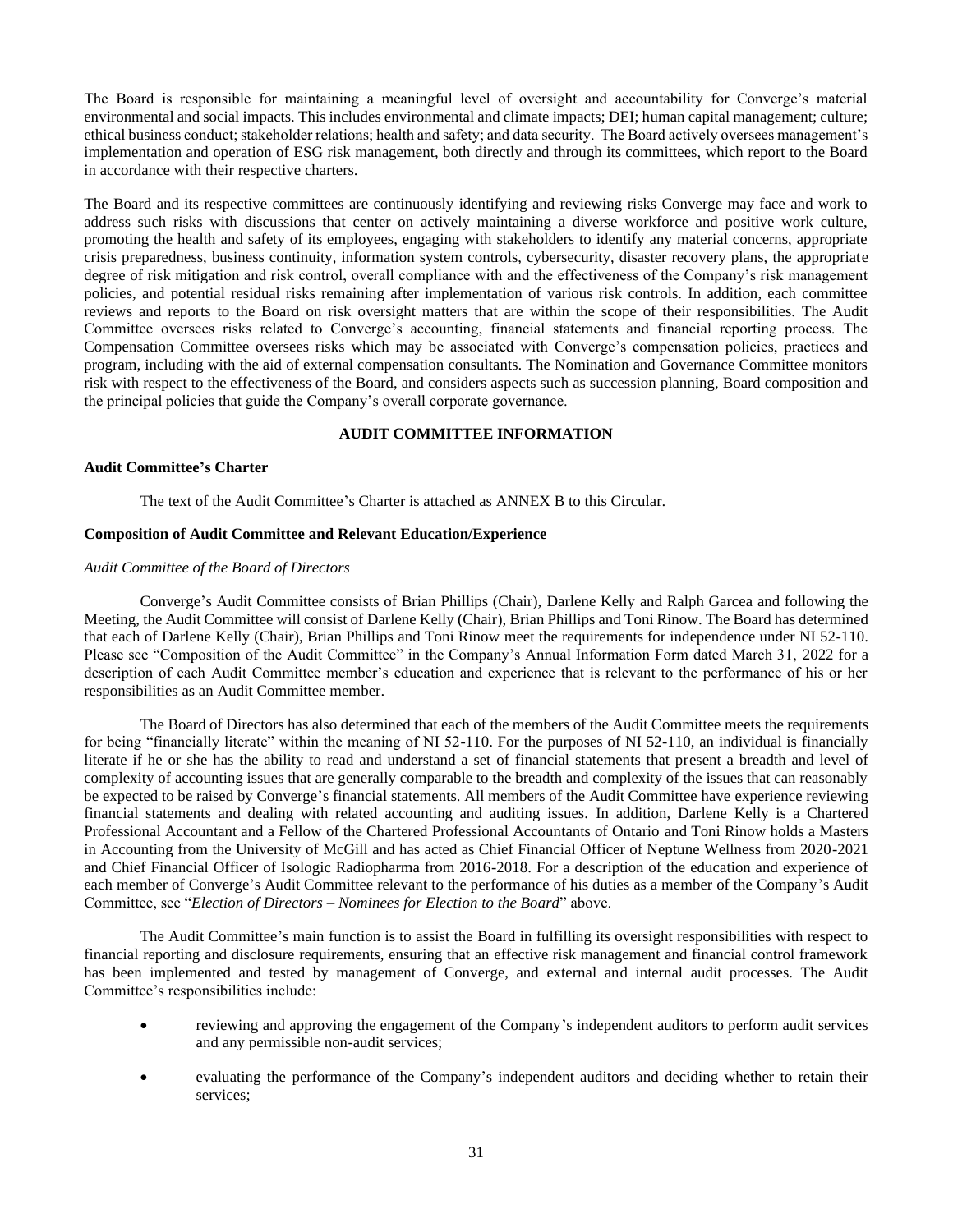- reviewing and recommending to the Board for approval the Company's annual and quarterly financial statements and reports prior to their being filed with the appropriate securities regulatory authorities and/or publicly disclosed;
- reviewing with the Company's independent auditors and management of Converge significant disclosure issues regarding accounting principles, practices and judgements of management and alternative treatments under International Financial Reporting Standards ("**IFRS**"), with a view to gaining reasonable assurance that financial statements are accurate, complete and present fairly the Company's financial position and the results of its operations in accordance with IFRS, as applicable; and
- establishing procedures for the receipt, retention and treatment of complaints received by the Company regarding financial controls, accounting or auditing matters.

## **Audit Committee Oversight**

At no time during the Company's most recently completed financial year was a recommendation of the Audit Committee to nominate or compensate an external auditor (currently, Ernst & Young LLP) not adopted by the Board.

## **Reliance on Certain Exemptions**

During the most recently completed financial year, the Company did not rely on certain exemptions set out in NI 52- 110, namely section 2.4 (De Minimus Non-Audit Services), subsection 6.1.1(4) (Circumstance Affecting the Business or Operations of the Venture Issuer), subsection 6.1.1(5) (Events Outside Control of Member), subsection 6.1.1(6) (Death, Incapacity or Resignation), and any exemption, in whole or in part, in Part 8 (Exemptions).

## **Pre-Approval Policies and Procedures**

The Audit Committee must pre-approve and disclose, as required, the retention of the external auditor for non-audit services to be provided to the Company that are permitted under applicable law. Annually, the external auditor submits its work plan to the Audit Committee, including the nature and scope of any audit-related advisory services planned for the upcoming year. That plan is then reviewed and pre-approved by the Audit Committee. Any unplanned Audit Committee related advisory services or other advisory services are presented for pre-approval at the regularly scheduled meetings of the Audit Committee. Audit Committee pre-approval of non-audit services is not required if the engagement for the services is entered into pursuant to pre-approval policies and procedures established by the Audit Committee regarding Converge's engagement of the external auditor, provided the policies and procedures are detailed as to the particular service, the Audit Committee is informed of each service provided and the policies and procedures do not include delegation of the Audit Committee's responsibilities under applicable Canadian securities laws to Converge's management. The Audit Committee may delegate to a member of the Audit Committee the authority to grant pre-approvals, provided the pre-approvals are presented to the Audit Committee at its next subsequent meeting.

#### **External Auditor Service Fees**

\_\_\_\_\_\_\_\_\_\_\_\_\_\_\_\_\_\_\_\_\_\_\_\_\_\_

The aggregate fees billed by the external auditors of Converge in each of the last two fiscal years are as follows:

| <b>Financial Year Ending</b> | <b>Audit Fees</b> | <b>Audit-Related Fees</b> <sup>(1)</sup> | Tax $Fess^{(2)}$ | All Other $Fees^{(3)}$ |
|------------------------------|-------------------|------------------------------------------|------------------|------------------------|
| December 31, 2020            | \$955,000         | \$183,500                                | \$200,800        | Nil                    |
| December 31, 2021            | \$1,338,000       | \$222,000                                | \$365.541        | Nil                    |

**Notes:**

<sup>(1)</sup> Audit-related fees were for assurance and related services reasonably related to the performance of the audit of the consolidated financial statements and are not reported under "Audit Fees" above.

<sup>(2)</sup> Tax Fees were incurred for services consisting of tax compliance, including the preparation and review of tax returns, assistance regarding tax audits and tax advisory services relating to domestic and international taxation.

<sup>(3)</sup> All Other Fees represent fees incurred for services other than audit fees, audit-related fees and tax fees, and consist of transaction-related services.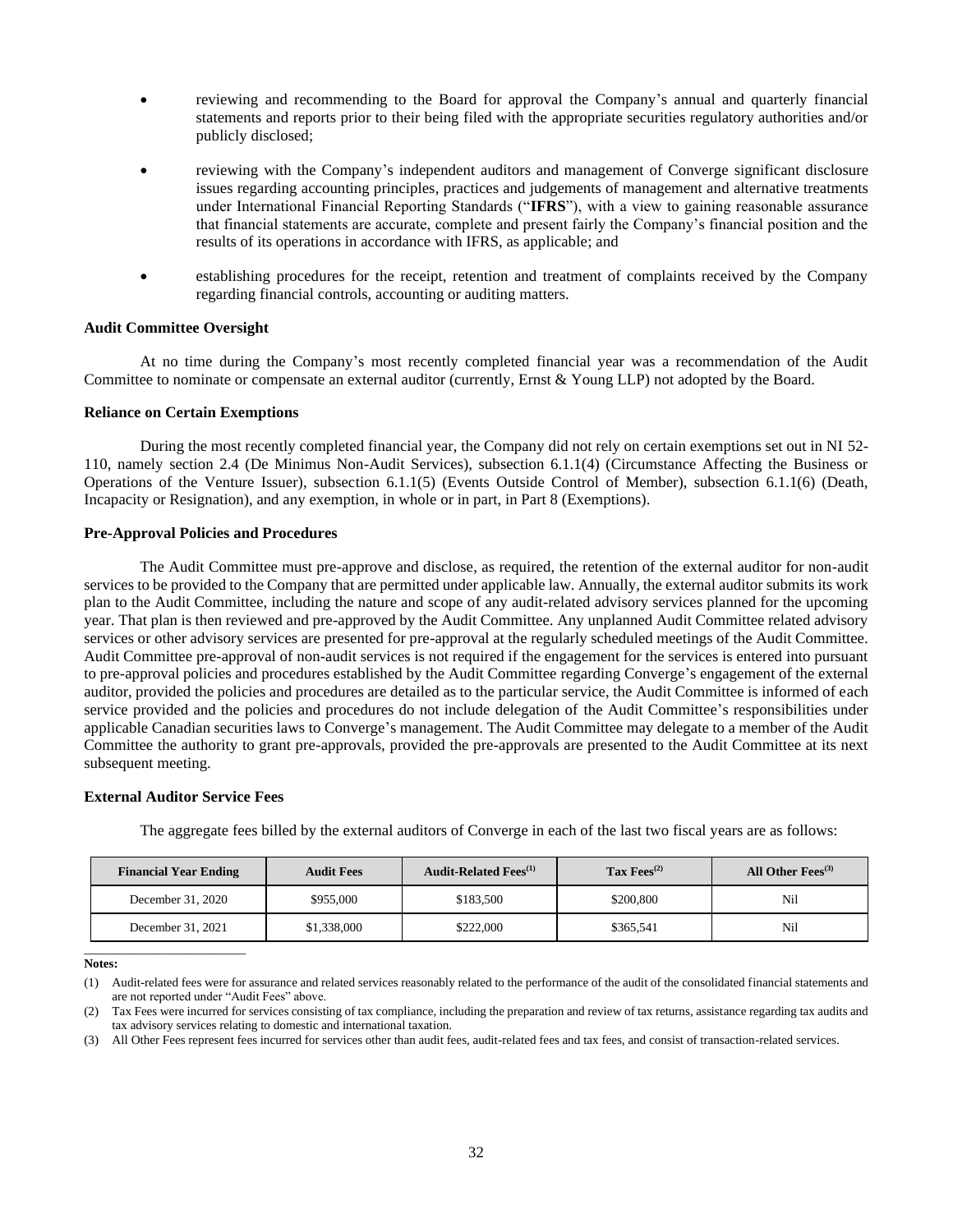## **INTEREST OF INFORMED PERSONS IN MATERIAL TRANSACTIONS**

<span id="page-35-0"></span>The Company is not aware of any material interest, direct or indirect, of any director or officer of the Company, or any person or company that is a direct or indirect beneficial owner of, or who exercises control or direction over, more than 10% of the Common Shares, or any affiliate of such persons or companies, in any transaction within the three most recently completed financial years or during the current financial year that has materially affected or will materially affect the Company.

# **ADDITIONAL INFORMATION**

<span id="page-35-1"></span>Additional information relating to the Company can be found on the Company's profile on the SEDAR website at [www.sedar.com.](http://www.sedar.com/) Additional financial information is provided in the audited consolidated financial statements and management's discussion and analysis of Converge for the year ended December 31, 2021. Copies of this Circular, and the audited consolidated financial statements of Converge as at and for the year ended December 31, 2021, may be obtained without charge by writing to the Chief Financial Officer of the Company at 161 Bay Street, Suite 2325, Toronto, Ontario M5J 2S1.

## **APPROVAL OF THE DIRECTORS**

<span id="page-35-2"></span>The contents of this Circular and the sending thereof to the shareholders of the Company have been approved by the Board.

Dated at Toronto, Ontario, this 19<sup>th</sup> day of May, 2022.

BY ORDER OF THE BOARD OF DIRECTORS OF CONVERGE TECHNOLOGY SOLUTIONS CORP.

Show PS Main

SHAUN MAINE Chief Executive Officer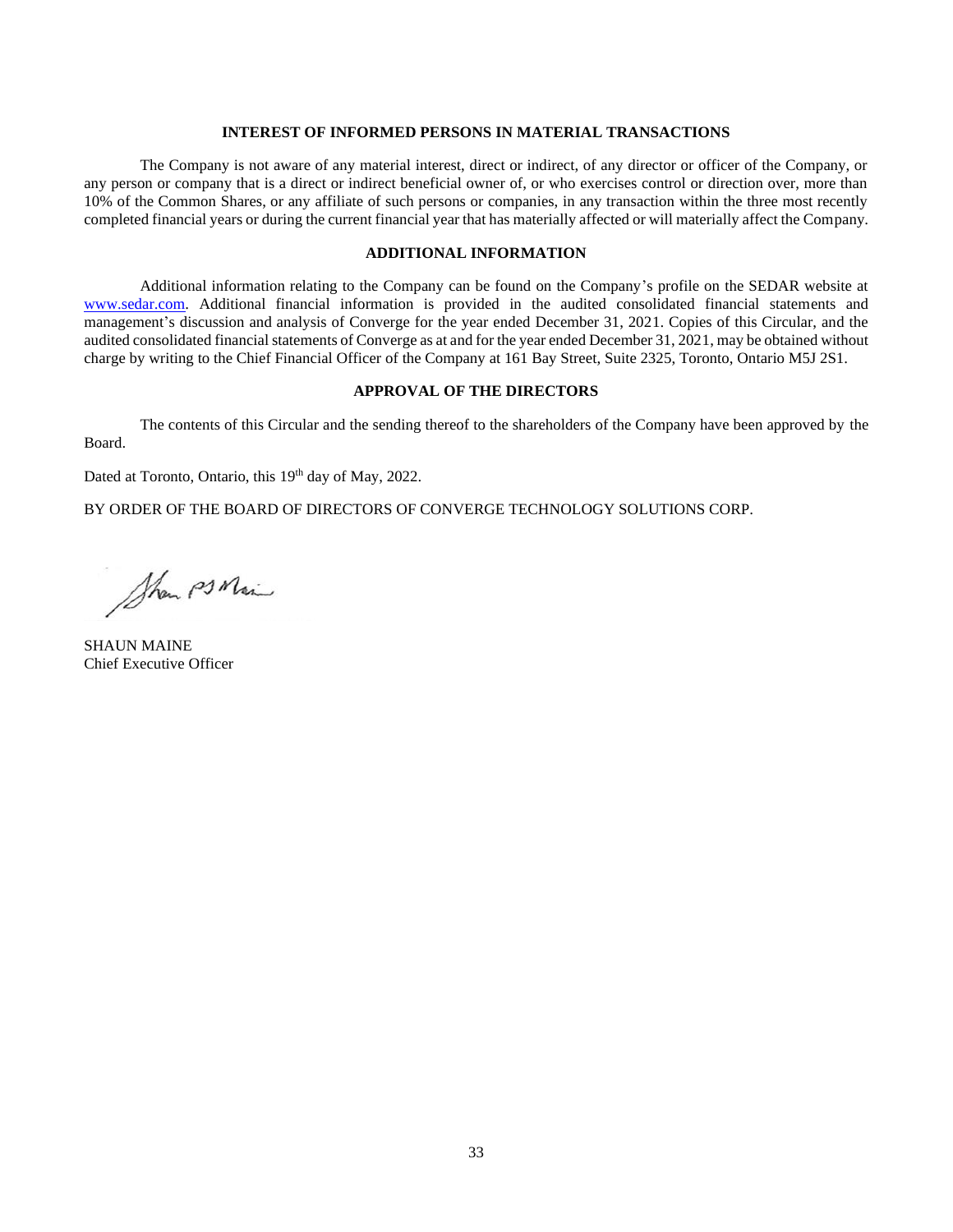# **ANNEX A**

# **BOARD MANDATE**

# <span id="page-36-1"></span><span id="page-36-0"></span>**1. Purpose**

The members of the Board of Directors (the "**Board**") have the duty to supervise the management of the business and affairs of Converge Technology Solutions Corp. (the "**Company**"). The Board, directly and through its committees and the chair of the Board (the "**Chair**"), shall provide direction to senior management, generally through the Chief Executive Officer, to pursue the best interests of the Company.

## **2. Duties and Responsibilities**

The Board shall have the specific duties and responsibilities outlined below.

## *Strategic Planning*

## (a) **Strategic Plans**

The Board will adopt a strategic plan for the Company. At least annually, the Board shall review and, if advisable, approve the Company's strategic planning process and the Company's annual strategic plan. In discharging this responsibility, the Board shall review the plan in light of management's assessment of emerging trends, the competitive environment, the opportunities for the business of the Company, risk issues, and significant business practices and products.

## (b) **Business and Capital Plans**

At least annually, the Board shall review and, if advisable, approve the Company's annual business and capital plans as well as policies and processes generated by management relating to the authorization of major investments and significant allocation of capital.

## (c) **Monitoring**

At least annually, the Board shall review management's implementation of the Company's strategic, business and capital plans. The Board shall review and, if advisable, approve any material amendments to, or variances from, these plans.

## *Risk Management*

## (d) **General**

At least annually, the Board shall review reports provided by management of principal risks associated with the Company's business and operations, review the implementation by management of appropriate systems to manage these risks, and review reports by management relating to the operation of, and any material deficiencies in, these systems.

## (e) **Verification of Controls**

The Board shall verify that internal, financial, non-financial and business control and management information systems have been established by management.

## *Human Resource Management*

# (f) **General**

At least annually, the Board shall review a report of the Board's Compensation Committee and the Nomination and Governance Committee concerning the Company's approach to human resource management and executive compensation.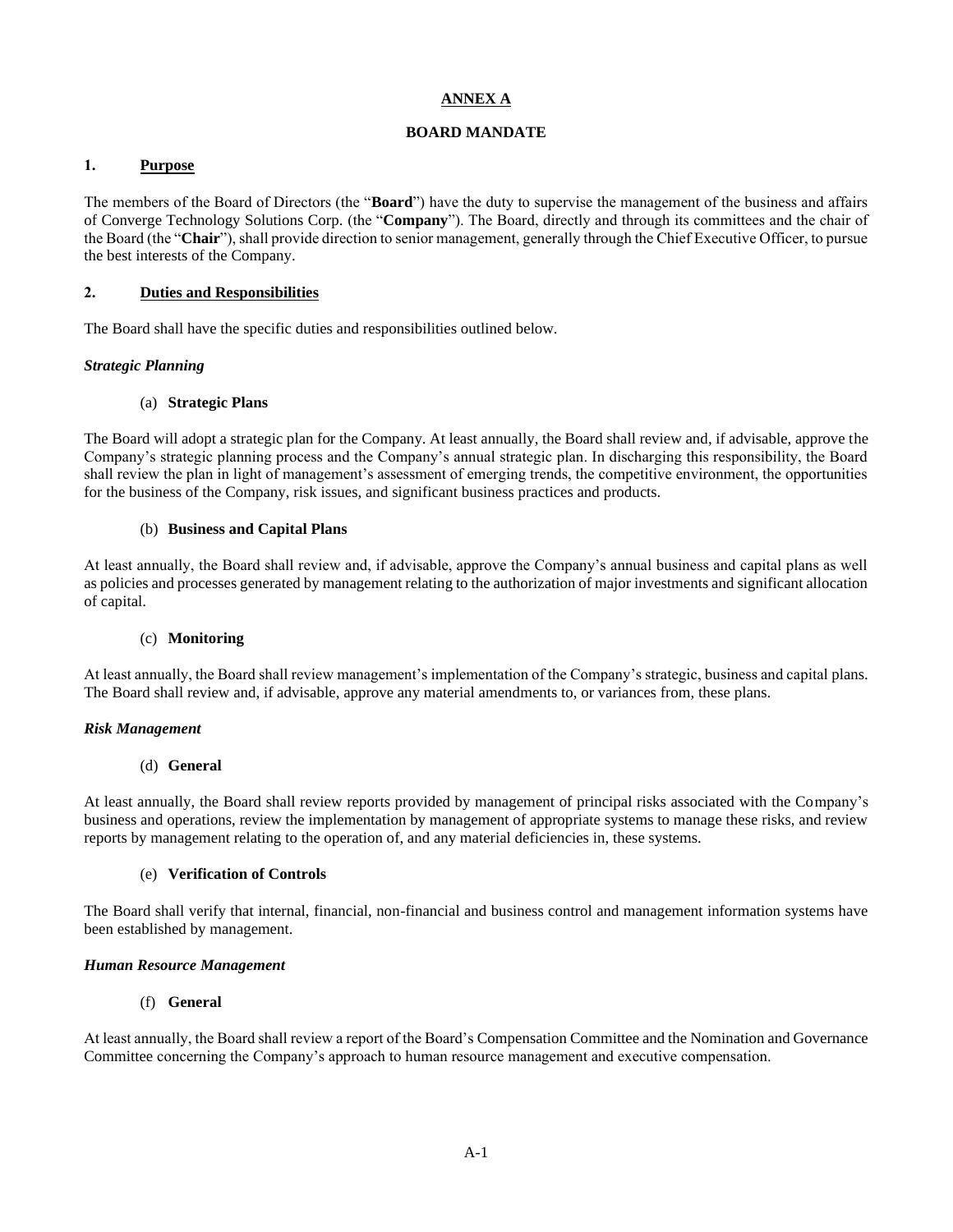# (g) **Succession Review**

At least annually, the Board shall review the succession plans of the Company for the Chair, the Chief Executive Officer and other executive officers, including the appointment, training and monitoring of such persons.

## (h) **Integrity of Senior Management**

The Board shall, to the extent feasible, satisfy itself as to the integrity of the Chief Executive Officer and other executive officers of the Company and that the Chief Executive Officer and other senior officers strive to create a culture of integrity throughout the Company.

# *Corporate Governance*

## (i) **General**

At least annually, the Board shall review a report of the Nomination and Governance Committee concerning the Company's approach to corporate governance.

## (j) **Director Independence**

At least annually, the Board shall review a report of the Nomination and Governance Committee that evaluates the director independence standards established by the Board and the Board's ability to act independently from management in fulfilling its duties.

## (k) **Ethics Reporting**

The Board has adopted a written Code of Business Conduct and Ethics (the "Code") applicable to directors, officers and employees of the Company. At least annually, the Board shall review the report of the Nomination and Governance Committee relating to compliance with, or material deficiencies from, the Code and approve changes it considers appropriate. The Board shall review reports from the Nomination and Governance Committee concerning investigations and any resolutions of complaints received under the Code.

# (l) **Board of Directors Mandate Review**

At least annually, the Board shall review and assess the adequacy of its Mandate to ensure compliance with any rules of regulations promulgated by any regulatory body and approve any modifications to this Mandate as considered advisable.

## *Communications*

## (m) **General**

The Board has adopted a Disclosure Policy for the Company. At least annually, the Board, in conjunction with the Chief Executive Officer, shall review the Company's overall Disclosure Policy, including measures for receiving feedback from the Company's stakeholders, and management's compliance with such policy. The Board shall, if advisable, approve material changes to the Company's Disclosure Policy.

## (n) **Shareholders**

The Company endeavors to keep its shareholders informed of its progress through periodic reports and press releases in accordance with applicable law and the principles of good governance and productive shareholder engagement. Directors and management meet with the Company's shareholders at the annual meeting and are available to respond to questions at that time.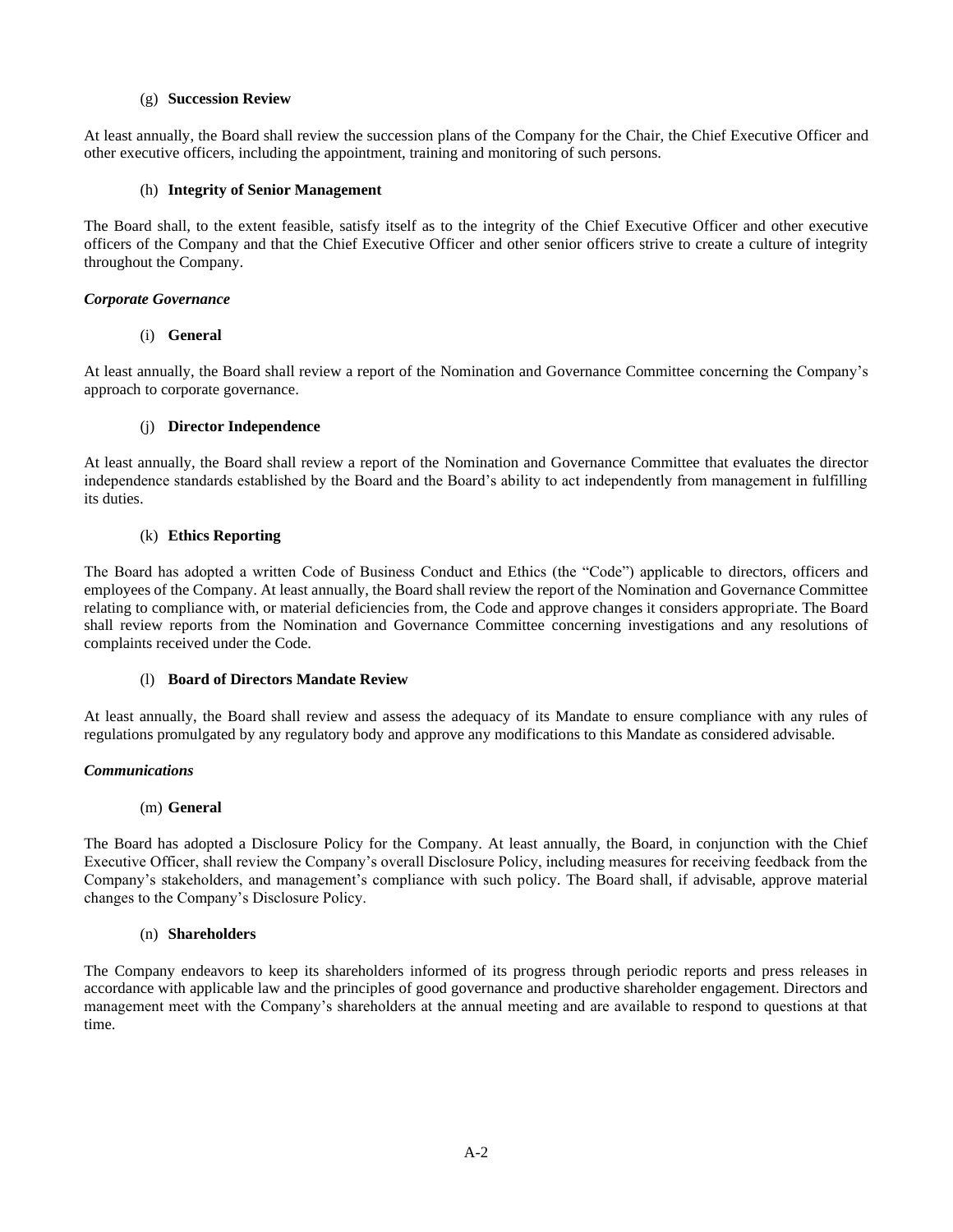# **3. Composition**

# *General*

The composition and organization of the Board, including: the number, qualifications and remuneration of directors; the number of Board meetings; Canadian residency requirements; quorum requirements; meeting procedures and notices of meetings are required by the corporations statue under which the Company is governed (the "**Act**"), the *Securities Act* (Ontario) and the constating documents of the Company, subject to any exemptions or relief that may be granted from such requirements.

Each director must have an understanding of the Company's principal operational and financial objectives, plans and strategies, and financial position and performance. Directors must have sufficient time to carry out their duties and not assume responsibilities that would materially interfere with, or be incompatible with, Board membership. Directors who experience a significant change in their personal circumstances, including a change in their principal occupation, are expected to advise the chair of the Nomination and Governance Committee.

# *Independence*

A majority of the Board must be independent. "Independent" shall have the meaning, as the context requires, given to it in National Policy 58-201 – *Corporate Governance Guidelines*, as may be amended from time to time.

# **4. Committees of the Board**

The Board has established the following committees: the Compensation Committee, the Nomination and Governance Committee and the Audit Committee. Subject to applicable law, the Board may establish other Board committees or merge or dispose of any Board committee.

# *Committee Mandates*

The Board has approved mandates for each Board committee and shall approve mandates for each new Board committee. At least annually, each mandate shall be reviewed by the Nomination and Governance Committee and any suggested amendments brought to the Board for consideration and approval.

# *Delegation to Committees*

The Board has delegated to the applicable committee those duties and responsibilities set out in each Board committee's mandate.

# *Consideration of Committee Recommendations*

As required by applicable law, by applicable committee mandate or as the Board may consider advisable, the Board shall consider for approval the specific matters delegated for review to Board committees.

# *Board/Committee Communication*

To facilitate communication between the Board and each Board committee, each committee chair shall provide a report to the Board on material matters considered by the committee at the first Board meeting after the committee's meeting.

# **5. Meetings**

The Board will meet as often as it considers appropriate to fulfill its duties, but in any event at least once per quarter. The Chair is primarily responsible for the agenda and for supervising the conduct of the meeting. Any director may propose the inclusion of items on the agenda, request the presence of, or a report by any member of senior management, or at any Board meeting raise subjects that are not on the agenda for that meeting.

Meetings of the Board shall be conducted in accordance with the Company's constating documents. Such constating documents may be amended from time to time in accordance with the requirements of the Act.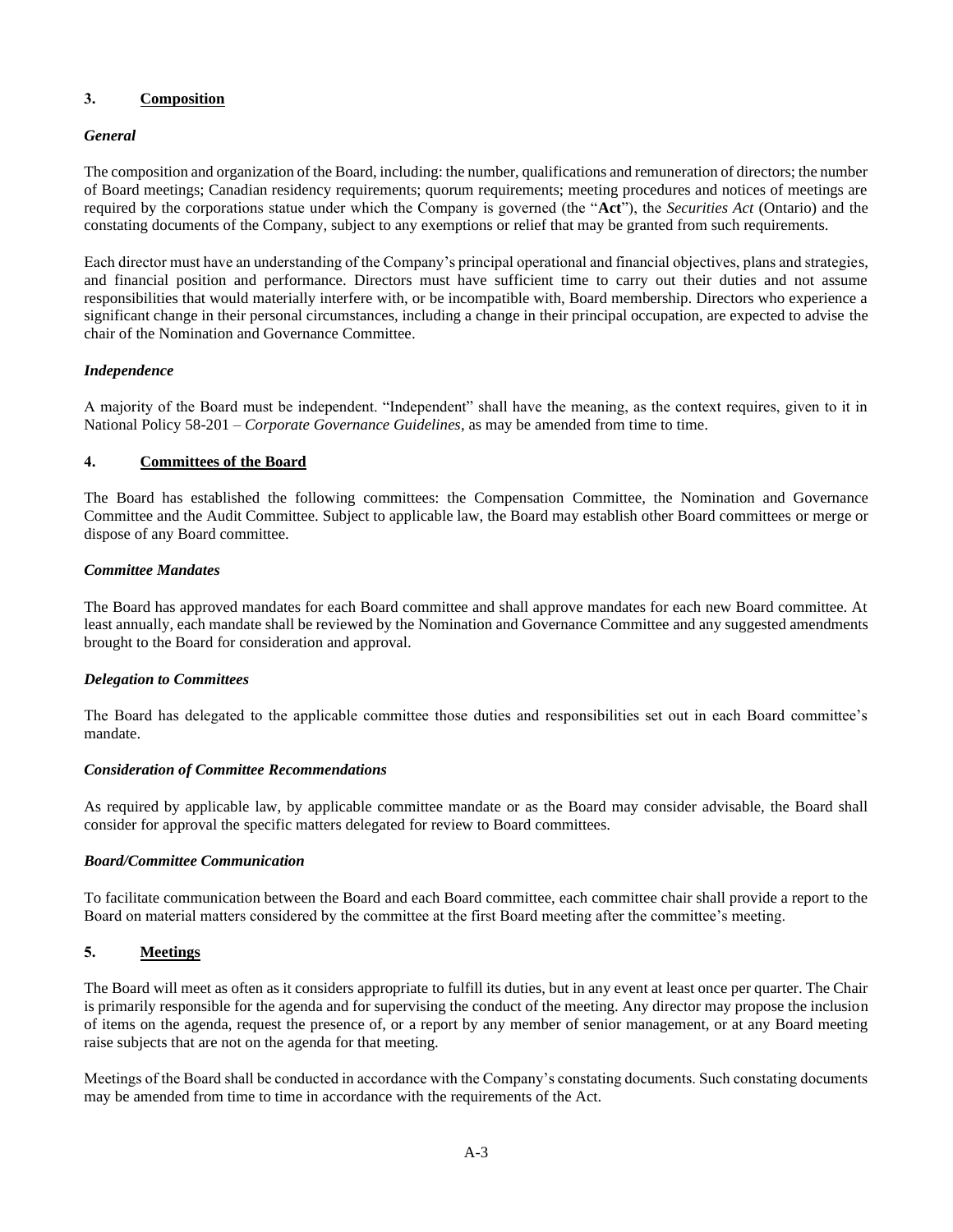# *Secretary and Minutes*

The Corporate Secretary, his or her designate or any other person the Board requests shall act as secretary of Board meetings. Minutes of Board meetings shall be recorded and maintained by the Corporate Secretary or his or her designee, or such other person as the Board has requested, and subsequently presented to the Board for approval.

# *Meetings Without Management*

The independent members of the Board shall hold regularly scheduled meetings, or portions of regularly scheduled meetings, at which non-independent directors and members of management are not present.

# *Directors' Responsibilities*

Each director is expected to attend all meetings of the Board and any committee of which he or she is a member. Directors will be expected to have read and considered the materials sent to them in advance of each meeting and to actively participate in the meetings.

## *Access to Management and Outside Advisors*

The Board shall have unrestricted access to management and employees of the Company. The Board shall have the authority to retain and terminate external legal counsel, consultants or other advisors to assist it in fulfilling its responsibilities and to set and pay the respective reasonable compensation of these advisors without consulting or obtaining the approval of any officer of the Company. The Company shall provide appropriate funding, as determined by the Board, for the services of these advisors.

## *Service on Other Boards and Audit Committee*

Directors may serve on the boards of other public companies so long as these commitments do not materially interfere and are compatible with their ability to fulfill their duties as a member of the Board. Directors must advise the Chair in advance of accepting an invitation to serve on the board of another public company.

# **6. Management**

## *Position Descriptions for Directors*

The Board has approved position descriptions for the Chair, the Lead Director and the chair of each Board committee. At least annually, the Board shall review such position descriptions.

# *Position Description for Chief Executive Officer*

The Board has approved a position description for the Chief Executive Officer, which includes delineating management's responsibilities. The Board has also approved the corporate goals and objectives that the Chief Executive Officer has responsibility for meeting. At least annually, the Board shall review a report of the Nomination and Governance Committee reviewing this position description and such corporate goals and objectives.

# **7. Director Development and Evaluation**

Each new director shall participate in the Company's initial orientation program and each director shall participate in the Company's continuing director development programs. At least annually, the Board shall review the Company's initial orientation program and continuing director development programs.

# **8. No Rights Created**

This Mandate is a statement of broad policies and is intended as a component of the flexible governance framework within which the Board, assisted by its committees, directs the affairs of the Company. While it should be interpreted in the context of all applicable laws, regulations and listing requirements, as well as in the context of the Company's constating documents, it is not intended to establish any legally binding obligations.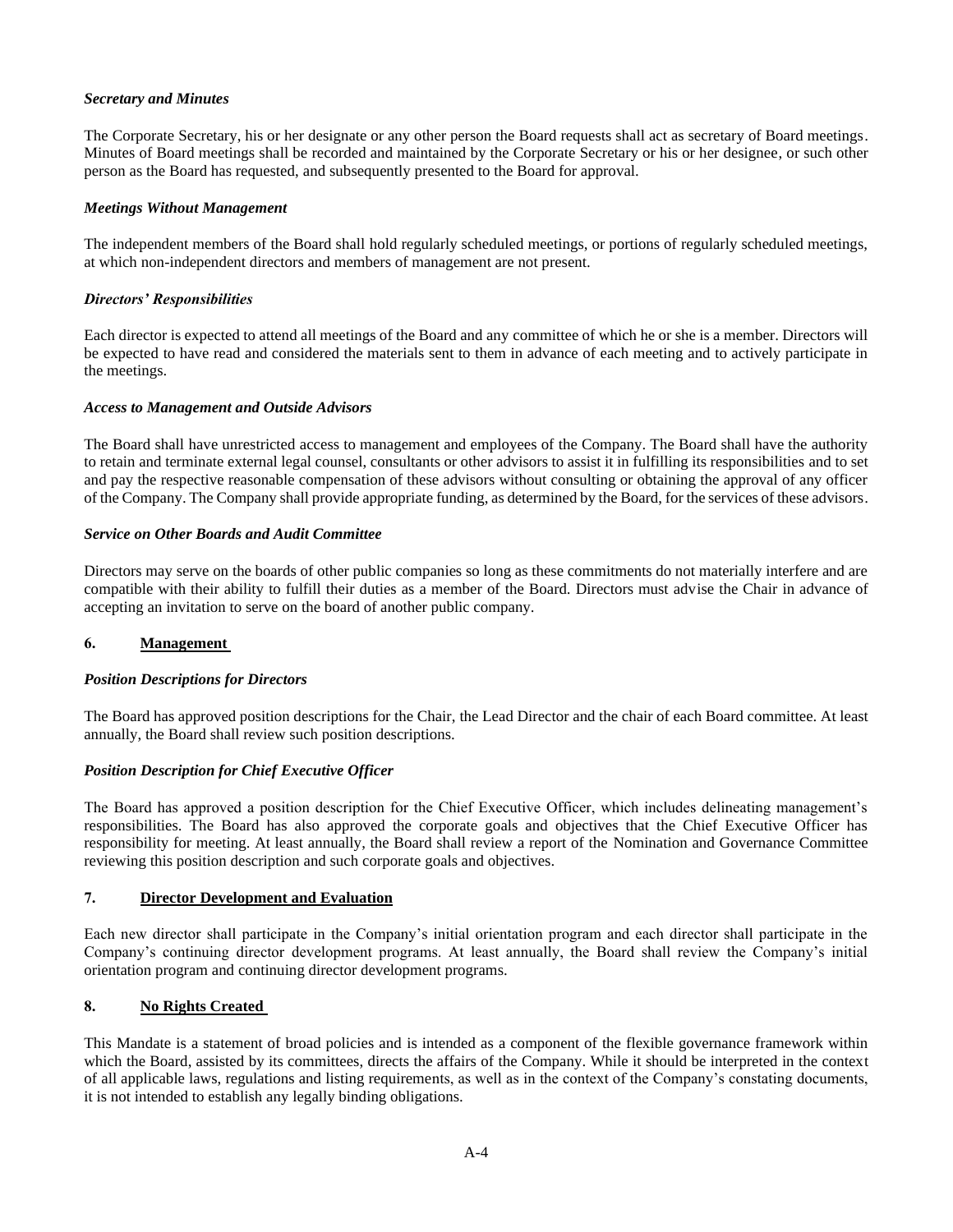**ANNEX B**



# **CONVERGE TECHNOLOGY SOLUTIONS CORP.**

# **AUDIT COMMITTEE CHARTER**

## <span id="page-40-1"></span><span id="page-40-0"></span>**Effective Date: May 13, 2022**

*This charter (the "Charter") sets forth the purpose, composition, responsibilities and authority of the Audit Committee (the "Audit Committee" or "Committee") of the Board of Directors (the "Board") of Converge Technology Solutions Corp. ("Converge" or the "Company").* 

# **1. Purpose**

The Committee shall assist the Board in fulfilling its oversight responsibilities with respect to:

- a. financial reporting and disclosure requirements;
- b. ensuring that an effective risk management and financial control framework has been implemented and tested by management of Converge; and
- c. external and internal Audit processes.

## 2. **Composition and Membership**

- a. The Board will appoint the members ("Members") of the Committee. The Members will be appointed to hold office until the next annual general meeting of shareholders of Converge or until their successors are appointed. The Board may remove a Member at any time and may fill any vacancy occurring on the Committee. A Member may resign at any time and a Member will automatically cease to be a Member upon ceasing to be a director.
- b. The Committee shall consist of as many directors of the Board as the Board may determine, but in any event, not less than 3 (three) Members. Each Member will meet the criteria for independence and financial literacy established by applicable laws and the rules of any stock exchanges upon which Converge's securities are listed, including National Instrument 52-110 — Audit Committees, subject to available exemptions that may be relied upon in the appropriate circumstances. In addition, each director will be free of any relationship which could, in the view of the Board, reasonably interfere with the exercise of a Member's independent judgment. Further, at least one member of the Audit Committee shall have experience as a certified public accountant, chief financial officer or corporate controller of similar experience, or demonstrably meaningful experience overseeing such functions as a senior executive officer.
- c. At the time of the annual appointment of the members of the Audit Committee, the Board shall appoint a Chair of the Audit Committee (the "Chair"). The Chair shall be a member of the Audit Committee, preside over all Audit Committee meetings, coordinate the Audit Committee's compliance with this Charter, work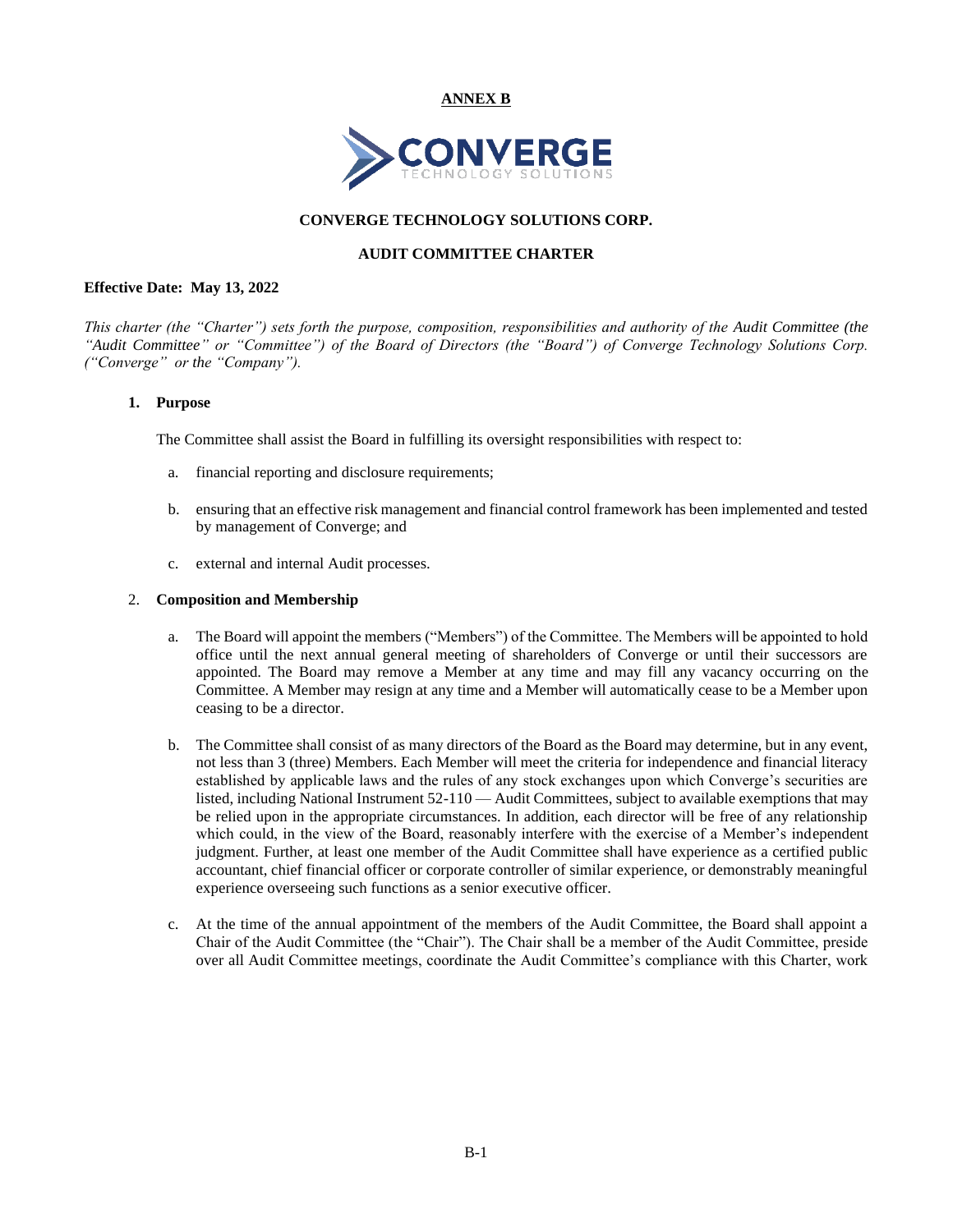with management to develop the Audit Committee's annual work-plan and provide reports of the Audit Committee to the Board.

d. Unless a Chair is elected by the Board, the members of the Committee may designate a Chair by majority vote of the full Committee membership.

# 3. **Meetings**

- a. The Committee may meet at such times and places as the Chair may determine as necessary to carry out its responsibilities, but in any event, not less than four times per year.
- b. Twenty-four (24) hours' advance notice of each meeting will be given to each Member orally, by telephone, by facsimile or email, unless all Members are present and waive notice, or if those absent waive notice before or after a meeting. Members may attend all meetings either in person or by telephone, video or other electronic means. Powers of the Committee may also be exercised by written resolutions signed by all Members.
- c. The Chair, any member of the Audit Committee, the external Auditors, the Chair of the Board, or the President & Chief Executive Officer or the Chief Financial Officer may call a meeting of the Audit Committee by notifying Chair who will notify the members of the Audit Committee. The Chair shall chair all Audit Committee meetings that he or she attends, and in the absence of the Chair, the members of the Audit Committee present may appoint a chair from their number for a meeting.
- d. A majority of Members will constitute a quorum for a meeting of the Committee. Each Member will have one vote and decisions of the Committee will be made by an affirmative vote of the majority. The Chair will not have a deciding or casting vote in the case of an equality of votes. The powers of the Committee may be exercised at a meeting where a quorum is present or by resolution in writing signed by all Members.
- e. The Committee may invite from time to time, at its discretion, senior executives of the Company or such persons as it sees fit to attend its meetings and to take part in the discussion and consideration of the affairs of the Committee. The Committee will meet in camera without members of management in attendance for a portion of each meeting of the Committee.
- f. To the extent possible, in advance of every regular meeting of the Committee, the Chair, with the assistance of the Secretary, will prepare and distribute to the Members and others as deemed appropriate by the Chair, an agenda of matters to be addressed at the meeting together with appropriate briefing materials. The Committee may require officers and employees of Converge to produce such information and reports as the Committee may deem appropriate in order for it to fulfill its duties.
- g. The Committee shall maintain minutes or other records of meetings and activities of the Committee in sufficient detail to convey the substance of all discussions held. Upon approval of the minutes by the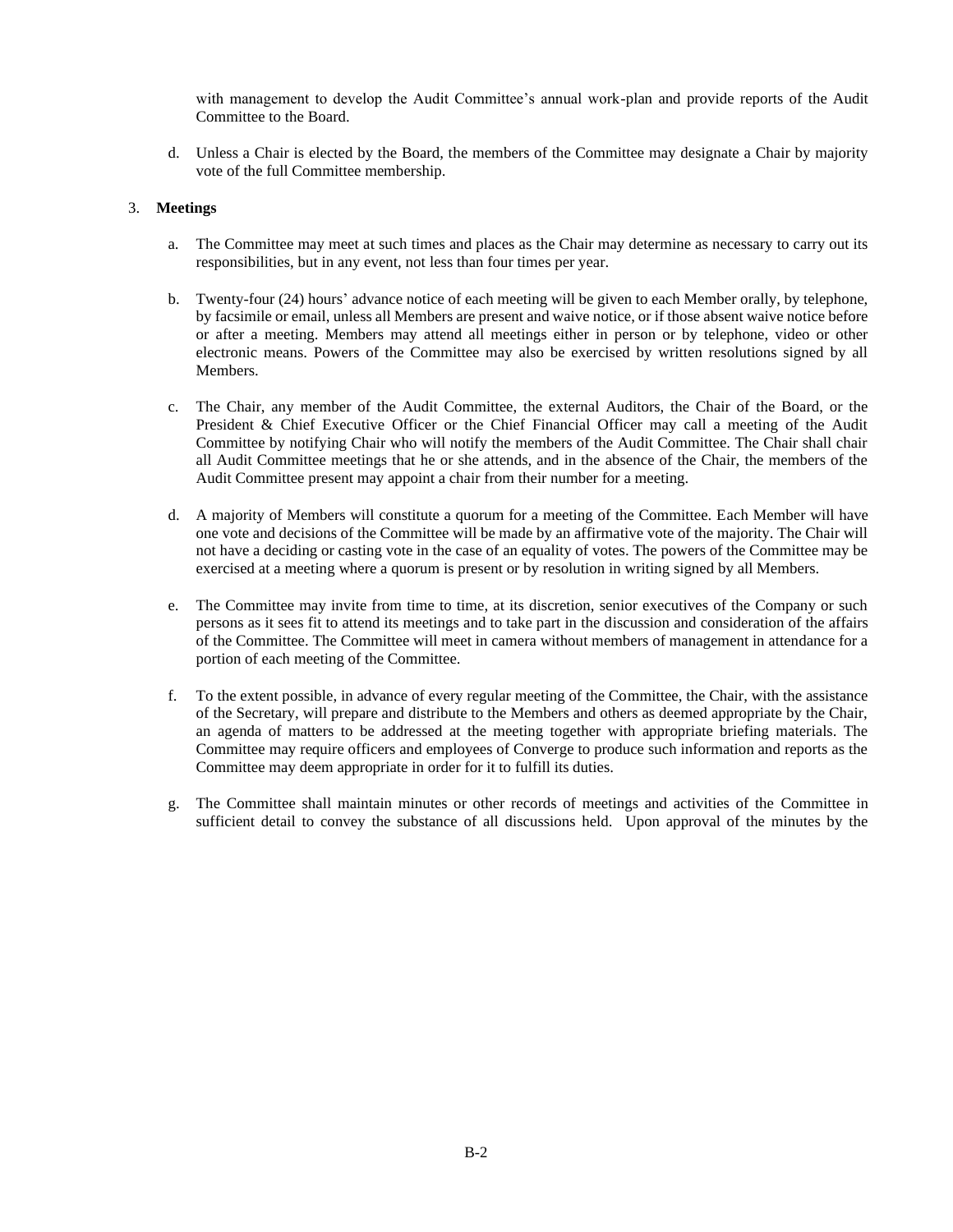Committee, the minutes shall be circulated to the members of the Board. However, the Chair may report orally to the Board on any matter in his or her view requiring the immediate attention of the Board.

- h. The external Auditors are entitled to attend and be heard at each Audit Committee meeting. In addition, the Committee may invite to a meeting any officers or employees of the Company, legal counsel, advisors and other persons whose attendance it considers necessary or desirable in order to carry out its responsibilities.
- i. The Committee shall hold unscheduled or regularly scheduled meetings, or portions of meetings, at which management is not present.
- j. The procedures for calling, holding, conducting and adjourning meetings of the Committee shall be the same as those applicable to meetings of the Board by default, but the Committee shall have the power to otherwise regulate its procedure.
- k. The Committee shall have unrestricted access to the Company's management and employees and the books and records of the Company.

## 4. **Duties and Responsibilities**

The Committee shall have the functions and responsibilities set out below as well as any other functions that are specifically delegated to the Committee by the Board and that the Board is authorized to delegate by applicable laws and regulations. In addition to these functions and responsibilities, the Committee shall perform the duties required of an Audit committee by any exchange upon which securities of the Company are traded, or any governmental or regulatory body exercising authority over the Company, as are in effect from time to time (collectively, the "Applicable Requirements").

#### **Financial Reports and Disclosure**

- a. The Audit Committee shall review and approve the interim financial statements and related management's discussion and analysis, and review and recommend to the Board for approval the annual audited financial statements, including the Auditor's report thereon, and related management's discussion and analysis, financial reports and any guidance with respect to earnings per share to be provided to analysts and rating agencies, prior to their being filed with the appropriate regulatory authorities and/or publicly disclosed. The Committee shall satisfy itself that the financial statements are presented in accordance with applicable accounting principles, with such documents to indicate whether such information has been reviewed by the Board or the Committee. The Committee shall also satisfy itself that, in the case of the annual financial statements, the Audit function has been effectively carried out by the Auditors and, in the case of the interim financial statements, that the review function has been effectively carried out;
- b. The Audit committee shall review and discuss with management press releases containing disclosure regarding financial information that are required to be reviewed by the Committee under any applicable laws or otherwise pursuant to the policies of the Company before the Company publicly discloses this information, including the type and presentation of information, paying particular attention to any forward-looking guidance, pro forma or non-IFRS measures. The Committee shall recommend to the Board the approval of the annual earnings releases. The Committee shall have the authority to approve the interim earnings releases and shall review matters related to the interim earnings releases with the Board;
- c. The Audit Committee shall review and recommend to the Board for approval, where appropriate, all other public disclosure documents containing audited or unaudited financial information prior to their being filed with the appropriate regulatory authorities and/or publicly disclosed, including any prospectuses, annual information forms, annual report to shareholders, management proxy circular, material change disclosures of a financial nature and similar disclosure documents prior to the public disclosure of such information;
- d. The Audit Committee shall review with management of Converge, and with external Auditors, significant disclosure issues regarding accounting principles, practices, and judgments of management and alternative treatments under International Financial Reporting Standards ("IFRS") , with a view to gaining reasonable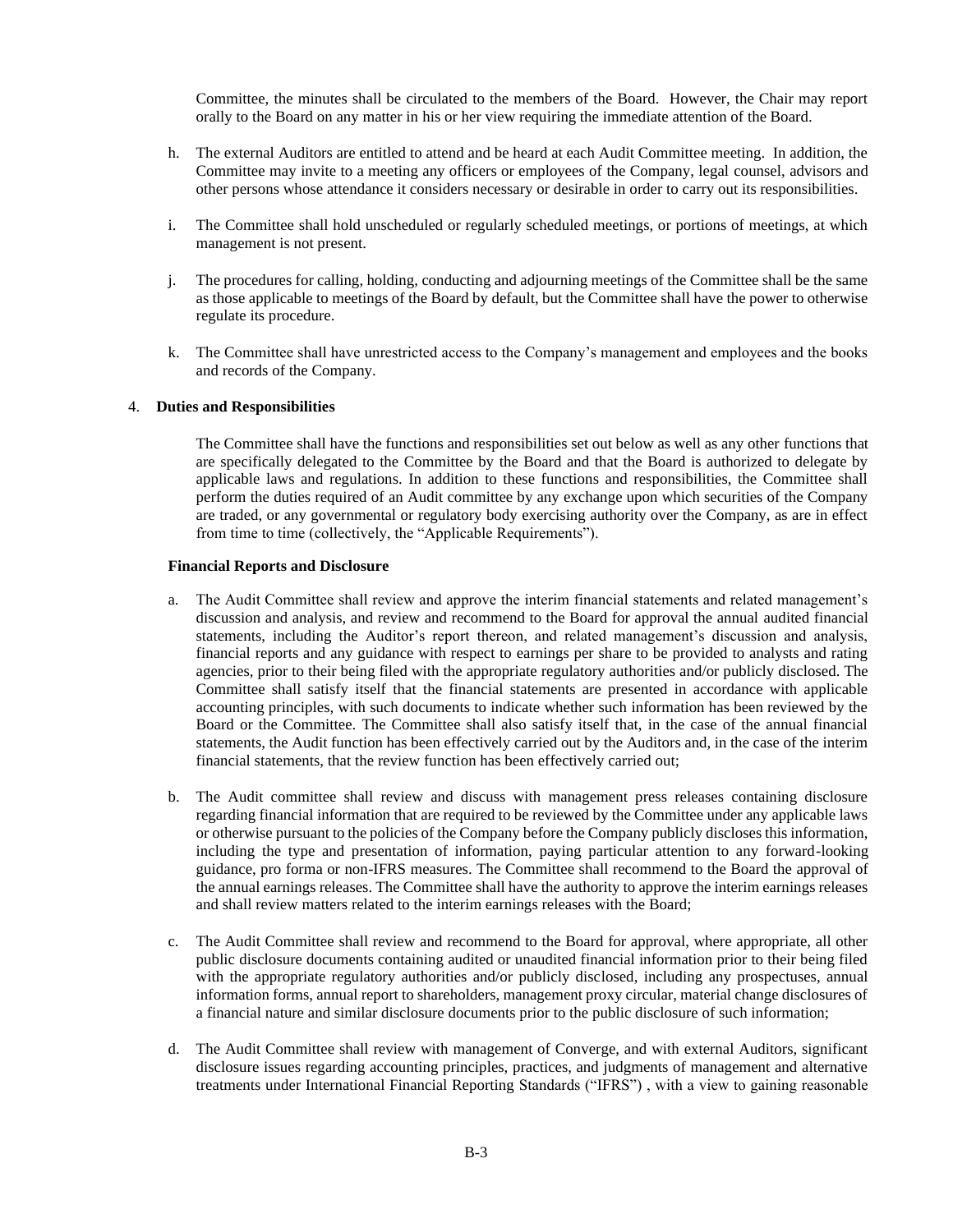assurance that financial statements are accurate, complete and present fairly the Company's financial position and the results of its operations in accordance with IFRS, as applicable;

e. The Audit Committee shall review and, if advisable, approve and recommend for Board approval financial disclosure in a prospectus or other securities offering document of the Company, press releases disclosing, or based upon, financial results of the Company and any other material financial disclosure, including financial guidance provided to analysts, rating agencies or otherwise publicly disseminated, and material non-GAAP financial measures, non-GAAP ratios, total of segments measures, capital management measures, and supplementary financial measures (each as defined in National Instrument 51-112 – *Non-GAAP and Other Financial Measures Disclosure*.

#### **5. External Audit**

#### *General*

The Audit Committee shall be responsible for oversight of the work of the Auditors, including the Auditors' work in preparing or issuing an Audit report, performing other Audit, review or attest services or any other related work.

#### *Nomination and Compensation*

The Audit Committee shall review and, if advisable, select and recommend for Board approval the external Auditors to be nominated and the compensation of such external Auditor. The Audit Committee shall have ultimate authority to approve all Audit engagement terms and fees, including the Auditors' Audit plan.

#### *Resolution of Disagreements*

The Audit Committee shall resolve any disagreements between management and the Auditors as to financial reporting matters brought to its attention.

#### *Discussions with Auditors*

At least annually, the Audit Committee shall discuss with the Auditors such matters as are required by applicable Auditing standards to be discussed by the Auditors with the Audit Committee. The Audit Committee shall also review on an ongoing basis with the Auditors and management significant issues that may arise regarding accounting principles and financial statement presentation, as well as matters concerning the scope, adequacy and effectiveness of the Company's financial controls.

#### *Audit Plan*

At least annually, the Audit Committee shall review a summary of the Auditors' annual Audit plan. The Audit Committee shall consider and review with the Auditors any material changes to the scope of the plan.

## *Quarterly Review Report*

The Audit Committee shall review a report prepared by the Auditors in respect of each of the interim financial statements of the Company.

#### *Independence of Auditors*

At least annually, and before the Auditors issue their report on the annual financial statements, the Audit Committee shall obtain from the Auditors a formal written statement describing all relationships between the Auditors and the Company; discuss with the Auditors any disclosed relationships or services that may affect the objectivity and independence of the Auditors; and obtain written confirmation from the Auditors that they are objective and independent within the meaning of the applicable Rules of Professional Conduct/Code of Ethics adopted by the provincial institute or order of chartered accountants to which the Auditors belong and other Applicable Requirements. The Audit Committee shall take appropriate action to oversee the independence of the Auditors.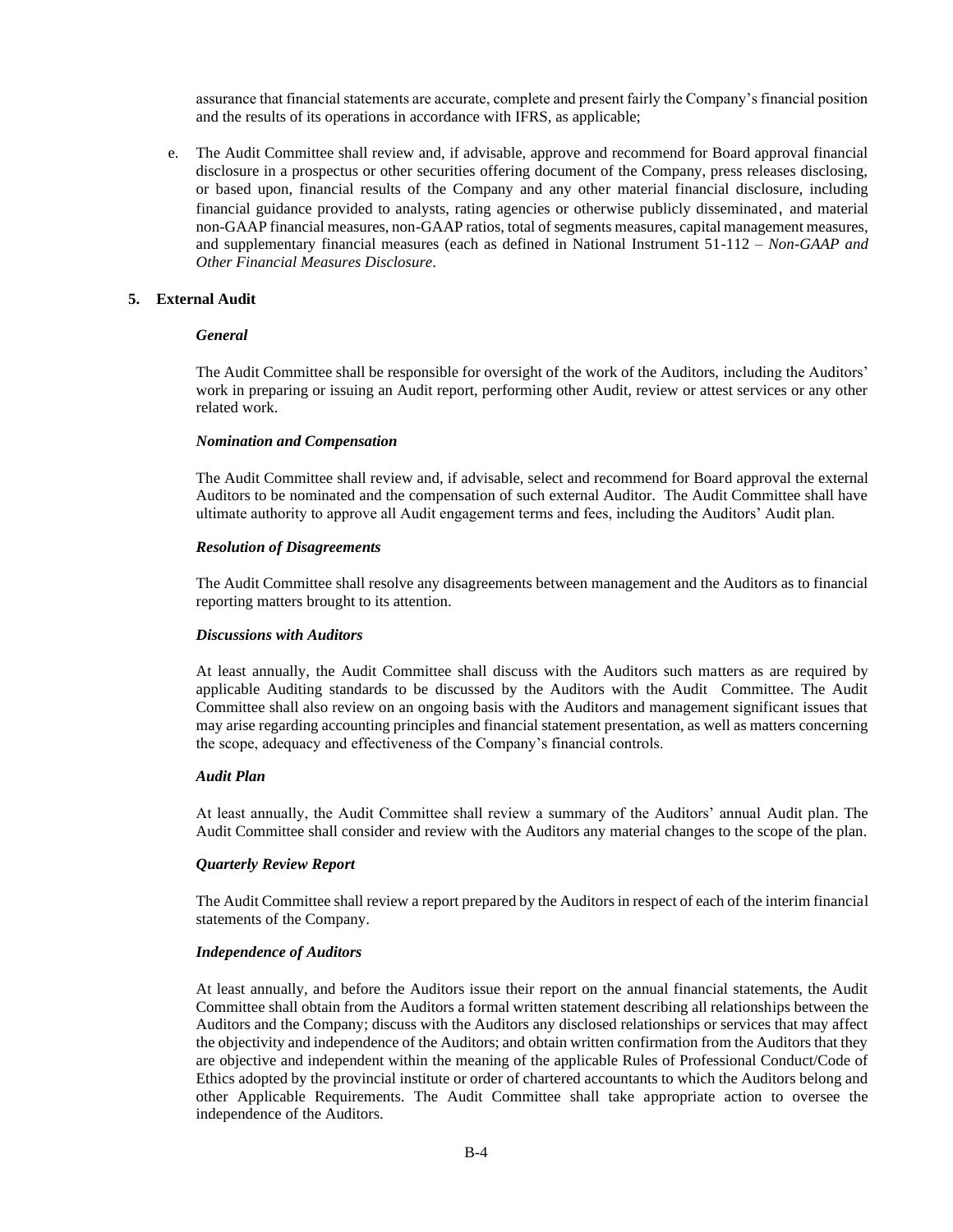# *Evaluation and Rotation of Lead Partner*

As appropriate, the Audit Committee shall review the qualifications and performance of the lead partner(s) of the Auditors and determine whether it is appropriate to adopt or continue a policy of rotating lead partners of the external Auditors.

# *Requirement for Pre-Approval of Non-Audit Services*

The Audit Committee shall approve in advance any retainer of the Auditors to perform any non-Audit service to the Company that it deems advisable in accordance with Applicable Requirements and Board approved policies and procedures. The Audit Committee may delegate pre-approval authority to a member of the Audit Committee. The decisions of any member of the Audit Committee to whom this authority has been delegated must be presented to the full Audit Committee at its next scheduled Audit Committee meeting.

## **6. Approval of Hiring Policies**

The Audit Committee shall review and approve the Company's hiring policies regarding partners, employees and former partners and employees of the present and former external Auditors of the Company.

## (a) **Financial Executives**

The Committee shall review and discuss with management the appointment of key financial executives and recommend qualified candidates to the Board, as appropriate.

## **7. Internal Controls**

## (a) **General**

The Audit Committee shall review the Company's system of internal controls.

## (b) **Establishment, Review and Approval**

The Audit Committee shall require management to implement and maintain appropriate systems of internal controls in accordance with Applicable Requirements, including internal controls over financial reporting and disclosure and to review, evaluate and approve these procedures. At least annually, the Audit Committee shall consider and review with management and the Auditors:

- (i) the effectiveness of, or weaknesses or deficiencies in: the design or operation of the Company's internal controls (including computerized information system controls and security); the overall control environment for managing business risks; and accounting, financial and disclosure controls (including, without limitation, controls over financial reporting), non-financial controls, and legal and regulatory controls and the impact of any identified weaknesses in internal controls on management's conclusions;
- (ii) any significant changes in internal controls over financial reporting that are disclosed, or considered for disclosure, including those in the Company's periodic regulatory filings;
- (iii) any material issues raised by any inquiry or investigation by the Company's regulators;
- (iv) the Company's fraud prevention and detection program, including deficiencies in internal controls that may impact the integrity of financial information, or may expose the Company to other significant internal or external fraud losses and the extent of those losses and any disciplinary action in respect of fraud taken against management or other employees who have a significant role in financial reporting; and
- (v) any related significant issues and recommendations of the Auditors together with management's responses thereto, including the timetable for implementation of recommendations to correct weaknesses in internal controls over financial reporting and disclosure controls.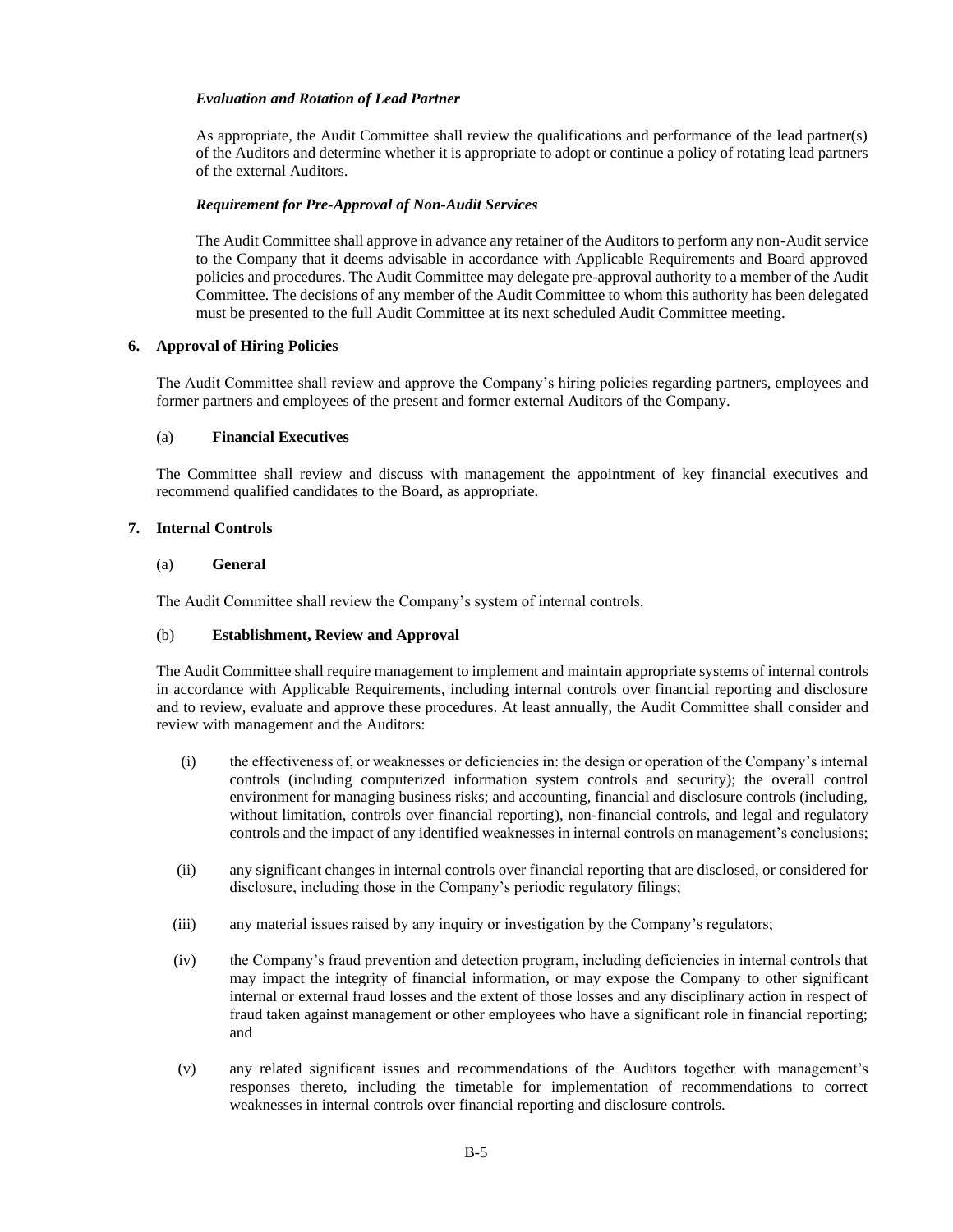## **8. Compliance with Legal and Regulatory Requirements**

The Audit Committee shall review reports from the Company's Corporate Secretary and other management members on: legal or compliance matters that may have a material impact on the Company; the effectiveness of the Company's compliance policies; and any material communications received from regulators. The Audit Committee shall review management's evaluation of and representations relating to compliance with specific applicable law and guidance, and management's plans to remediate any deficiencies identified.

# **9. Audit Committees Commitment Limit**

No member of the Audit Committee shall serve on the audit committees of more than two other public companies, unless the Board determines that such simultaneous service would not impair the ability of such member to effectively serve on the Audit Committee and discloses such determination in the Company's management proxy circular.

## **10. Outside Advisors**

The Audit Committee may conduct or authorize investigations into or studies of matters within the Audit Committee's scope of responsibilities and duties as described above, and may seek, retain and terminate accounting, legal, consulting or other expert advice from a source independent of management, at the expense of the Company, with notice to either the Chair of the Board, the Lead Director or the Chief Executive Officer of the Company.

## **11. Audit Committee Hotline Whistleblower Procedures**

The Audit Committee shall establish a complaints reporting procedure and whistleblower hotline for (a) the receipt, retention, and treatment of complaints received by the Company, including regarding accounting, internal accounting controls, or Auditing matters; and (b) the confidential, anonymous submission by employees of the Company of concerns regarding the Company's affairs, including questionable accounting or Auditing matters. Any such complaints or concerns that are received shall be reviewed by members of the Audit Committee and, if the Audit Committee determines that the matter requires further investigation, it will direct the Chair of the Audit Committee to engage outside advisors, as necessary or appropriate, to investigate the matter and will work with management and the general counsel (if any) to reach a satisfactory conclusion, in each case in accordance with the Whistleblowing Policy of the Company.

## **12. Audit Committee Disclosure**

The Audit Committee shall prepare, review and approve any Audit committee disclosures required by Applicable Requirements in the Company's disclosure documents.

## **13. Delegation**

The Audit Committee may, to the extent permissible by Applicable Requirements, designate a sub-committee to review any matter within this Charter as the Audit Committee deems appropriate.

## **14. No Rights Created**

This Charter is a statement of broad policies and is intended as a component of the flexible governance framework within which the Audit Committee functions. While it should be interpreted in the context of all applicable laws, regulations and listing requirements, as well as in the context of the Company's Articles and by-laws, it is not intended to establish any legally binding obligations.

## **15. Charter Review**

The Committee shall review and update this Charter as deemed advisable from time to time and present it to the Board for approval.